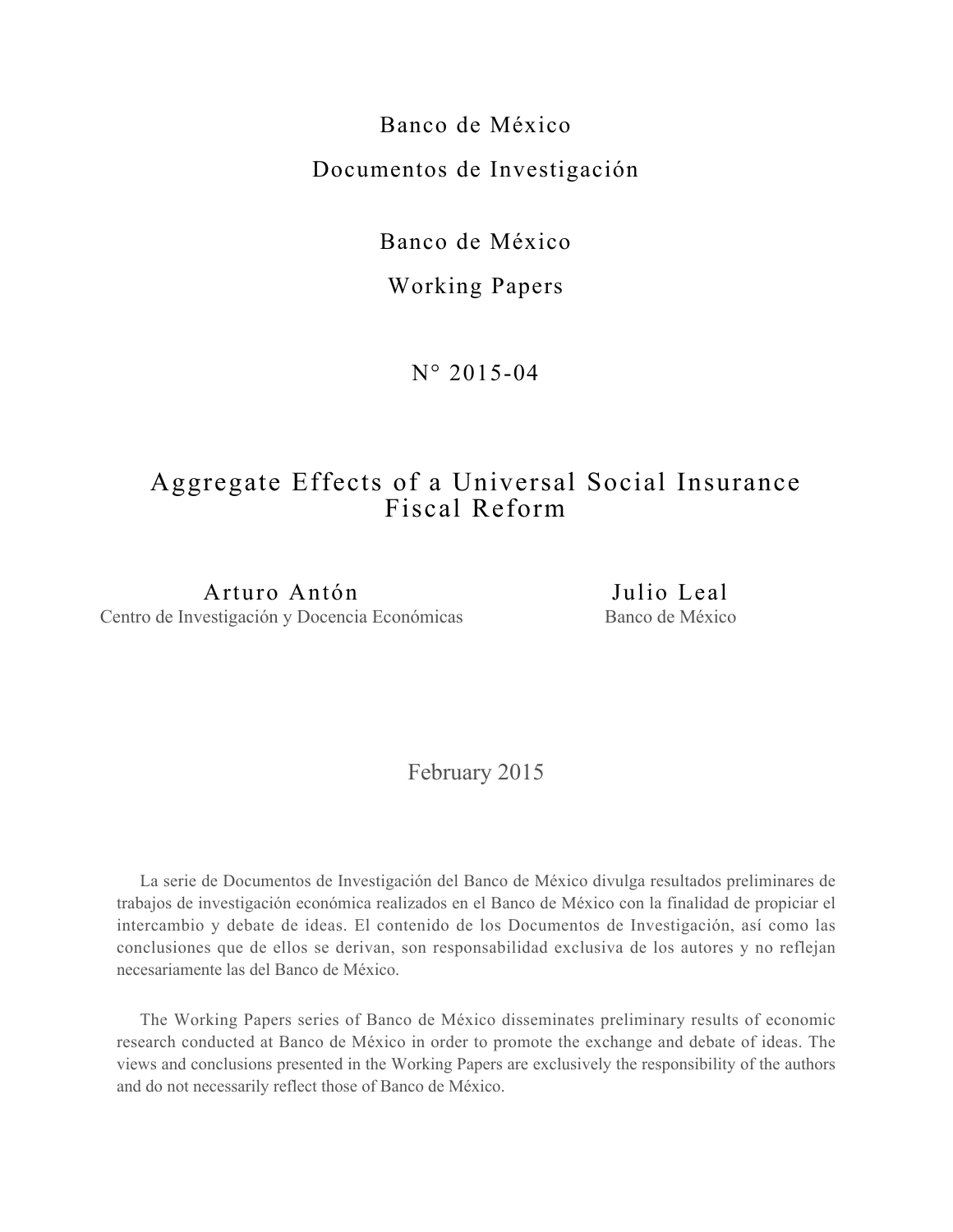# Aggregate Effects of a Universal Social Insurance Fiscal Reform\*

Arturo Antón<sup>†</sup> Centro de Investigación y Docencia Económicas

Iulio Leal<sup> $\ddagger$ </sup> Banco de México

Abstract: In a typical developing country, coverage of the contributory social security system is low. We analyze the aggregate effects of a revenue-neutral fiscal-cum-social policy reform that consists of: 1) the implementation of universal social insurance to replace the system with low coverage; and 2) the elimination of the social security payroll tax to replace it with a generalized VAT. We find that this reform increases productivity by 2 percent and output by 3 percent as it improves the allocation of resources across firms and sectors, and generates a substantial change in occupational choices. Thus, wages (before transfers) increase for all employees. Also, due to the reconfiguration of transfers, earnings (wages after transfers) for informal employees increase relative to the earnings of formal employees, which decreases inequality. However, the reform could affect some groups in the population, given the regressive nature of VAT and heterogeneity in the valuation of transfers across workers.

Keywords: Universal Social Insurance, Fiscal Reform, Inequality, VAT, Allocation of Resources across Firms and Sectors

JEL Classification: E62; H55; O17; O47.

Resumen: En el típico país en desarrollo, la cobertura del sistema contributivo de seguridad social es baja. Analizamos los efectos agregados de una reforma fiscal y de gasto social, neutral a la recaudación, que consiste en: (1) la implementación de la seguridad social universal que reemplaza el sistema de baja cobertura; y (2) la eliminación de las cuotas a la seguridad social para ser reemplazadas con un IVA generalizado. Encontramos que esta reforma incrementa la productividad en 2% y el producto en 3% ya que mejora la asignación de recursos entre sectores y empresas y genera un cambio sustancial en las decisiones ocupacionales. Por tanto, los salarios (sin contar las transferencias) se incrementan para todos los empleados. También, debido a la reconfiguración de las transferencias, el ingreso de los trabajadores informales (salario más transferencias) se incrementa en relación con los ingresos de los formales, lo que reduce la desigualdad. Sin embargo, la reforma puede afectar algunos grupos en la población dada la naturaleza regresiva del IVA y la heterogeneidad en la valuación de las transferencias de los trabajadores.

Palabras Clave: Seguridad Social Universal, Reforma Fiscal, Desigualdad, IVA, Asignación de Recursos entre Empresas y Sectores

 <sup>\*</sup>This work was financed by the Inter-American Development Bank, as part of the research project "Fiscal Policy for Sustainable and more Equitable Growth in Latin American and the Caribbean".

<sup>&</sup>lt;sup>T</sup> División de Economía. Email: arturo.anton@cide.edu.

<sup>&</sup>lt;sup>1</sup> Dirección General de Investigación Económica. Email: jleal@banxico.org.mx.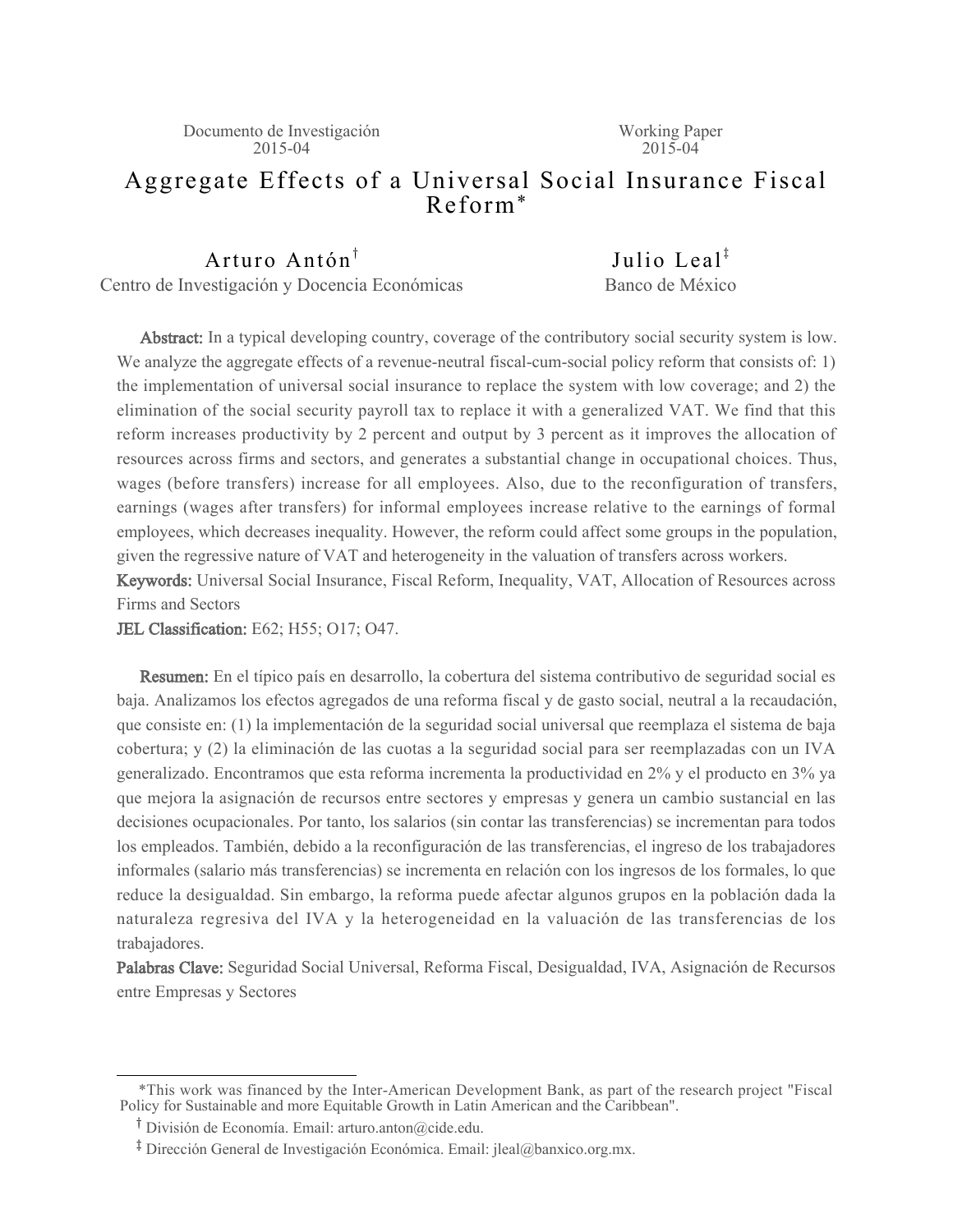### $1.$ **Introduction**

Contributory social insurance (CSI) programs in Latin America have a long-standing tradition. However, after several decades of implementation, there are still large segments of the population that remain without public health services or social security in terms of retirement, to name a couple of the CSI benefits. In this regard, Gasparini and Tornarolli (2009) estimate that approximately 56 percent of wage earners in the region are not registered to receive CSI. However, non-contributory social insurance programs (NCSI) have been extended across the region, over time, in an effort to minimize this problem. This raises concerns that (i) distortions can result by having a dual social insurance (SI) policy and (ii) there becomes a need for an appropriate method to raise the revenue to fund social spending.

The objective of this working paper is to evaluate the aggregate effects of alternative revenueneutral scenarios for implementing and financing SI to entire populations. The scenarios, which will be discussed, are based on Levy's (2008) concept to replace the dual CSI-NCSI policy in favor of a universal social insurance (USI) scheme, financed with revenue from value-added tax (VAT) in lieu of payroll tax. For the purpose of this paper, the term, "fiscal-cum-social policy reform," will be used to reflect this. Of particular interest will be the study of the effects of such a concept on productivity. Given the regressive nature that VAT can have, its impact on inequality will also be significant. Mexico will be used as a benchmark for this study, since a large portion of its population does not fall within Mexico's CSI programs, and given the fact that its NCSI programs are popular, especially during the last years.

Similar to the study of Lucas (1978), a dynamic general-equilibrium, two-sector model with tax evasion and occupational choice is developed. The model includes two sectors to enable the capture of the different VAT rates that Mexico currently has in place.<sup>1</sup>

A household member faces a discrete occupational choice, either to be: a) an employee, b) an entrepreneur operating a one-person firm, or c) an entrepreneur operating a firm with one or more employees. We refer to the first type of entrepreneurs as "own-account" workers and to the second type as "employers". In this context, goods are produced using capital, labor, and managerial ability by either own-account workers or employers.

Two types of tax, in principle, can be fiscally imposed on firms: VAT and CSI (i.e., payroll tax). However, it is assumed that fiscal authority cannot impose taxes on own-account workers, due to the

<sup>&</sup>lt;sup>1</sup> Mexico has a complex tax system of differentiated VAT rates. As of 2012, VAT applies to certain goods and services at a rate of 16 percent. VAT is excluded from goods, such as food and medicines, among others. In addition, border states currently pay a lower VAT rate.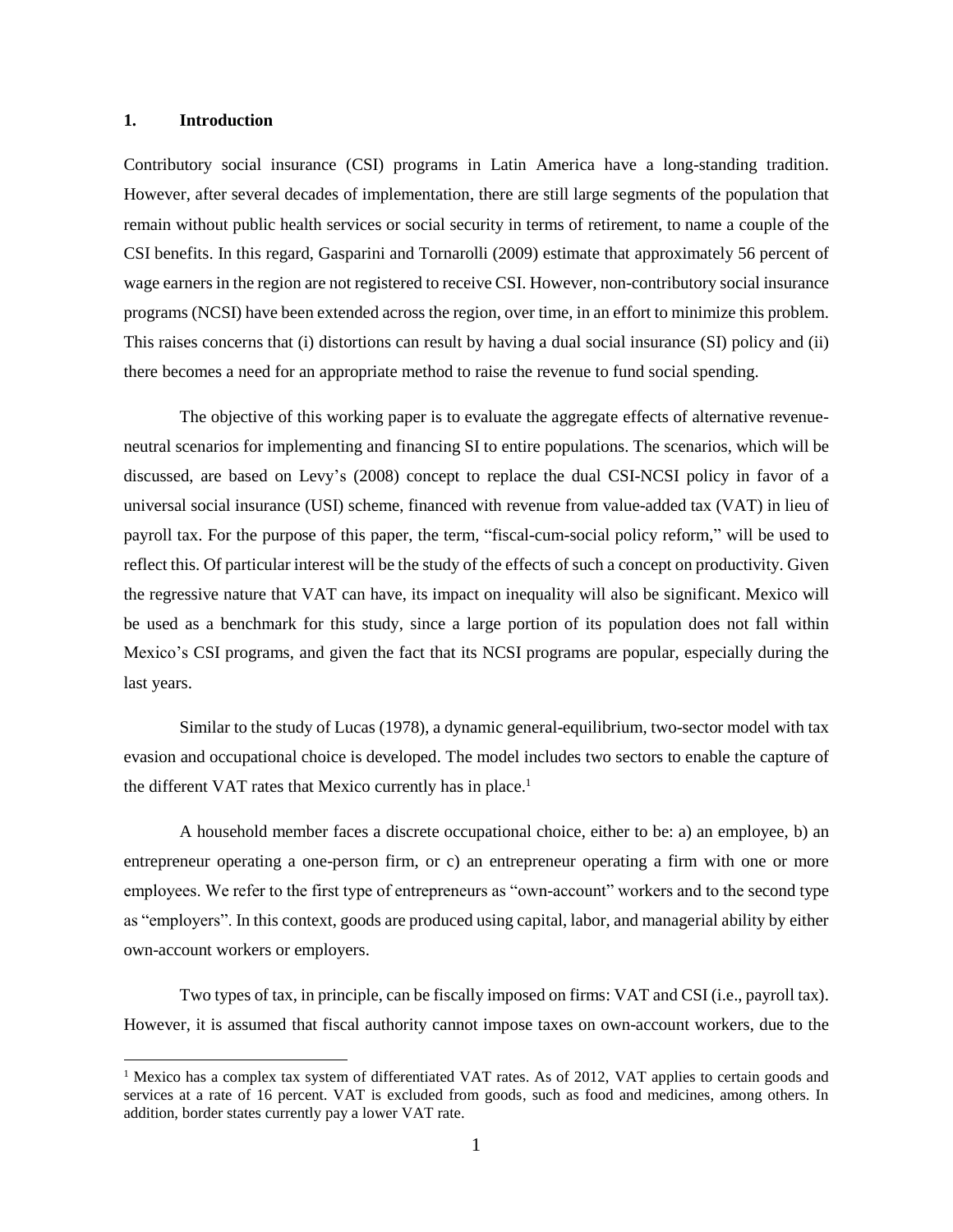difficulty and cost of monitoring the economic activity of this segment of the workforce. On the other hand, employers are able to only partially evade taxes, since tax enforcement depends on the size of the establishments, which creates a distortion across establishments. In addition, the evasion of CSI tax by employers gives rise to the co-existence of formal and informal employees in equilibrium.<sup>2</sup>

Results suggest that a fiscal-cum-social policy reform with a uniform VAT rate (raised so that government revenue remains constant) will increase aggregate output by 3.2 percent and total factor productivity (TFP) by 2.1 percent. This will occur when the TFP is positively affected by an improvement in the allocation of resources across (i) plants (due to the homogenization of the payroll tax rate); and (ii) sectors (due to the homogenization of the VAT rate). Additionally, reform can affect occupational choice, which increases the average ability of entrepreneurs. In contrast, TFP is negatively affected, as the mass of entrepreneurs shrinks considerably following reform. Consistent with these effects, reform can increase wages (13 and 19 percent for informal and formal workers, respectively) and, thus, raise the incentive to become an employee, once the CSI tax is eliminated. After summing up the positive and negative effects, a net increase in TFP of 2.1 percent occurs. It would seem that the most relevant outcome of this exercise depends on the substantial reallocation of labor across alternative occupations; that is, the share of the employee increases by 9 percent, while employment by ownaccount workers decreases by 15 percent.

Also taken into account is the fact that prices are endogenously determined in the model to establish the impact of reform on inequality. The model includes an increase of 5 percent in the equilibrium price of the sector that originally faced a zero VAT rate (Sector 1). Since this sector comprises goods such as food and medicine, among others, the effect on the poor by such an increase may be relevant. Given that there is no spending heterogeneity in the model, any effect on low-income earners associated to a price increase in Sector 1 cannot be included in the analysis as an equilibrium result. Nonetheless, an out-of-equilibrium calculation can be made by combining the effects of reform on the real wage of informal workers with the price increase in Sector 1; for example, assuming that a low-income individual earns the informal wage rate and spends all his/her wage on food, he/she will still gain an 8 percent increase in purchasing power.<sup>3</sup> In section 6.5 we show that this conclusion is quite sensitive to the assumptions on spending heterogeneity and the valuation of transfers made by workers. For example, when the valuation of social security transfers made by formal employees is high, the

 $2$  As Kanbur (2009) states, "formality" is defined as a regulation which, in terms of social insurance, relates to social security. Accordingly, formal workers are those hired by firms that cover their social insurance payments as dictated by law; all other workers are informal.

<sup>&</sup>lt;sup>3</sup> Of course, this result must be carefully interpreted, since the effect on demand has not been considered. The result may also depend on the elasticity of substitution between goods across sectors.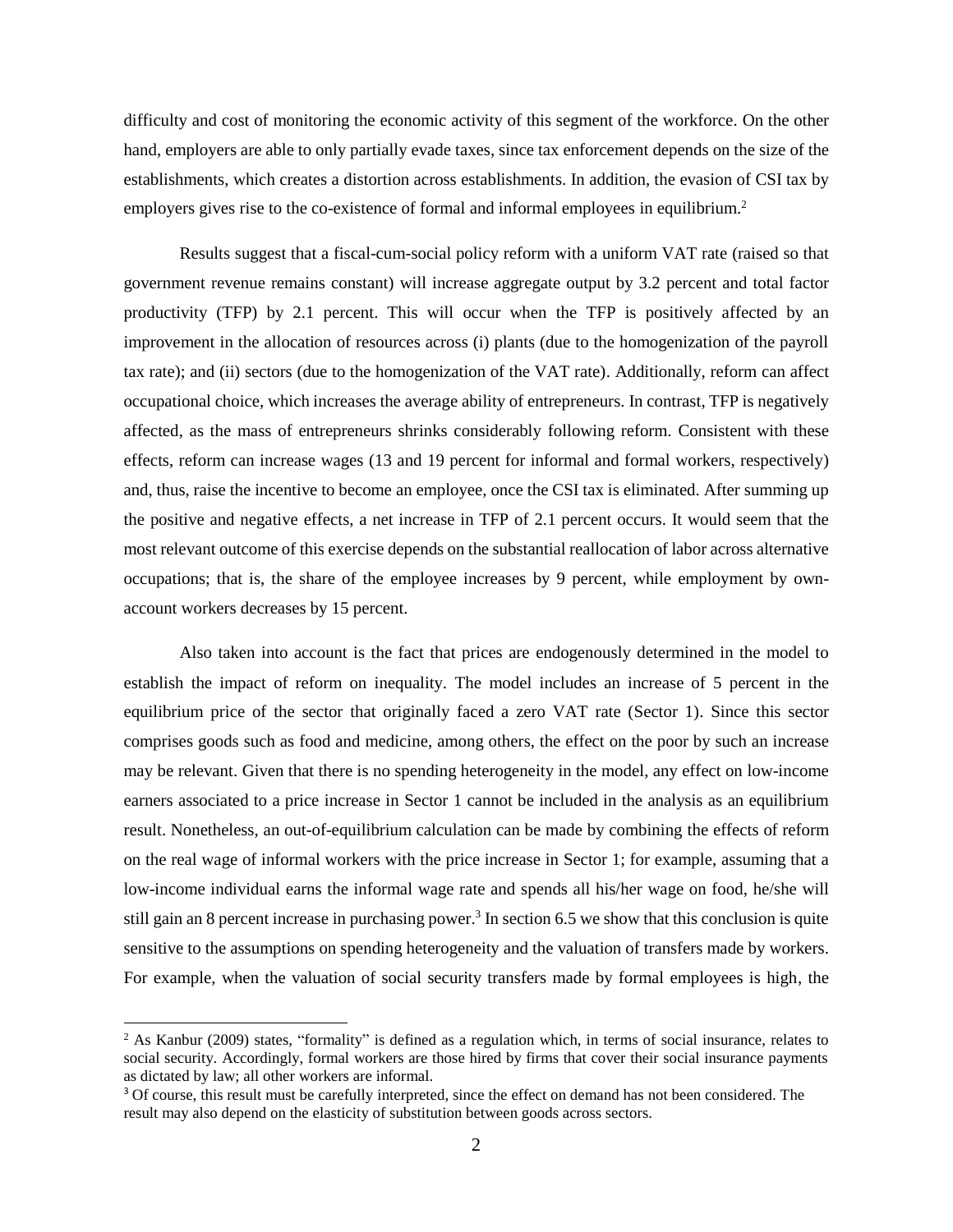change in earnings is negative because per-capita transfers are reduced for this group of workers after the reform.

In addition, a revenue-neutral exercise is considered, where the fiscal-cum-social policy reform is implemented and only the VAT rate in the sector already taxed is raised. While the VAT rate in the other sector remains at zero, this reform appears to exacerbate the distortions across sectors, in which aggregate output and TFP increase by 0.6 and 0.4 percent, respectively. In terms of aggregate productivity, this suggests a TFP change five times lower than the previous case. Accordingly, both formal and informal wages rise by a lower magnitude, when compared to the previous exercise.

Finally, the model is used to analyze a policy that sets the same VAT rate in each sector (similar to the revenue-neutral exercise, previously described), but leaves unchanged the dual SI scheme. This policy analysis is relevant, given that spending on NCSI programs increases over time and, thus, there is a need for a stable source of finance. Results suggest that a fiscal reform of this type, with no change in SI spending, will decrease output and TFP by 1.1 and 0.4 percent, respectively. If the additional VAT revenue is used exclusively on transfers to informal workers, output and TFP decrease even further—to 3.6 and 1.8 percent, respectively, relative to the benchmark used in this study. These results yield two relevant policy implications. First, the removal of the dual SI scheme would appear crucial to increase TFP. Second, a government that raises revenue to provide SI to those not currently covered, while leaving in place the dual SI scheme, may end up with lower output and productivity. In other words, a badly designed social policy that further subsidizes informal jobs, without increasing the benefits provided by formal jobs, in fact, may be detrimental to the economy. Our results are in line with those in Alonso and Leal (2012) who show that it is possible to reduce the size of the informal sector by rising extra tax resources as long as those resources are used as transfers to formal workers.

Fiscal sustainability of the fiscal-cum-social policy reform and its effects on informality has been recently addressed by Antón, Hernandez, and Levy (henceforth, AHL, 2012). The authors presented an equilibrium model, including intermediate goods, tax evasion and exogenous capital, and labor supply statistics, specifically related to the Mexican economy. While they found the reform to be financially sound, they had not taken into account its effect on productivity. The impact of the aforementioned reform on productivity is precisely the purpose of this working paper.

Section 1 of this paper will offer an overview of the literature, while Section 2 will briefly characterize the labor market and social policy in Mexico. The model, itself, will be presented in Section 3, with an assessment. Section 5 will discuss the results, and Section 6 will include the conclusions of the study.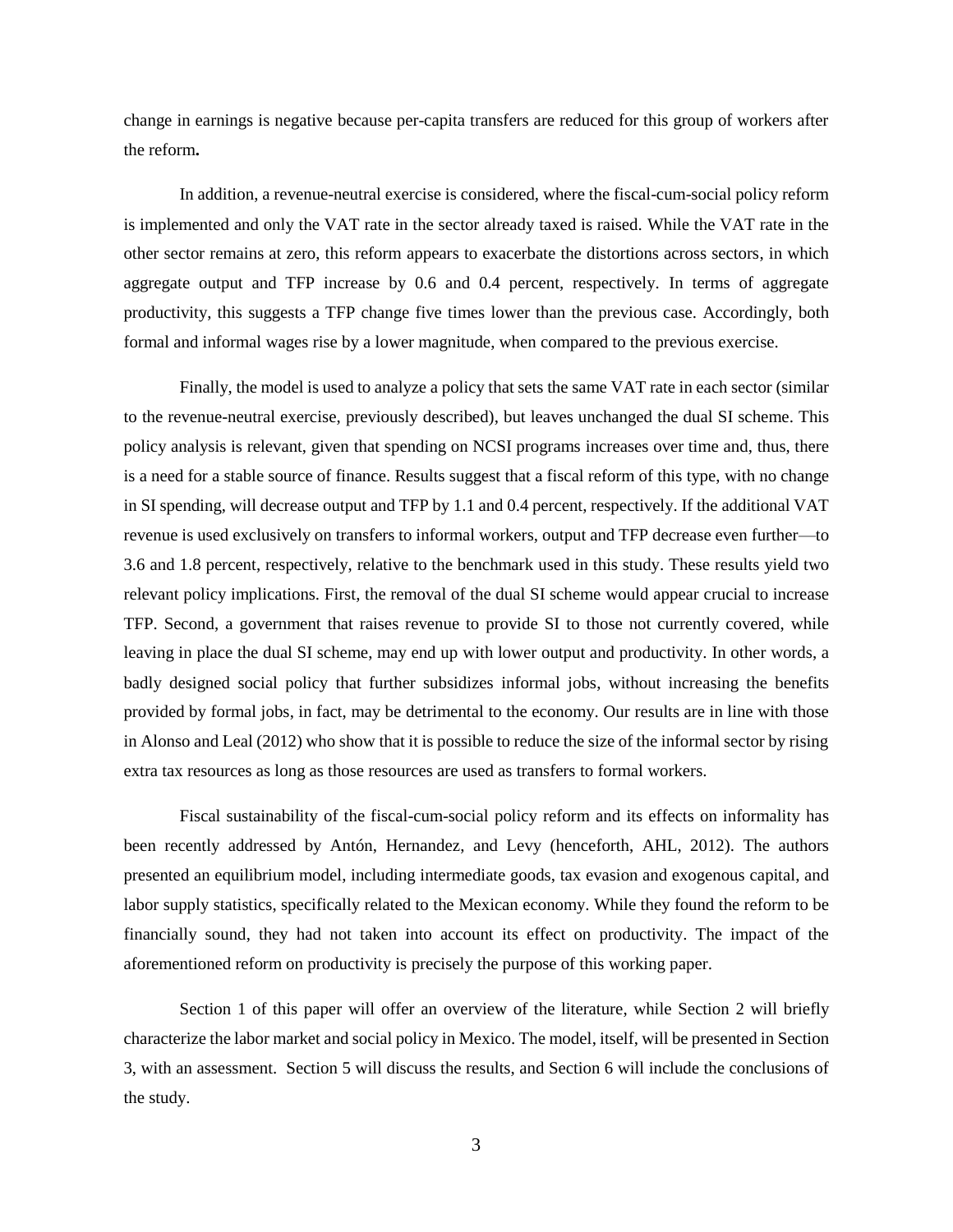### **Literature Overview**  $2.$

Recent literature relating to "development accounting" focuses on explaining the substantial differences in income per capita levels and growth rates across countries (Klenow and Rodriguez-Clare (1997); Hall and Jones (1999); Caselli (2005); and Hsieh and Klenow (2010), among others). These works provide evidence that total factor productivity (TFP) is the leading factor relating to income disparity among countries. For example, Hsieh and Klenow (2010) show that TFP accounts for 50 to 70 percent disparity in income per capita.

As a result of this observation, a large group of authors is attempting to understand the determinants of aggregate TFP. The reasons why TFP can be low are multiple. For example, it could be due to financial constraints, low competition, or idiosyncratic distortions across firms and sectors, among others. In this context, Guner et al. (2008) have studied how government policies (including those relating to taxation) that impose restrictions on a firm's size may have a substantial effect on productivity. Pagés (2010) also highlights the role of resource misallocation across firms in Latin America.

A segment of this literature focuses, in terms of general equilibrium models, on the role that the informal sector plays in relation to low TFP. While there are many distortions associated with the presence of informality, one view that surfaces is that informality acts as an implicit subsidy for low productive activities, creating a misallocation of resources across firms (Lewis, 2004; Farrel, 2004; Cavalcanti and Antunes, 2007; Levy, 2008; Leal, 2010; and Prado, 2011). Accordingly, minimizing informality will reduce these distortions, improve the allocation of resources and, thus, increase productivity.

### $3.$ **Mexico's Social Policies and Informality**

Currently, the provision of social insurance in Mexico is based on a dual system. On the one hand, firms and workers in a salaried contractual relationship are required to contribute to social insurance. On the other, non-salaried workers (i.e., the own-account and workers in family firms) are not legally bound to contribute to social insurance; instead, they benefit from a set of programs provided by the government, which are financed from general revenue. The existence of this dual design naturally increases the price of salaried labor (relative to non-salaried) and, thus, may incentive informality.

In fact, resources to NCSI in Mexico have increased in recent years in response to the "truncated" welfare state" problem, described in AHL (2012), exacerbating the distortion between salaried and non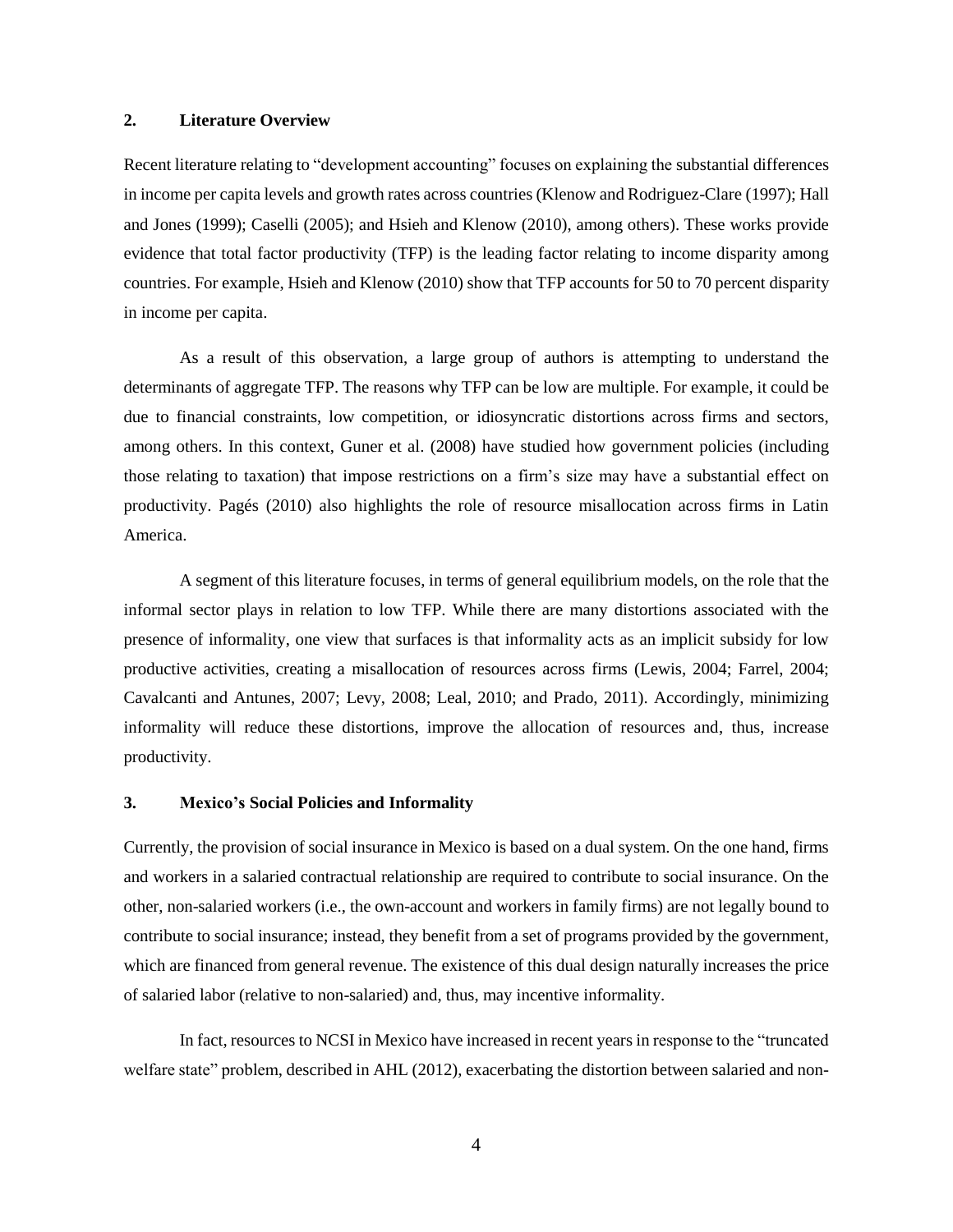salaried workers.<sup>4</sup> Recent literature shows that this dual social insurance policy incentives informality (Bosh and Campos, 2010; Hallward-Driemeier et al., 2011; AHL, 2012; among others).

The high rates on CSI and the large subsidies to NCSI may also negatively impact productivity, wages, and the government's fiscal balance. The effects on aggregate productivity originate from the current incentives for firms (especially small ones) to become or remain informal under the  $CSI + NCSI$ design. This generates resource misallocation across establishments, leading to low aggregate productivity. The effect on wages arises as a consequence of low productivity. Finally, a large informal sector can have an adverse effect on government revenue, since it decreases the tax base (AHL, 2012).

Levy (2008) argues that (i) CSI (including dismissal regulations) taxes salaried employment, which strongly distorts the labor market and, therefore, creates negative implications relating to social insurance and productivity; (ii) NCSI aggravates the allocation distortions, created by CSI, and erodes the tax base; (iii) informality and evasion are endogenous to the incentive structure generated by the CSI-NCSI dichotomy; and (iv) the  $(CSI + NCSI)$  design puts the government in the serious dilemma of whether to extend social benefits to informal workers, on the one hand, and having to address the fiscal and productivity concerns on the other. The quantitative effects of such a reform on productivity is the purpose of this Working Paper.

### 3.1. A Brief Characterization of Labor Markets in Mexico

According to Mexico's National Survey of Occupation and Employment (Encuesta National de Ocupación y Empleo, or ENOE), the size of its active labor force (LF) during 2008, on average, included 38.4 million workers in the private sector (see Table 1).

In this table, the LF has been divided into formal and informal workers. On average, 70 per cent of total LF is informal, while the rest is formal. In general, informal workers are less educated compared to the formal (see Table 2). The majority of informal workers have achieved only secondary level education or less (76 percent), whereas only 9 percent have had a college education. In contrast, 22 percent of formal workers have attended college and only 50 percent have had secondary studies or less. For those who have a college education, 51 percent are formal and the remaining 49 are informal.

Regardless of the level of education, formal workers are higher earners, as noted in Table 3. In each of the formal and informal sectors, the higher the level of education, the higher the earnings are. It is important to emphasize that these earnings neither include social security contributions paid by formal

<sup>&</sup>lt;sup>4</sup> Over time, Mexico has been implementing social programs for informal workers, aimed to emulate fringe benefits from the formal sector. See Levy (2008) for details.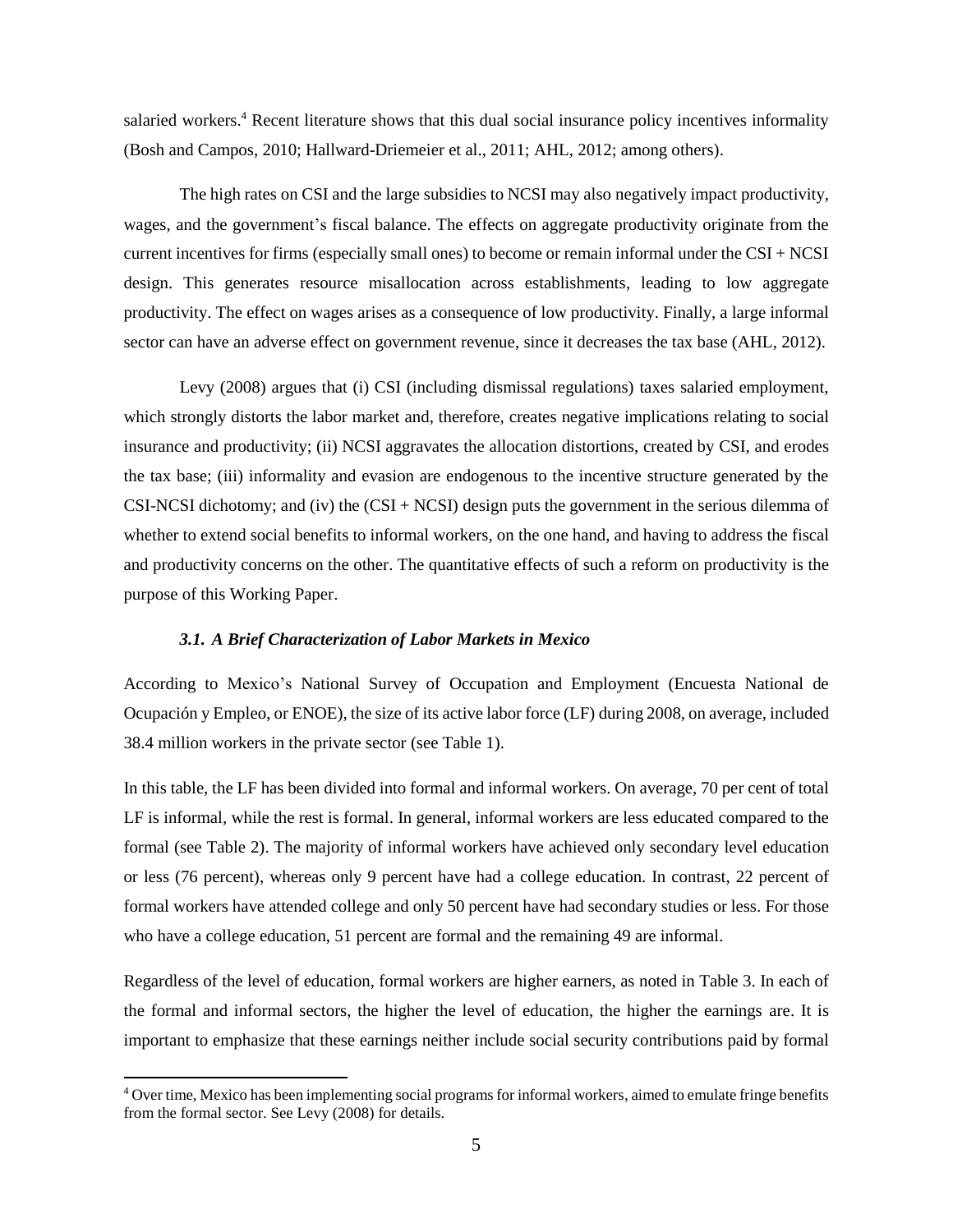workers, nor the valuation attached by formal and informal workers to social insurance programs. For our analysis, we will use the valuations reported in the literature that has performed econometric estimations of these values. Our benchmark will use those reported by Levy (2008).

### **The Model** 4.

A two-sector model of occupational choice follows below, relating to capital accumulation, taxes, transfers, evasion, and own-account workers. This is in line with the work of Lucas (1978).

A two-sector economy is assumed to capture the distortions caused by the dual VAT structure in Mexico. Sector 1 relates to the "non-taxed" sector, representing several goods and services in Mexico that are either exempt, or are at a zero VAT rate. In contrast, Sector 2 includes the "taxed" sector. The labels, "taxed" and "non-taxed," refer to the VAT rate only.

A representative household with mass 1 is comprised of a continuum of individuals. There are two types of individuals: Type 1, and Type 2. Each type exists within mass  $M_j$ ,  $j \in \{1,2\}$ , and  $M_1$  +  $M_2 = 1$ . Each household member is endowed with  $z_i$  units of managerial ability. Individuals draw their ability from two independent distributions, according to their type. The abilities are distributed exogenously with support  $Z_j = [\underline{z}_j, \overline{z}_j]$ , distribution functions denoted by  $G_j(z_j)$ , and corresponding densities  $g_i(z_i)$ ,  $j \in \{1,2\}$ .

Each individual within a type may have one out of three occupations: employee, own-account worker, or employer. If the individual is an employee, he/she can work either as a formal, or an informal worker. He/she also supplies one unit of labor services to the market. If the individual is a type  $j$ employer, he/she has access to the following production function:

$$
y_j = z_j^{1-\gamma} (f(k,l))^{\gamma} = z_j^{1-\gamma} (k^{1-\alpha} l^{\alpha})^{\gamma}, \tag{1}
$$

where  $\alpha \in [0,1]$ , and  $\gamma \in [0,1]$ , and  $j \in \{1,2\}$ . Finally, a type j own-account worker has access to the following technology:

$$
y_o = A_{oj} z_j^{1-\gamma} (f(k,l))^{\gamma} = A_{oj} z_j^{1-\gamma} (k^{1-\alpha} l^{\alpha})^{\gamma},
$$
 (2)

with the restriction  $0 \le l \le \kappa \le 1$ . The restriction captures the idea that own-account workers lose a fraction  $(1-\kappa)$  of their time allocation, as they have to simultaneously perform managerial activities and provide labor services. Note that the productivity scale factor  $A_{oj} > 1$  captures the concept that an own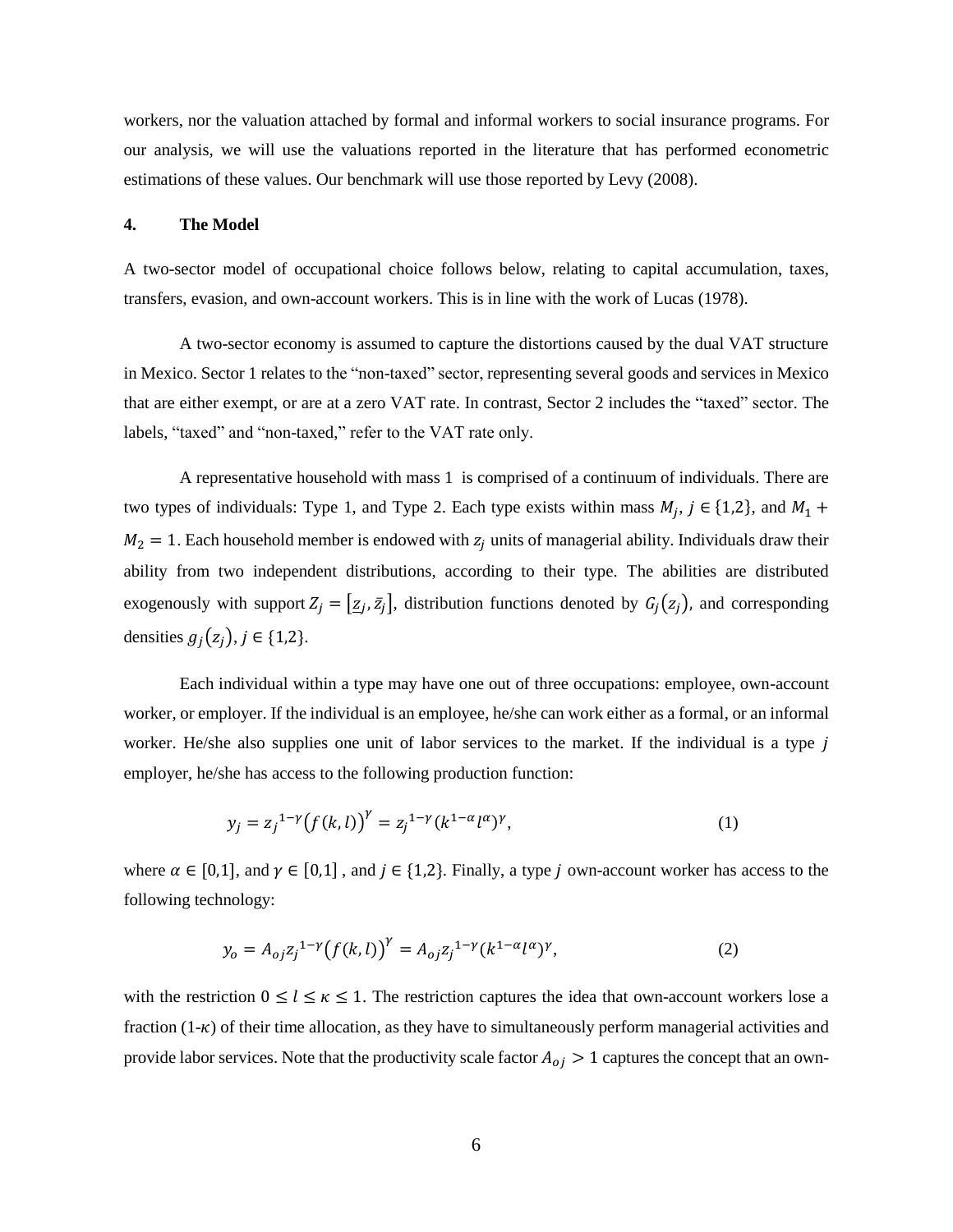account worker has more control over the productive unit than employers (as in Gollin, 2008). We denote  $k_0$  and  $l_0$  as the factor inputs of the own-account.

### 4.1 Taxes, Transfers, and Evasion

There are two taxes in the model, VAT  $\tau_{\gamma i}$  and CSI tax  $\tau_i$ . CSI tax will simply be referred to as labor tax. Note that the VAT is different between sectors, while CSI tax is not. VAT is modeled as an output tax on establishments. In the model, output can be used for consumption or investment; however, the VAT base in the tax law applies only to consumption. Therefore, to capture this feature, investment spending is subsidized in the model at some rate  $s_t \in [0, 1)$ .

In this model, the tax authorities are unable to enforce the payment of taxes which, in turn, incentives firms to evade them. Own-account workers face a zero probability of being detected and, therefore, evade all taxes, resulting in zero distortion on their production decisions. The rationale is that their scale of production is small and, therefore places a burden on tax authorities to monitor their activities.

Employers on the other hand, may potentially be detected. Two tax enforcement institutions are referred to in this scenario: Mexico's Social Security Institute (Instituto Mexicano de Seguro Social, or IMSS) and its revenue service, Servicio de Administración Tributaria (SAT). IMSS enforces labor taxes, while SAT enforces VAT. The two institutions differ in terms of their respective tax collection efficiency, which influences the trade-off between labor tax and VAT.

Employers can reduce their tax labor burden by hiring informal wage labor  $(l_I)$  at the wage rate  $w_l$ . IMSS audits employers with probability  $q_l$ , and imposes a fine, proportional to the amount evaded,  $\sigma_l \tau_l w_l l_l$ , with  $\sigma_l > 0$ . On the other hand, employers can opt to evade all VAT. SAT audits employers with probability  $q_y$ , and imposes a fine, proportional to the amount evaded  $\sigma_y \tau_y y$ , with  $\sigma_y > 0$ .

Included in the model is the configuration of conditional transfers in Mexico. It is assumed that informal employees, own-account workers, and employers receive social protection transfers  $T_I$ , while formal employees receive social security transfers  $T_F$ . Additionally, a lump-sum transfer T is allowed, in order to keep the government budget in balance.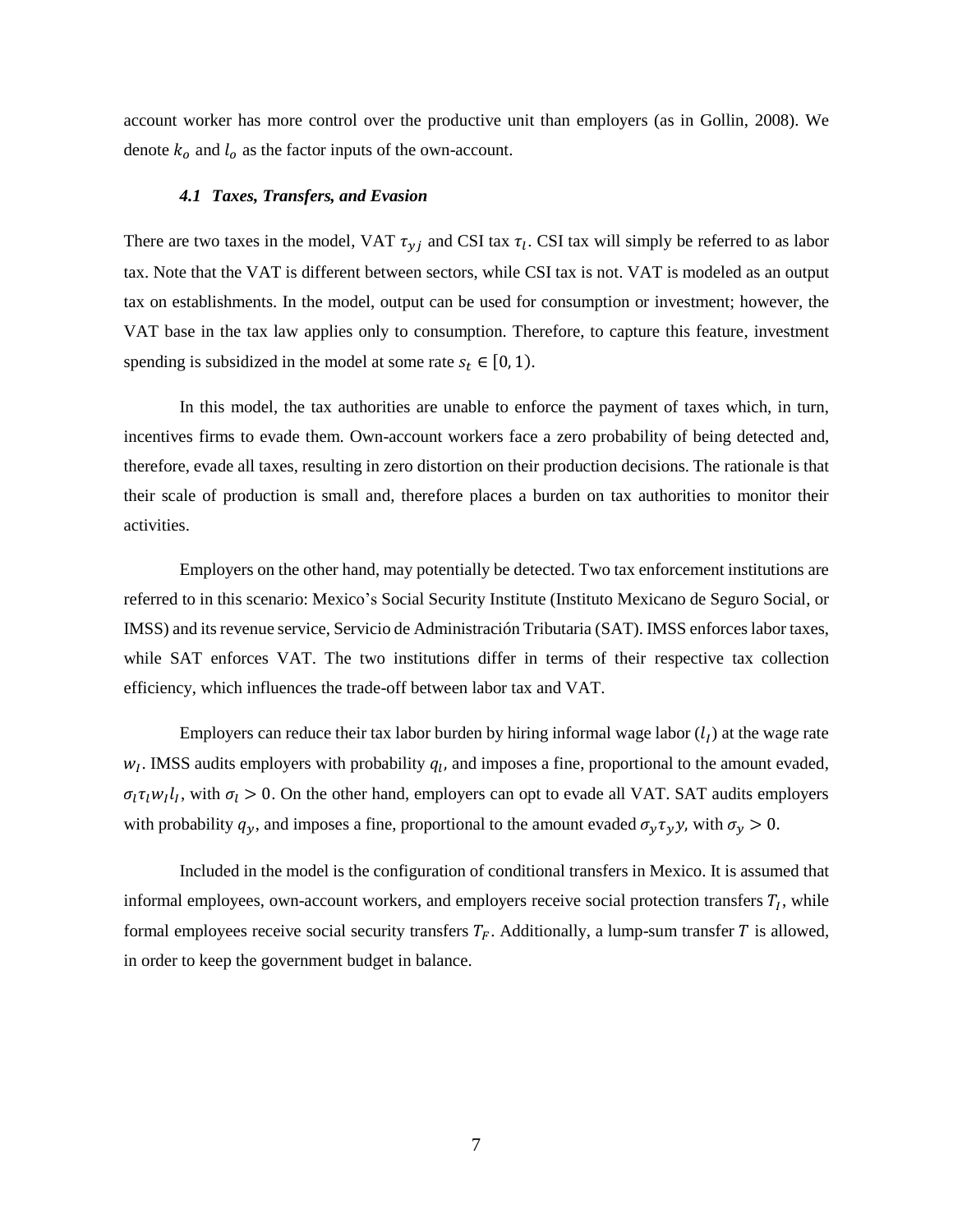### **4.2 Individual Earnings**

If an individual is a formal employee, the earnings consist of a wage and the corresponding transfer  $w_F + T_F$ . On the other hand, if an employee is in the informal sector, the individual receives  $w_I + T_I$ . An own-account worker in sector *j* makes profits according to:

$$
\pi_o(w_I, r, p_j, z_j) = \max_{l,k} \{ p_j A_{oj} z_j^{1-\gamma} (f(k, l))^{\gamma} - rk + w_I(\kappa - l) \},\tag{3}
$$

with the restriction  $0 \le l \le \kappa \le 1$ . Own-account workers receive the rents from their firms, plus the return to labor not used in their own productive units, and offered to the market  $(\kappa - l)$ . To keep in mind is the fact that, although not shown, these workers also receive the social protection transfer  $T_l$ . For further reference, let

$$
(l_o(w_l, r, p_j, z_j), k_o(w_l, r, p_j, z_j))
$$
 be the optimal input choices of own-account workers.<sup>5</sup>

Employers receive the rents from operating a firm, plus a transfer (not shown). As mentioned above, they face two evasion decisions: evade VAT or not and the number of formal and informal employees to hire. The problem of sector *j*'s employer is to maximize expected profits:

$$
\pi(w_I, w_F, r, p_j, z_j) = \max_{l_I, l_F, k} \{ (1 - q_y \sigma_y \tau_y) p_j z_j^{1-\gamma} (f(k, l_I + l_F))^{\gamma} - [1 + \tau_l] w_F l_F - [1 + q_l \sigma_l \tau_l] w_l l_I - rk \}
$$
\n(4)

There will be VAT evasion as long as  $q_y \sigma_y < 1$ , and there will be labor tax evasion as long as  $[1 + q_l \sigma_l \tau_l] w_l \leq [1 + \tau_l] w_F$ . Therefore, in order to obtain a non-degenerated distribution of informal labor across establishments in equilibrium, the probability  $q_l$  will be assumed to be an increasing function of both the ability and the amount of informal workers hired:  $q_l(l_l, z_j)$ . In general, a full-time manager (employer) will demand both formal and informal workers. However, the functional form for  $q_l(l_l, z_j)$  guarantees that a manager with higher ability  $z_j$  will demand relatively more formal workers, due to the increased probability of being detected by the authorities.

<sup>&</sup>lt;sup>5</sup> In order to avoid notation cluttering, a sub-index  $j$  is not used in the notation for the optimal choices. The argument in input choices  $z_j$  indicates both the establishment and the sector.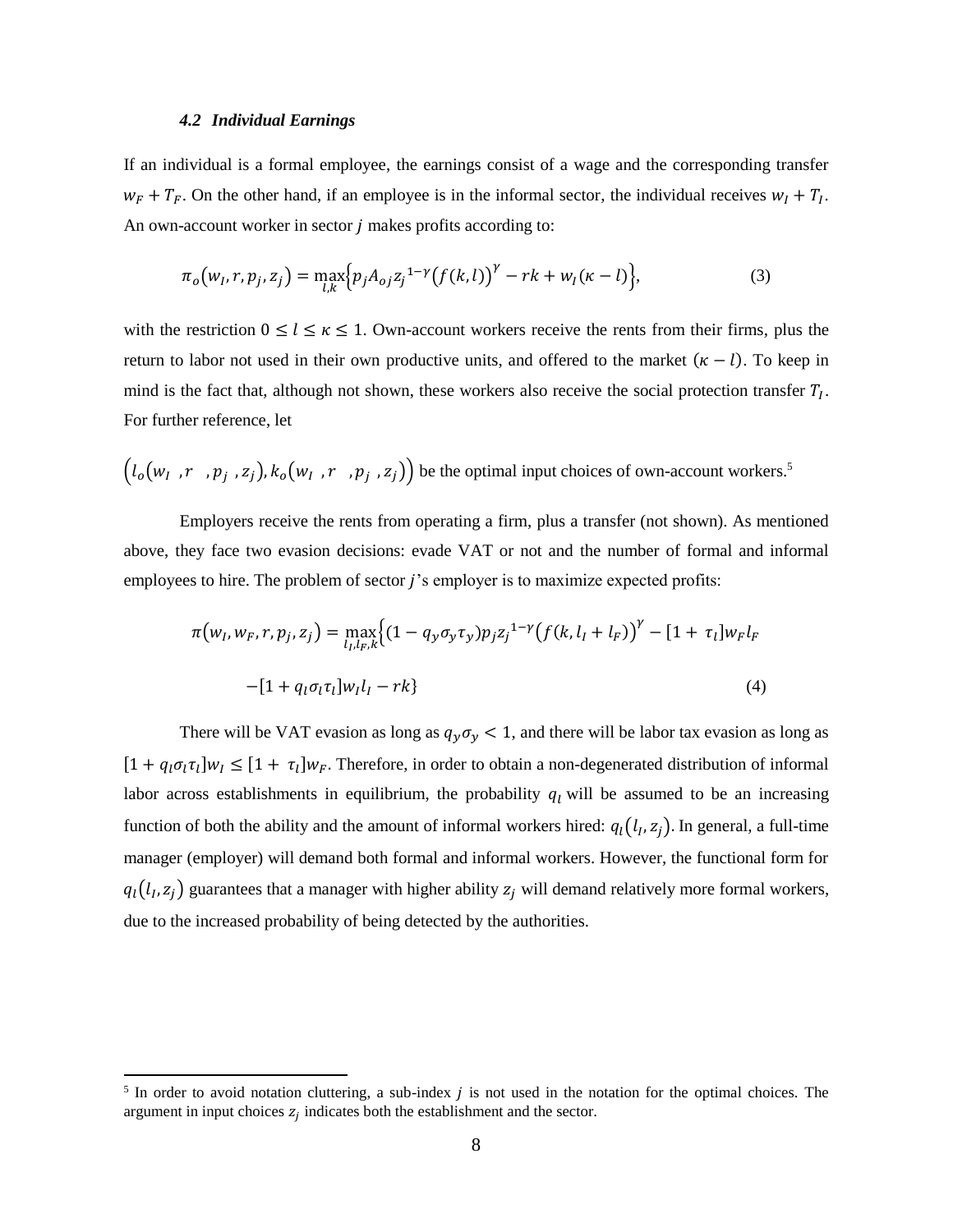The probability of the ability of the Mexican IRS to increase its audits is also assumed:  $q_y(z_j)$ . Therefore, firms with a larger entrepreneurial ability face a higher and non-decreasing probability of being detected. This ensures that the VAT evaders will center on small establishments.

For further reference, let  $\tau = (\tau_y, \tau_l, T_F, T_I)$  be the vector that summarizes the tax and transfer system, and  $(l(\tau, w_F, w_I, r, p_j, z_j), k(\tau, w_F, w_I, r, p_j, z_j))$  be the optimal decisions of full-time entrepreneurs. It may be shown that the labor demand function depends negatively on CSI and VAT.

### 4.3 Household Problem

As mentioned above, an economy is considered with two goods indexed by  $j = 1,2$ , where Good 2 is the numeraire. The representative household lives forever. It derives utility from the consumption of each goods  $j \in \{1,2\}$ ,  $C_j$ . Lifetime utility is represented by

$$
\sum_{t=0}^{\infty} \beta^t u(C_{1t}, C_{2t}), \tag{5}
$$

where  $\beta \in (0,1)$  is the discount factor. The utility function  $u(C_{1t}, C_{2t})$  is increasing in both arguments, twice continuously differentiable and concave. In addition, the household is endowed with an initial capital stock  $K_0$ , with an income of rental payments  $r_t K_t$  in each period from firms. To simplify, it is assumed that Good 1 is non-storable. In contrast, Good 2 may be either consumed or invested. Capital depreciates at a constant rate  $\delta \in (0,1)$ . Letting  $I_t$  denote gross investment, the law of motion of capital can, thus, be written as:

$$
K_{t+1} = I_t + (1 - \delta)K_t.
$$
\n(6)

The representative household in this economy must choose sequences of consumption and capital, as well as an occupation for each member, in order to maximize total income in each period. The household must also select the formality status of employees. This last choice with  $\eta \in (0,1)$  represents the fraction of formal employees; the remaining fraction  $1 - \eta$  corresponds to informal employees.

If a household member becomes an employee, he/she receives the wage rate, plus the corresponding transfer (either  $T_F$  or  $T_I$ ). This income should be compared with the after-transfer expected earnings from being an own-account worker, or an employer. The occupational choice problem just described endogenously yields two thresholds for the entrepreneurial ability  $z$  in each sector  $j$ , denoted as  $\hat{z}_{1j}$  and  $\hat{z}_{2j}$ .<sup>6</sup> Thus, an individual will be an employee if his/her ability  $z_j$  is such that  $z_j \in$ 

<sup>&</sup>lt;sup>6</sup> The optimizing conditions defining these thresholds are specified below.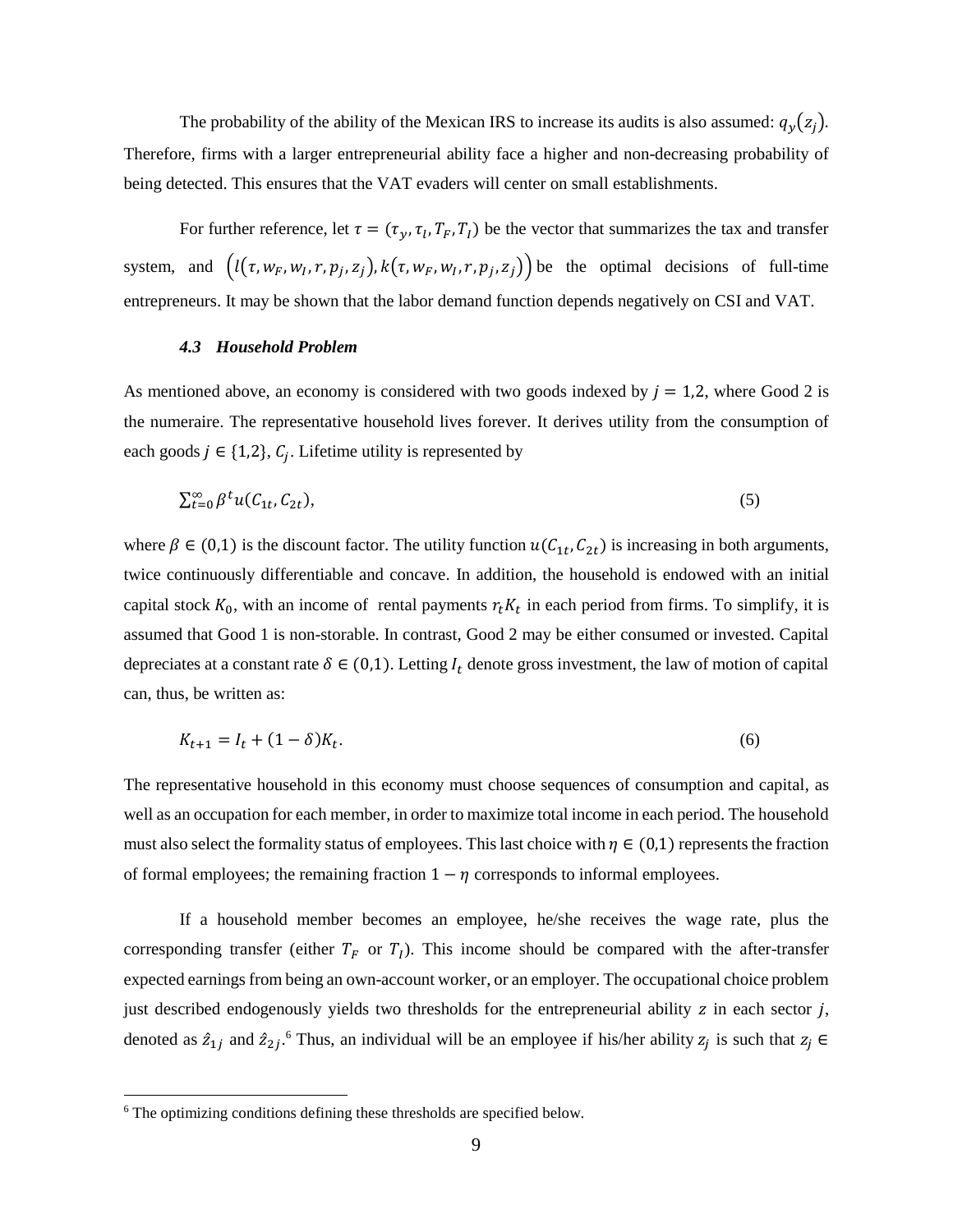$[\underline{z}_i, \hat{z}_{1i})$ , suggesting that the earnings from being either an own-account worker, or an employer, are lower than those from wage labor. In contrast, individuals with ability  $z_j \in [\hat{z}_{1j}, \hat{z}_{2j}]$  become ownaccount workers, since the income derived from such a case is higher than the income from the other two alternatives. Finally, full-time entrepreneurs are those whose ability is such that  $z_i \in [\hat{z}_{2i}, \overline{z}_i]$ . These two thresholds are unique because the profit functions  $\pi(\cdot, z_j)$  and  $\pi_o(\cdot, z_j)$  are sharply increasing in entrepreneurial ability  $z_i$ .

Given the discussion above, the budget constraint of the household is as follows:

$$
p_{1t}C_{1t} + C_{2t} + (1 - s_t)I_t = T_t + r_t K_t + \sum_{j \in \{1,2\}} \left\{ \int_{\underline{z}_j}^{\hat{z}_{1jt}} [\eta_t(w_{Ft} + T_{Ft}) + (1 - \eta_t)(w_{It} + T_{It})] \, dG(z_j) + \int_{\hat{z}_{1jt}}^{\hat{z}_{2jt}} [\pi_w(w_{It}, r_t, p_{jt}, z_j) + T_{It}] \, dG(z_j) + \int_{\hat{z}_{2jt}}^{\hat{z}_{jt}} [\pi(w_{It}, w_{Ft}, r_t, p_{jt}, z_{jt}) + T_{It}] \, dG(z_j) \right\}.
$$
\n
$$
(7)
$$

### **4.4 First-order Conditions**

The first-order condition with respect to  $\eta$  suggests that the household arbitrages so that employees are indifferent towards allocating labor to formal or informal activities according to:

$$
w_{Ft} + T_{Ft} = w_{It} + T_{It}.\tag{8}
$$

The equation above resembles a free-labor mobility condition across formal and informal sectors. It also implies that formal and informal wages will differ as long as  $T_I \neq T_F$ , which depends, in turn, on the fiscal-cum-social policy structure for social insurance, as well as on how each type of worker values such benefits.<sup>7</sup> Note that the fraction  $\eta$  will be undetermined in the household problem. This means that the fraction of informal employees will be entirely determined by the demand side (firms) in equilibrium.

The first-order condition with respect to  $\hat{z}_{1it}$  shows that a household member will be indifferent to being an employee or an own-account worker:

$$
w_{lt} = \pi_o(\cdot, \hat{z}_{1jt}), \ j = 1, 2. \tag{9}
$$

Given that the profit function  $\pi_o$  is strictly increasing in the ability level  $z_j$ , equation (9) uniquely defines the threshold level  $\hat{z}_{1jt}$ .

<sup>&</sup>lt;sup>7</sup> See below for more details.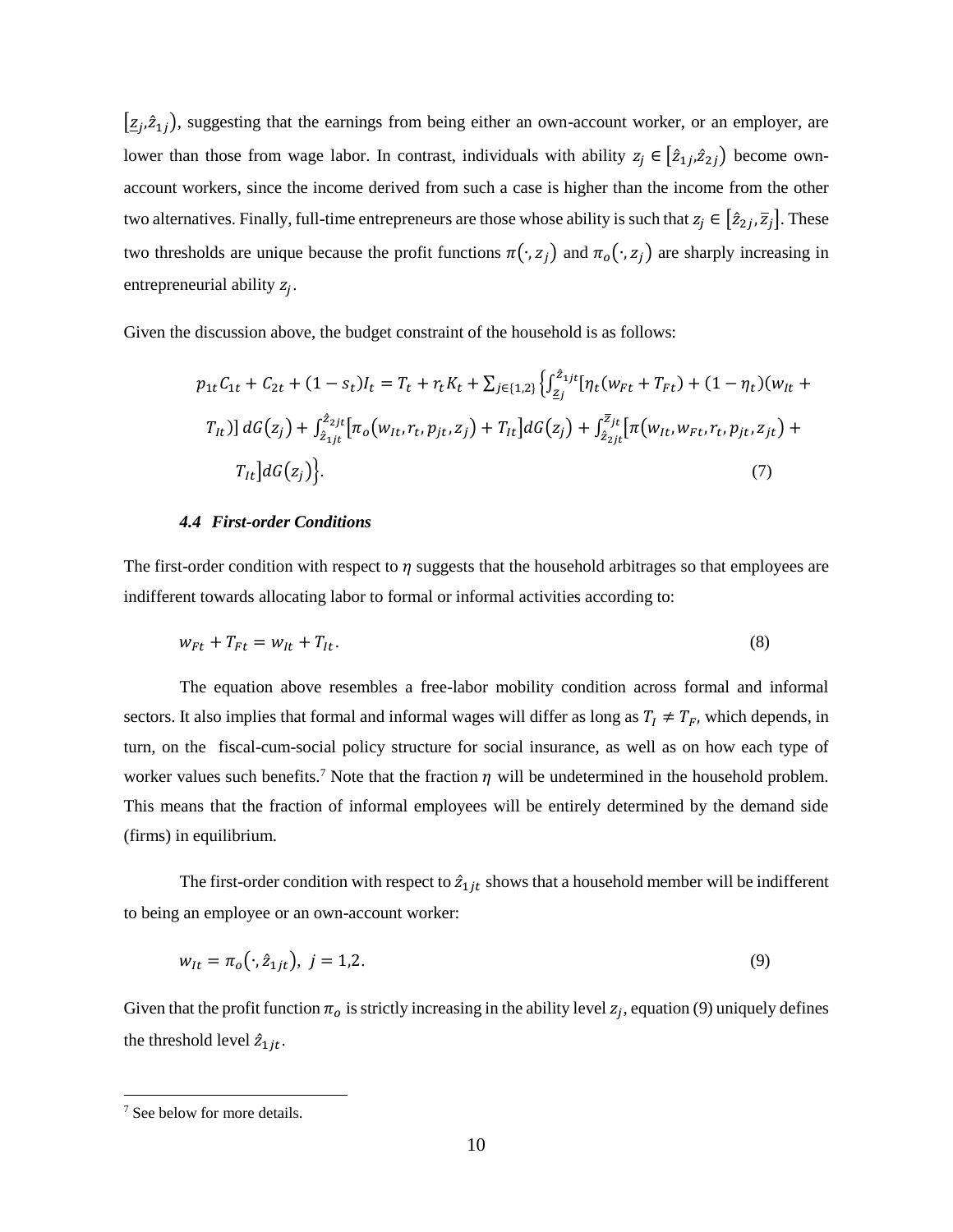One member will also be indifferent to being own-account or employer. Threshold level  $\hat{z}_{2it}$  satisfies:

$$
\pi_o(\cdot,\hat{z}_{2jt}) = \pi(\cdot,\hat{z}_{2jt}), \quad j = 1,2. \tag{10}
$$

Figure 2 presents the earnings profile of each type of worker in sector *j*. The threshold levels  $\hat{z}_{1jt}$  and  $\hat{z}_{2jt}$  correspond to the optimality conditions (9) and (10).

Finally, neither the Euler equation, nor the optimality condition for relative consumption are directly affected by tax policy vector  $\tau$ . However, the Euler equation is affected by the subsidy rate s:

$$
\frac{u_2(C_{1t}, C_{2t})}{\beta u_2(C_{1t+1}, C_{2t+1})} = \frac{(1-\delta)(1-s_{t+1}) + r_{t+1}}{1-s_t},\tag{11}
$$

$$
\frac{u_1(C_{1t}, C_{2t})}{u_2(C_{1t}, C_{2t})} = p_{1t},\tag{12}
$$

where  $u_x(C_{1t}, C_{2t})$  denotes the derivative with respect to the x-th argument.

### 4.5 Government

Government budget balance is required:

$$
(mass_F)T_F + (mass_I)T_I + (1)T = R_{IMSS} + R_{VAT}.
$$
\n(13)

In the equation above, mass<sub>F</sub> and mass<sub>I</sub> correspond to the total mass of recipients of each transfer. Only formal employees receive the  $T_F$  transfer, while informal employees, own-account workers, and employers receive the  $T_I$  transfer. Additionally, there is a lump-sum transfer to the representative household that captures all resources not spent on social policies.

In expression (13),  $R_{VAT}$  is revenue from VAT, and  $R_{IMSS}$  is revenue from CSI tax. Not all firms pay VAT; thus, revenue comes from a set of large firms in equilibrium. Also, it is assumed that social security services are not fully valued. Thus, the per-capita transfer to formal employees will be less than the cost of producing such services:  $T_F < \tau_l w_F$ . A similar assumption for informal transfers is made.

### 4.6 Workers' Valuation of Social Transfers

If a household member allocates labor to formal activities, the individual is paid the formal wage  $w_F$ and receives CSI benefits  $T_F$  that cost  $\tau_l w_F$ . The value these workers give to such benefits is captured by the parameter  $\beta_F \in [0,1]$  and  $T_F = \beta_F \tau_l w_F$ .<sup>8</sup> The wage rate after transfers is, thus, given by

<sup>&</sup>lt;sup>8</sup> Full and null valuation of CSI benefits is represented by  $\beta_F = 1$  and  $\beta_F = 0$ , respectively.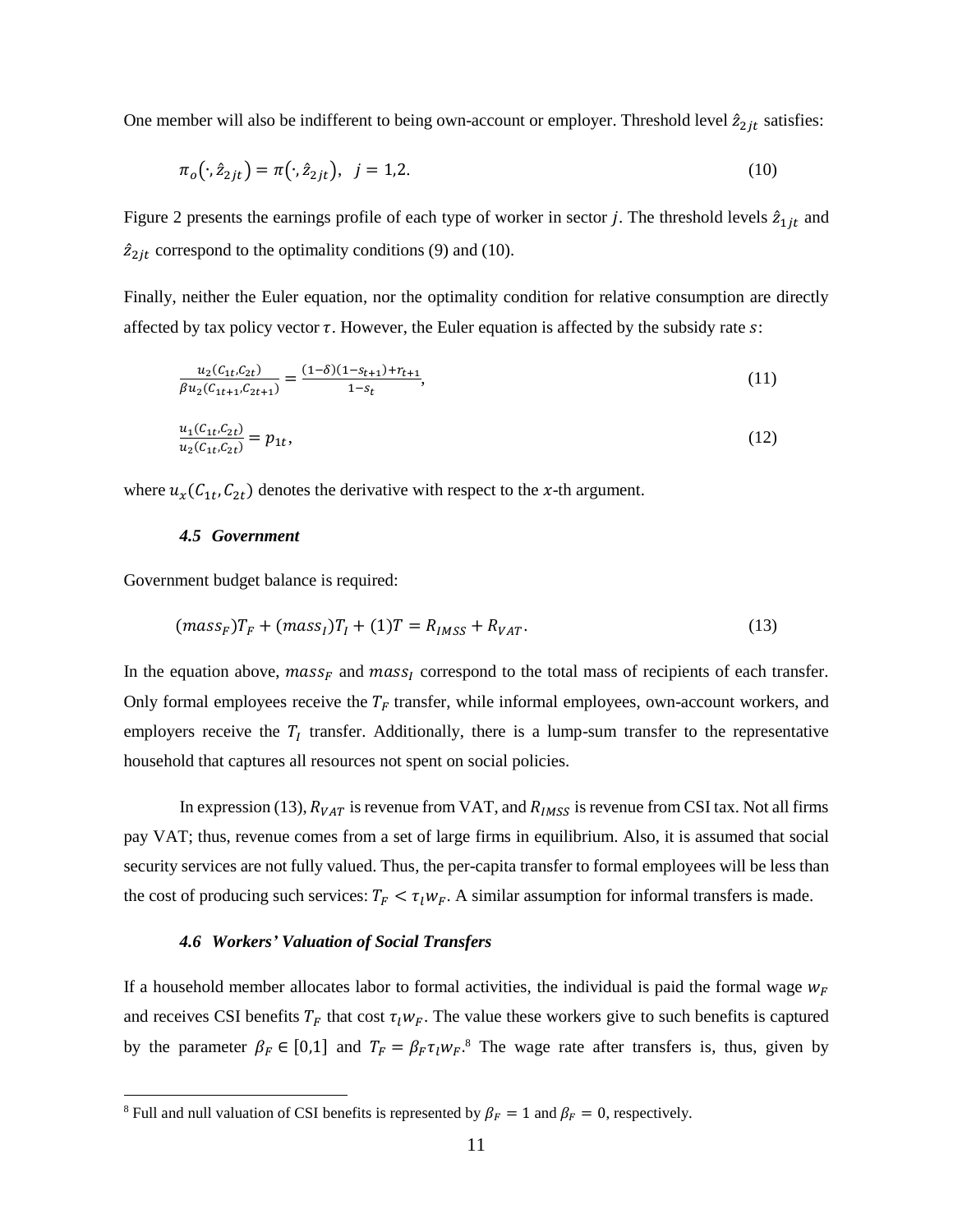$w_F + T_F = w_F(1 + \beta_F \tau_l)$ . The difference between what firms pay per formal worker,  $w_F(1 + \tau_l)$ , and the benefits received,  $w_F(1 + \beta_F \tau_l)$  is, in fact, a "pure tax" (see, for example, Auerbach and Kotlikoff, 1987; Feldstein and Samwick, 1998).

Following Levy (2008) and AHL (2012), it is also assumed that informal workers do not value fully the benefits they obtain from social insurance. These workers are paid the informal wage  $w_l$  and receive a lump-sum NCSI benefit. Let  $\beta_I \in [0,1]$  capture the value such workers give to NCSI, and  $\tau_{NCSI}$  the amount the government spends on social insurance per informal worker. Accordingly, the wage rate after transfer is just  $w_I + T_I = w_I + \beta_I \tau_{NCSI}$ .

The introduction of conditional transfers and workers' incomplete valuation of transfers generates a discrepancy between the cost of informal labor and that of formal labor to firms. The reason for this is that, from the firm's point of view, the marginal cost of an informal employee is  $[1 + q_1 \sigma_1 \tau_1] w_I$  and the marginal cost of a formal employee is  $w_F(1 + \tau_1)$ . Particularly, for small firms, the marginal cost of an informal employee is only  $w_l$  because the probability of being detected is close to zero. Second, because of the free mobility condition  $w_F + T_F = w_I + T_I \Leftrightarrow w_I = w_F + T_F - T_I$ , therefore,  $w_I \leq w_F + T_F$  because  $T_I$  is positive. Furthermore, given that workers do not value social security fully,  $w_I < w_F + T_F = w_F(1 + \beta_F \tau_I) < w_F(1 + \tau_I)$ . This suggests that the cost of informal labor is lower than the cost of formal labor in small firms. This feature in the model, as well as the lack of enforcement to pay taxes  $(q < 1)$ , are the key elements that lead to the existence of the informal sector.

### 4.7 Equilibrium

Market-clearing conditions for the labor, capital, and goods markets are characterized for an equilibrium definition. In terms of equilibrium in the labor market,  $N_t^*$  denotes aggregate labor supply, where an (\*) over a variable denotes its equilibrium value. Ignoring time subscripts, labor supply is given by:

$$
N^* \equiv \sum_j G(\hat{z}_{1j}^*) + \int_{\hat{z}_{1j}}^{\hat{z}_{2j}^*} \left[ \kappa - l_o \left( w_F^*, r^*, p_1^*, z_j \right) \right] g_j(z_j) dz_j. \tag{14}
$$

The first term on the right side of  $(14)$  is the mass of employees, whereas the second term is labor supplied by own-account workers. Here, the optimality condition (8) is used to express the informal wage rate in terms of  $w_F$ .

Equilibrium in the labor market, thus, may be written as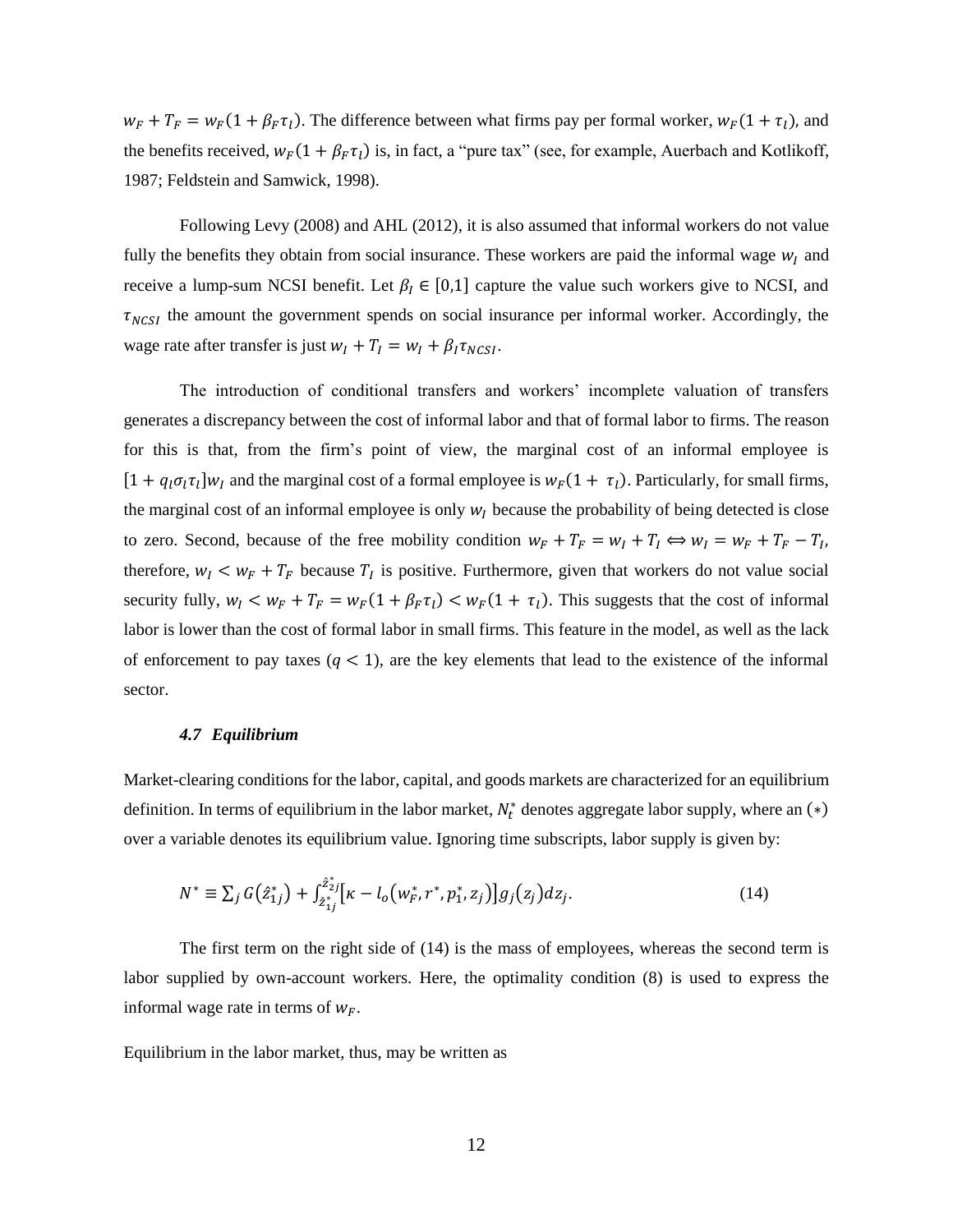$$
N^* = \sum_j \left\{ \int_{2_{1j}^*}^{2_{2j}^*} l_o(w_F^*, r^*, p_1^*, z_j) g_j(z_j) dz_{\square} \right. \\
\left. + \int_{2_{2j}^*}^{Z_j} l(\tau, w_F^*, r^*, p_1^*, z_j) g_j(z_j) dz_j \right\}.
$$
\n(15)

In expression (15), the first and second terms on the right side represent labor demand from the own-account and full-time entrepreneurs, respectively, for each sector j.

In a similar manner, market clearing in the market for capital services may be written as

$$
K^* = \sum_j \left\{ \int_{\hat{z}_{1j}}^{\hat{z}_{2j}} k_o(w_F^*, r^*, p_1^*, z_j) g_j(z_j) dz_j \right. \\
\left. + \int_{\hat{z}_{2j}}^{\overline{z}_j} k(\tau, w_F^*, r^*, p_1^*, z_j) g_j(z_j) dz_j \right\}.
$$
\n(16)

Finally, the resource constraint yields the equilibrium condition in the goods market:

$$
p_1^* C_1^* + C_2^* + I^* = p_1^* Y_1(w_F^*, r^*, p_1^*) + Y_2(\tau, w_F^*, r^*, p_1^*),
$$
\n(17)

where

$$
Y_j(\tau, w_F^*, r^*, p_1^*) \equiv \int_{\hat{z}_{1j}}^{\hat{z}_{2j}^*} y_o(\cdot, z_j) g_j(z_j) dz_j + \int_{\hat{z}_{2j}^*}^{\overline{z}_j} y(\cdot, z_j) g_j(z_j) dz_j \tag{18}
$$

is total output in sector  $j$ .

After substituting equation  $(14)$  into  $(15)$ , this new expression, along with  $(16)$  and  $(17)$ , define a three-equation system that solve for the set of prices  $\{w^*_F, r^*, p^*_1\}$ , given the tax/subsidy policy vector  $\tau$  and density functions for managerial ability in each sector j.

Formally, a competitive equilibrium is a sequence of quantities  ${C_{jt}^*, K_{t+1}^*}_{t=0}^{\infty}$  and thresholds  $\left\{ \hat{z}_{1jt}^*, \hat{z}_{2jt}^* \right\}_{t=0}^{\infty}$ , for  $j = 1,2$ ; prices  $\{w_{Ft}^*, w_{It}^*, r_t^*, p_{1t}^* \}_{t=0}^{\infty}$ , and invariant tax/transfer policy  $\tau =$  $(\tau_{\nu}, \tau_l, T_F, T_I)$ , such that:

- given prices  $\{w_{Ft}^*, w_{it}^*, r_t^*, p_{1t}^*\}_{t=0}^{\infty}$  and the tax policy vector  $\tau$ , the quantities  $\{C_{jt}^*, K_{t+1}^*\}_{t=0}^{\infty}$  $(i)$ and thresholds  $\left\{ \hat{z}_{1jt}^*, \hat{z}_{2jt}^* \right\}_{t=0}^{\infty}$  for  $j = 1,2$ , solve the household's and firm's problems;
- $(ii)$ the labor market clears for all t (equations  $(14) - (15)$  hold); and
- the goods market clears for all  $t$  (equation (17) holds).  $(iii)$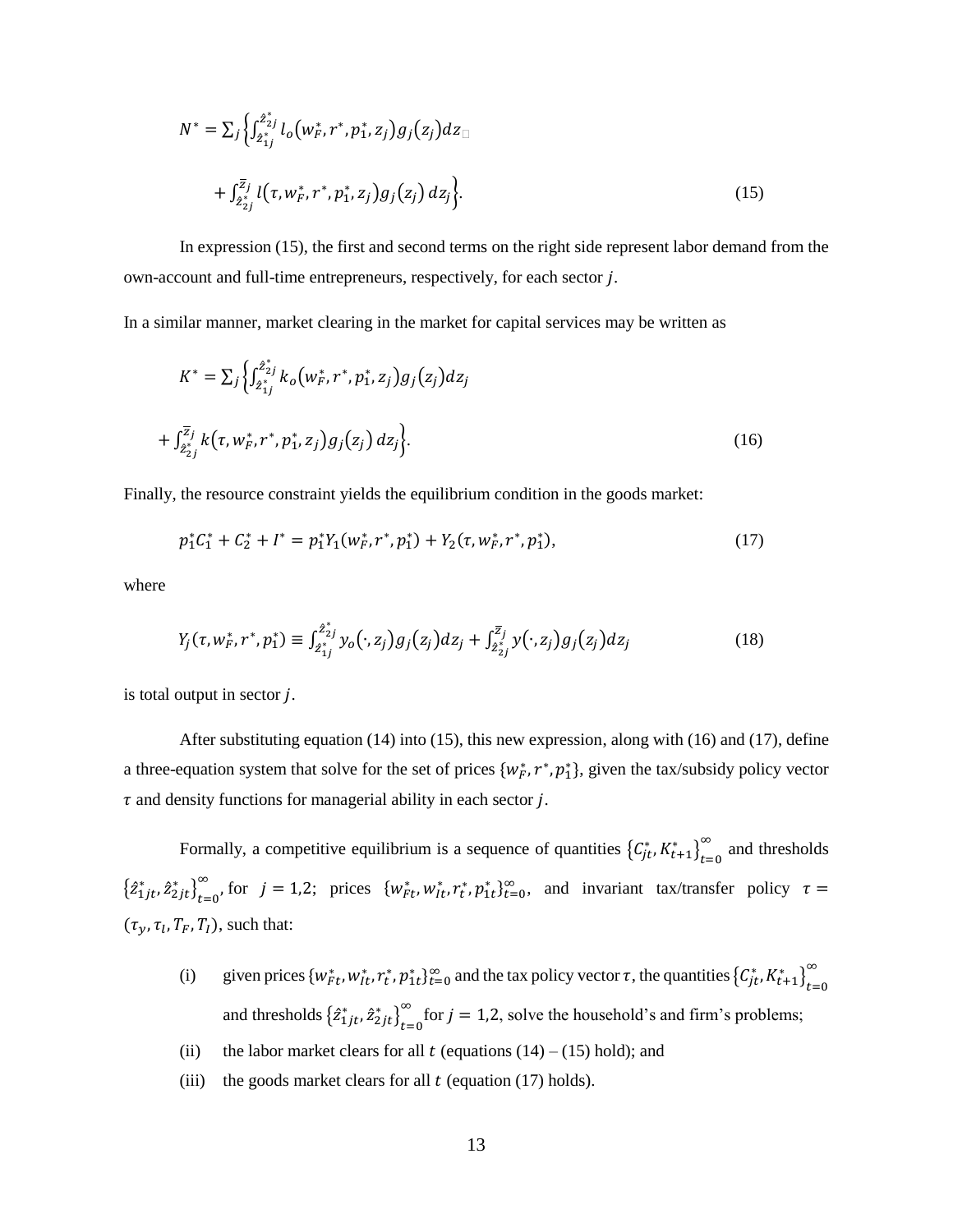### **4.8 Productivity Measures**

Alternative productivity measures are considered in the results. The first is to average output per employee in sector  $j$ , which is defined by

$$
\frac{Y_j(\tau, w_F^*, r^*, p_1^*)}{G_j(z_{1j}^*)} \,. \tag{19}
$$

Output per establishment, output per full-time manager, and average entrepreneurial and managerial ability are denoted, respectively, as

$$
\frac{Y_j(\tau, w^*_p, r^*, p_1^*)}{Z_{2j}^{z_j} g_j(z_j) dz_j + \int_{2\frac{s_j}{2}j}^{\overline{z}_j} g_j(z_j) dz_j},\tag{20}
$$

$$
\frac{\int_{2j}^{\overline{z}_j} y(\cdot, z_j) g_j(z_j) dz_j}{\int_{2\overline{z}_j}^{\overline{z}_j} g_j(z_j) dz_j},\tag{21}
$$

$$
\int_{\substack{2_{1}^{*}\\2_{1}^{*}\\2_{1}^{*}}}^{\bar{z}_{j}} g_{j}(z_{j}) dz_{j},
$$
\n(22)

and

$$
\frac{a_{\hat{z}_{j}^{*}j}^{z_{j}}g_{j}(z_{j})dz_{j}}{\int_{\hat{z}_{j}^{*}}^{\bar{z}_{j}}g_{j}(z_{j})dz_{j}}.
$$
\n(23)

Finally, measured total factor productivity (TFP) in sector  $j$  is computed as

$$
TFP_j = \frac{Y_j^*}{K_j^{*(1-\alpha)}Y_N_j^{\alpha\gamma}},\tag{24}
$$

where  $N_j$  is the exogenous mass of labor force in sector j.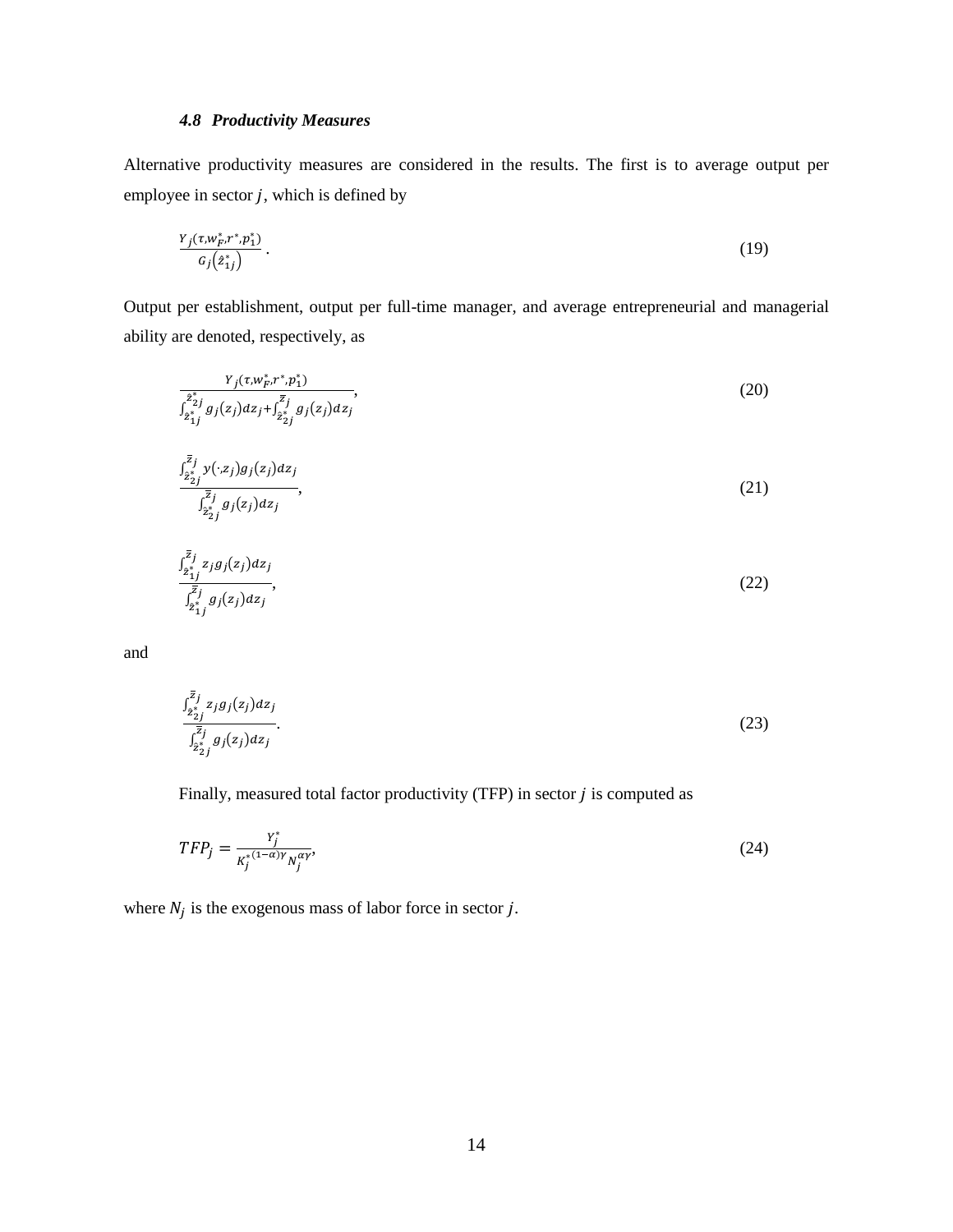### 4.9 Universal Social Insurance plus VAT Reform

This section will discuss how the model needs to be adjusted for the universal social insurance (USI) scenario, and how the optimality conditions of both firms and households are affected. The USI proposal, in this case, is to eliminate the dual SI scheme of taxes and transfers, and to replace it with a uniform, lump-sum per-capita transfer  $\tau_{USI}$  to all workers, regardless of their status, so that SI spending remains constant. To finance USI, VAT rates are increased in order to raise the lost revenue from the CSI taxes.

The lump-sum nature of the transfer  $\tau_{USI}$  and the elimination of taxes and subsidies to social insurance  $(\tau_l = \tau_{NCSI} = 0 \Leftrightarrow T_F = T_I = 0)$  suggest that the distortion, currently in place in labor markets, disappears. First, since social insurance policy is the same regardless of labor status, the optimality condition (8) is now:

$$
w_{Ft} = w_{lt} = w_t. \tag{25}
$$

Second, full-time managers do not have to opt to hire either a formal or informal worker. In fact, and according to the definition of informality previously provided, the figure of informal worker no longer holds.

Nonetheless, full-time entrepreneurs remain with the incentive to evade VAT under USI. Their profits may be thus written as:<sup>9</sup>

$$
\pi(w,r,p_j,z_j) = \max_{l,k} \left\{ (1 - q_y \sigma \tau_y) p_j z_j^{-1-\gamma} (f(k,l))^{\gamma} - w l - r k \right\}.
$$
 (26)

The optimal capital-labor ratio, in this case, is given by

$$
\frac{k}{l} = \frac{(1-\alpha)w}{\alpha r}.\tag{27}
$$

Interestingly, this is exactly the same capital-labor ratio as that for the own-account workers. Thus USI also eliminates the distortion in the capital-labor ratio across establishment types.

Let  $\beta_{USI} \in [0,1]$  denote the valuation of USI services by workers. Given that USI is extended to all workers, and such mass is normalized to one, total USI spending by the government is, simply,

<sup>&</sup>lt;sup>9</sup> Regarding own-account workers, USI does not directly affect the maximization problem, as these workers do not pay any taxes, by assumption. Thus, equation (3) still holds.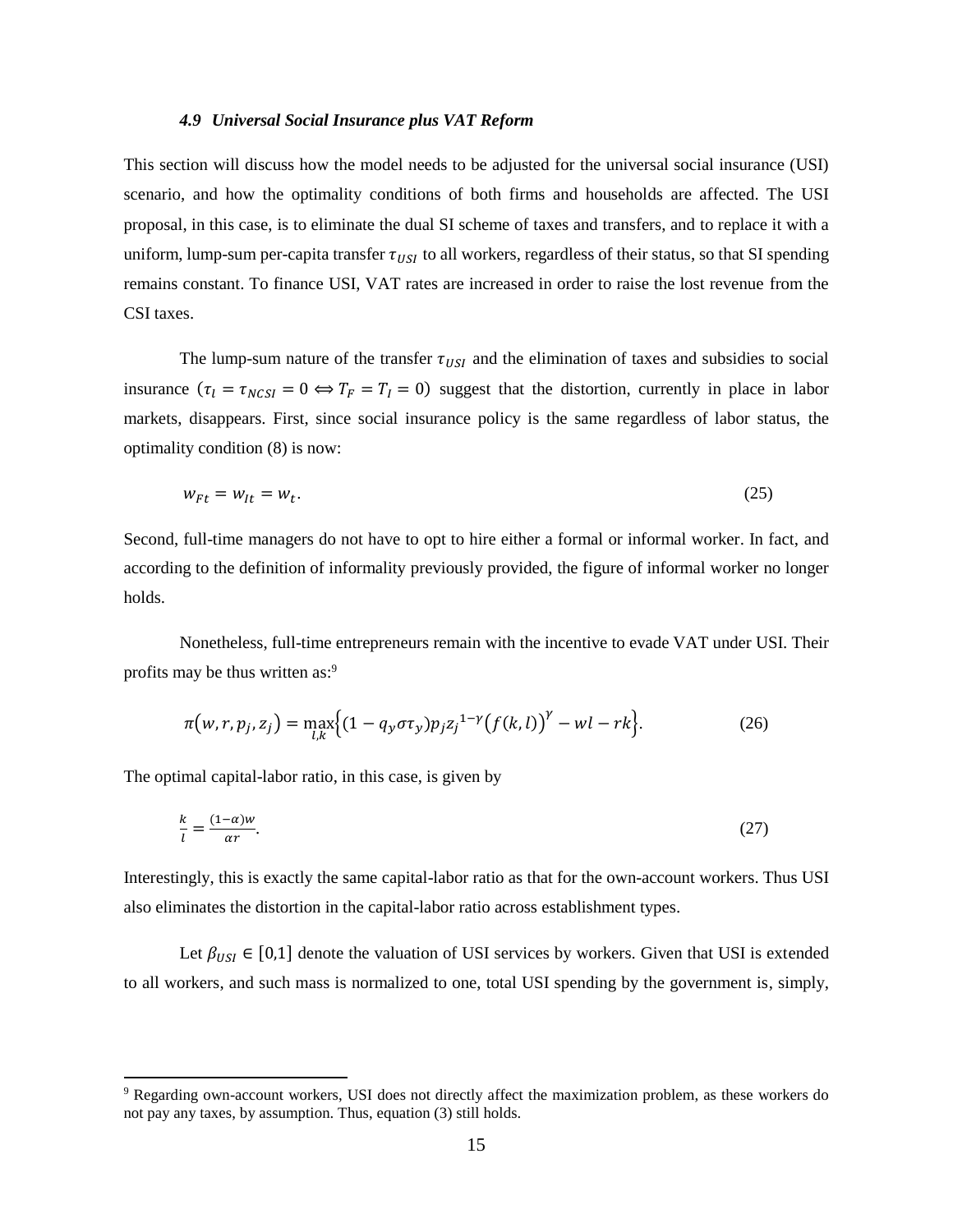$\tau_{USI}$ , and transfers are given by  $T_{USI} = \beta_{USI} \tau_{USI}$ . The corresponding budget constraint may be now written as

$$
T + T_{USI} = R_{VAT}.\tag{28}
$$

### 5. **Calibration**

The model is calibrated to match key features in the Mexican data. In order to estimate the aggregate effects of the tax/transfer reform, AHL (2012) is followed, and 2008 is taken as the reference year in the model.

### 5.1 Dataset

The first issue is to select the dataset to be used for calibration. One important aspect of this model is that it exhibits heterogeneity at the establishment level. There is no data set that includes all establishments in Mexico. However, the 2009 Economic Census captures a significant share of them. The census excludes most one-person firms and any kind of establishment that is not permanently stick to the ground. It also excludes the agriculture sector. One way to measure the coverage of the census is to assess total employment, and compare it to employment data captured by household surveys. The census includes around 21 million workers in the private sector, while the ENOE reports approximately 39 million in 2008, a ratio of 0.54.<sup>10</sup> Similarly, value added in the census is around 40 percent of Mexican gross domestic product (GDP).

Another important aspect of this model relates to one-person establishments or own-account workers. These workers are under-represented in the census, as a large fraction of them do not perform their activities in fixed establishments. For this reason, information from ENOE is used to determine the number of own-account people who do not work in fixed establishments. This figure is aggregated to the data from the 2009 Economic Census. Overall, the data includes around 25 million workers, who work in establishments that generated a value added equivalent to 43 percent of GDP in 2008. Employment data is presented in Table 4. Note that the allocation of employment in Sectors 1 and 2 are also reported, according to the data.

A stand needs to be taken regarding VAT revenue. It is believed that most revenue is derived from taxes paid by the establishments captured in the census. VAT revenue represents 8.7 percent of the

 $10$  Public sector workers are excluded from the analysis, since the proposed fiscal reform does not take into account these workers. See AHL (2012) for a discussion.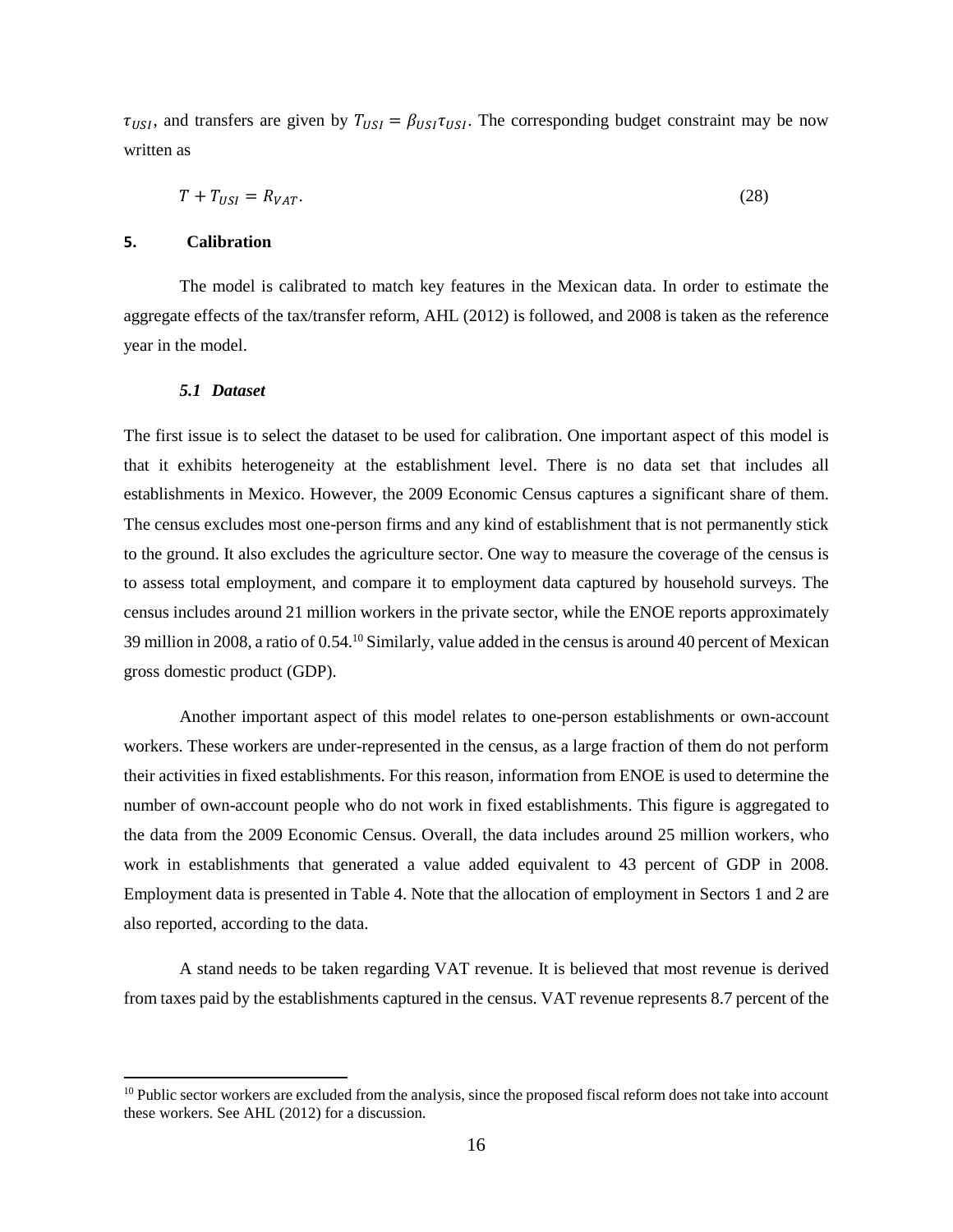value added and 3.77 percent of aggregate GDP in the data. Similarly, CSI tax represents 4.3 percent of the value added and 2.3 percent of overall GDP.

### 5.2 Explicit Functions

What follows is the choice of explicit functions in this model. It is assumed that the utility function  $u(C_{1t}, C_{2t})$  satisfies the particular constant elasticity of substitution (CES) form:

$$
u(C_{1t}, C_{2t}) = [vC_{1t}^{\phi} + (1 - v)C_{2t}^{\phi}]^{1/\phi}.
$$
 (29)

Here,  $\nu \in (0,1)$  is the weight of goods  $C_1$  in the consumption composite, and  $1/(1 - \varphi)$  is the elasticity of substitution between consumption goods, with  $\varphi$  < 1. There is no indication of an estimate of the degree of substitution between the goods associated to the taxed and untaxed sectors, but it is believed that the degree of substitution should not be high, given that Sector 1 includes food. The parameter  $\varphi$  is set to zero, which implies the Cobb-Douglas case in equation (29).

A choice should also be made with regard to the distribution of entrepreneurial ability in each sector, assuming for each sector that this ability follows a truncated Pareto distribution of the form

$$
G(z_j) = \frac{1 - \left(\frac{z_{j,min}}{z_j}\right)^{S_j}}{1 - \left(\frac{z_{j,min}}{z_{j,max}}\right)^{S_j}},\tag{30}
$$

where  $S_j > 0$  is a shape parameter, associated to the distribution in sector *j*. Following Leal (2010),  $z_{j,min} \equiv \underline{z}_j$  and  $z_{j,max} \equiv \overline{z}_j$  is set for each j.

To simplify, the functional forms for the probability of detection in VAT and CSI tax are linear in the ability level  $z_j$ . This suggests setting  $q_y(z_j) = \overline{\lambda}_j^{VAT} z_j$  and  $q_l(L_l, z_j) = \overline{\lambda}_j^{CSI} L_l z_j$ , where  $\overline{\lambda}_j^{VAT}$  and  $\overline{\lambda}_i^{CSI}$  are parameters to be calibrated. In the calibration exercise below, it is assumed that these parameters are the same across sectors, so that  $\overline{\lambda}_1^{VAT} = \overline{\lambda}_2^{VAT}$  and  $\overline{\lambda}_1^{CSI} = \overline{\lambda}_2^{CSI}$ .

### 5.3 Parameter Values

The parameters required for the calibration of the model include those associated with preferences, technology, enforcement, and distribution of abilities. The parameters are divided into two groups: Group 1 includes all the parameters that can be calibrated independently, while Group 2 includes those that are calibrated jointly. That is, given the value of the parameters in Group 1, the steady-state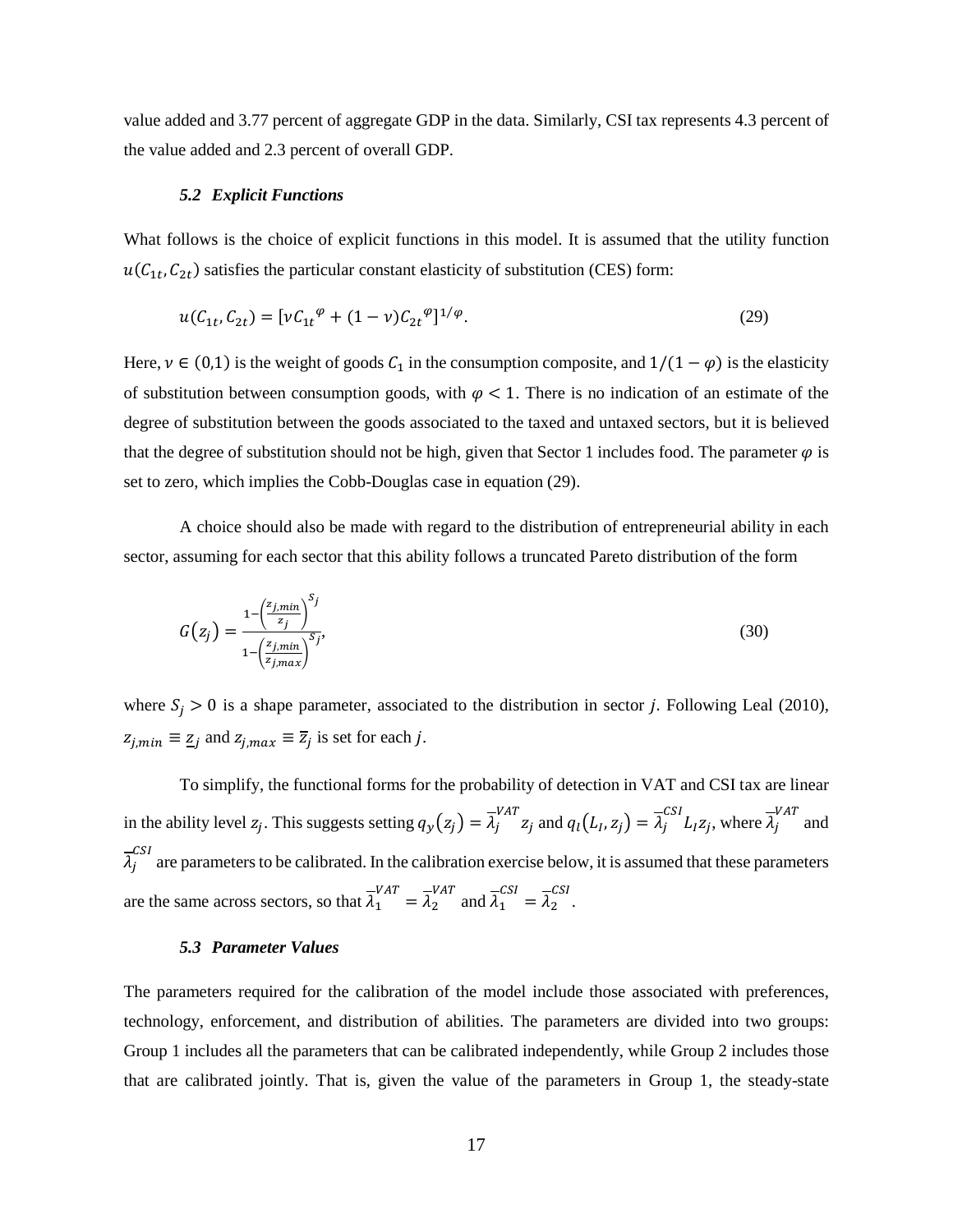equilibrium and the value of the parameters in Group 2 are sought, in order to match a set of relevant moments in the Mexican data (see below).

With regard to Group 1, the parameters relating to taxation and transfers are considered first. As Sector 1 represents the "non-taxed" sector of the economy,  $\tau_{y1} = 0$  is set. Sector 2 represents the "taxed" sector of the economy and, in 2008, the statutory tax rate on such goods was 15 percent. Therefore,  $\tau_{v2}$  is set to 0.15.<sup>11</sup> According to Mexican law, the government subsidizes a fraction of the CSI tax  $\tau_l$ . Let  $\theta$  denote such fraction. Hence  $\tau_l \equiv (1 - \theta)\tilde{\tau}_l$ , where  $\tilde{\tau}_l$  is the gross (i.e., before-subsidy) CSI tax. Based on evidence by Levy (2008), the tax rate on social security contributions  $\tilde{\tau}_l$  is set to 38 percent of the wage rate in the formal sector. Out of this tax, Levy (2008) reports that the government subsidizes about 16 percent of total contributions. Accordingly,  $\theta$  is fixed at 0.16. As for the subsidy rate  $s_t$ , it is assumed that it is equal to the equilibrium VAT revenue/GDP ratio.

Based on the estimates of Levy (2008), the penalty  $\varphi$ , imposed by the authorities if a firm is found to be evading CSI tax, is set at 150 percent of unpaid contributions. This suggests  $\sigma_l = 1.5$ . In the case of VAT, the penalty imposed varies considerably, according to Mexico's Federal Fiscal Code. In general, penalties can range between 150 and 170 percent of the amount evaded, but may increase with a payment delay or in the event that there is a previous record of non-compliance. Moreover, the percentage of the penalty could decrease, if paid promptly. Other penalties can occur, which are paid in absolute terms (not in proportion to the amount evaded). Given this complexity, the penalties are simply set at 150 percent of the amount evaded, suggesting  $\sigma_y = 1.5$ . Taking the estimates from Levy (2008), the parameters related to the valuation of CSI and NCSI services,  $\beta_F$  and  $\beta_I$  are fixed to 0.3 and 0.85, respectively.

The mass of employment in the economy is normalized to 1, and that in Sector 1 is set to  $0.256$ as per the data.  $\kappa = 0.4$  is set, following Gollin (2008); this implies that own-account workers allocate 40 percent of their available time to entrepreneurial abilities. A capital share value of 0.33 is established, which is consistent with the results relating to Mexico (as reported by García-Verdú, 2005), and is a standard value in the models with heterogeneous plants (Restuccia and Rogerson, 2008; Guner et al., 2009). In the model in this Working Paper, the capital share is given by  $(1 - \alpha)\gamma$ . Given a value for  $\gamma$ ,  $\alpha$  is fixed so that  $(1 - \alpha)\gamma$  is equal to 0.33.

<sup>&</sup>lt;sup>11</sup> The statutory tax for such goods in the border Mexican states was 10 percent in 2008. The model abstracts from this geographical dimension, and simply sets  $\tau_{v2}$  at 15 percent. Starting in 2010, the tax rate on taxable items was raised to 16 and 11 percent for non-border and border states, respectively.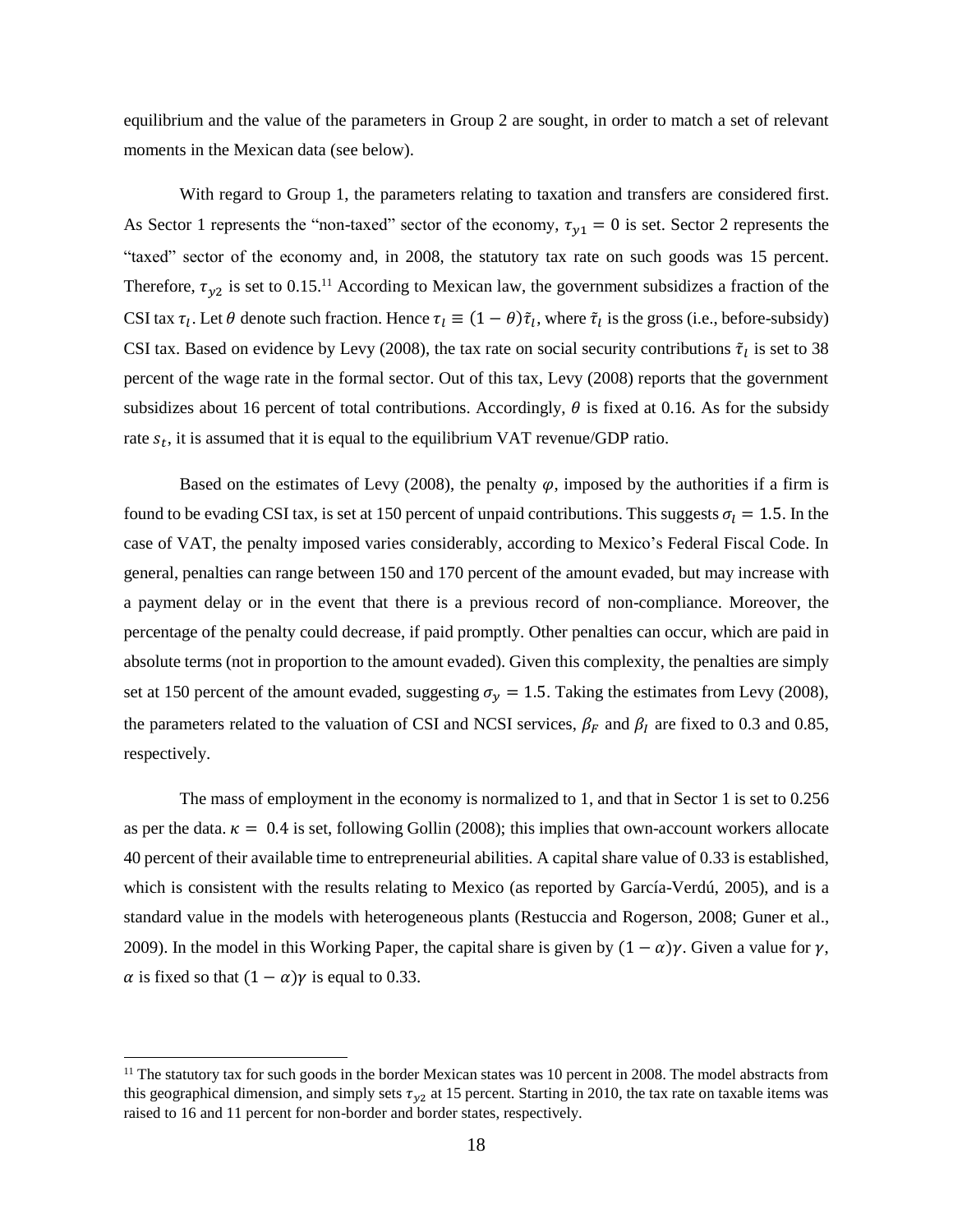The depreciation rate  $\delta$  is set at 0.05, which is well within the values typically used in the literature. The discount factor  $\beta$  is fixed at 0.935, so that the steady-state rate of return (net of depreciation and subsidies) is 7 percent. This rate of return is slightly higher than the 6.5 percent rate for Mexico, used by Mendoza and Smith (2006).

The values of the parameters in Group 2 are selected jointly in the following way. Given the value of Group 1 parameters, the steady-state is solved numerically and set their values in order to match some key features of the Mexican economy. The parameters in this group include the following:  $\gamma$ ,  $\nu$ ,  $\overline{\lambda}_1^{VAT}$ ,  $\overline{\lambda}_1^{CSI}$ ,  $\tau^{NCSI}$ ,  $A_{0,1}$ ,  $A_{0,2}$ ,  $\overline{z}_1$ ,  $\overline{z}_2$ ,  $S_1$ ,  $S_2$ . The sequences matched are presented in Table 5 below.

The data and results of this calibration strategy are presented in the second and third columns of Table 6. In general, the model is able to replicate the data relatively well, especially those moments sequences not related to the distribution of labor. In fact, once the distribution for managerial ability is established, the parameter of the probability of being detected evading VAT,  $q_y(z_j)$  can be calibrated, so that government revenue out of VAT matches the data. Similarly, the parameter in the probability of being detected evading the CSI tax  $q_l(L_{i,j}, z_j)$  can be selected, so that the share of informally salaried workers is equal to the data.

The value of parameters required to replicate these sequences is presented in Table 7. The parameters that are most closely related to employment size distribution are  $\gamma$ ,  $\bar{z}_1$ ,  $\bar{z}_2$ ,  $S_1$  and  $S_2$ , while those most related to own-account employment shares are  $A_{0,1}$  and  $A_{0,2}$ . Similarly, the share of informally salaried workers is closely related to  $\tau_{NCSI}$  and  $\overline{\lambda}_1^{CSI}$ ; the VAT revenue relates directly to  $\overline{\lambda}_1^{VAT}$ , and the potential VAT revenue out of Sector 2 to v.

Given these parameter values, the question of whether the model can replicate other moments not targeted in the calibration exercise arises. In particular, the model is used to calculate the employment share distribution in taxed and non-taxed sectors for establishments with two or more workers (i.e., excluding the own-account sector). These employment shares are then compared to the data.

The results are illustrated in Figure 2. First, the distribution of employment between sectors is substantially different. Whereas 43 percent of employment concentrates in establishments of more than 100 workers in the taxed sector, only 26 percent of them are allocated to the non-taxed sector. As expected, the model replicates the distribution of employment in the taxed sector, given the moments targeted, according to Table 5. Second, the model replicates relatively well the entire distribution in the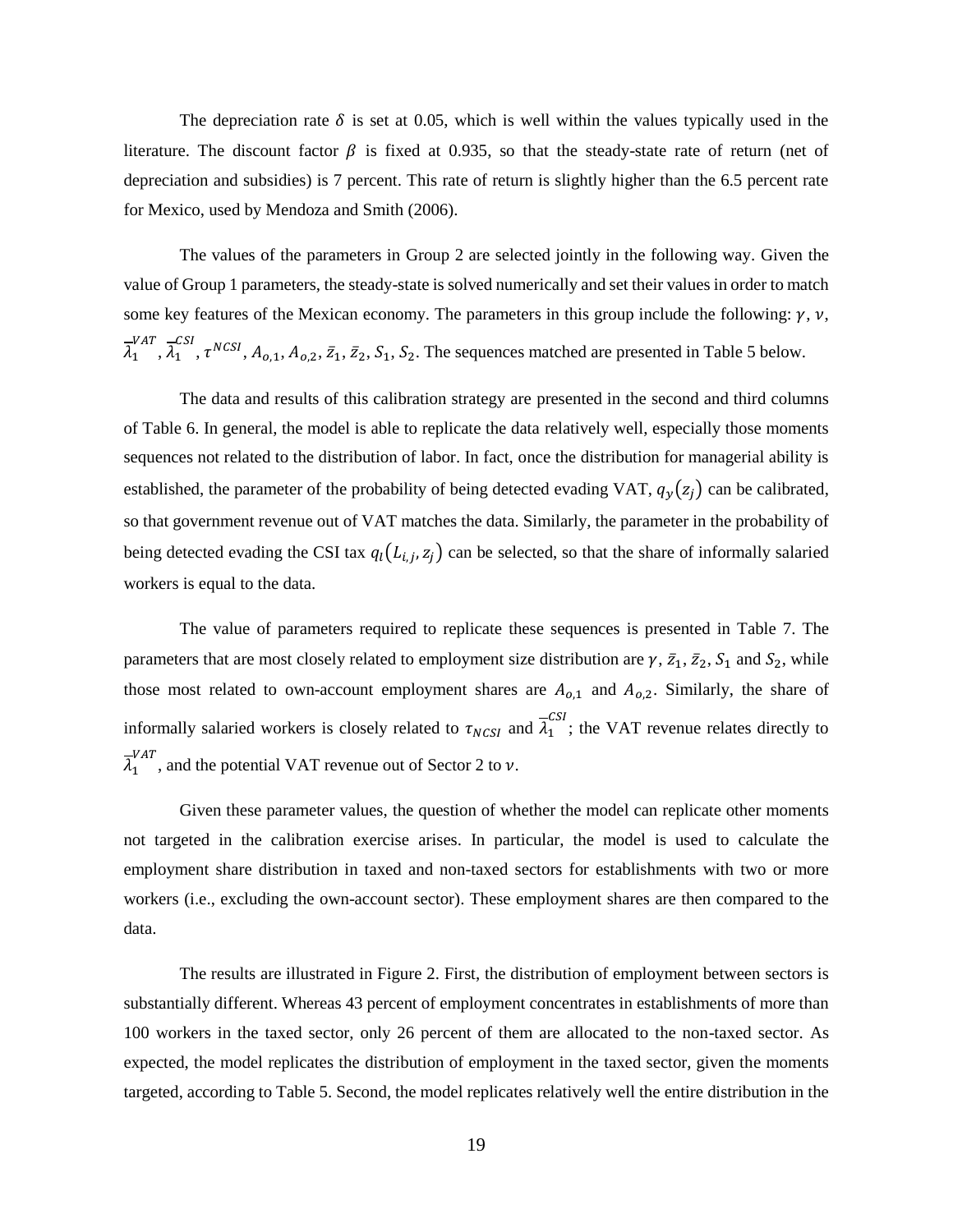non-taxed sector, although it under-estimates the employment share for firms with more than 100 employees. This result could well relate to the restriction imposed, where both sectors share the same "span-of-control" parameter  $\gamma$ , which is important for the allocation of resources across establishments.

### 6. **Results**

This section includes the results of the study, focusing on the aggregate effects caused by a change in the tax and transfer structure. An initial analysis is made of the effects of introducing the key features of the fiscal-cum social policy proposal, discussed above. In the model, this reform consists of homogenizing VAT rates across Sectors 1 and 2, so that the reform is revenue-neutral; setting payroll taxes and subsidies to zero; and homogenizing social insurance transfers across occupations. This exercise will be referred to as Reform 1.

The same steps will apply for the second analysis, Reform 2, except for the VAT rates; in particular, the VAT rate in Sector 1 is maintained at its benchmark value of zero, whereas  $\tau_{y2}$  is increased, in order to raise the same revenue as previously. In these two analyses, the benchmark will be the calibrated economy, referred to in the previous section, with the value of aggregate variables, associated to the reforms, relative to their benchmark values.

### 6.1 Revenue-neutral Reform with Uniform VAT Rates (Reform 1)

Here, Reform 1 referred to above, will be maintained and a uniform VAT rate will be selected, so that government revenue at the new steady-state level is the same as that in the benchmark. This sugests setting a VAT rate in each sector of 18.6 percent.<sup>12</sup> The goal of this exercise is to compare the aggregate effects of alternative ways to collect and spend the same amount of resources. The results are shown in the second column of Table 8.

Table 8 above shows that the reform establishes an increase in aggregate output and capital of 3.2 percent, relative to benchmark. The reallocation of resources leads to an increase in TFP of 2.1 percent. There is also a redistribution of labor across occupations. In particular, the share of employees in the economy increases by 8.7 percent, while the share of own-account workers and entrepreneurs decreases.

 $^{12}$  An important word of caution applies here. In their quantitative analysis, AHL (2012) find that the fiscal-cumsocial policy reform is financially sound, in the sense that net government revenue increases under a reform with uniform VAT rates set at 16 percent. In their model, the presence of "chain effects," à la de Paula and Scheinkman (2010), has a substantial effect on the increase of VAT revenue, as a higher VAT rate of compliance in the intermediate sector translates into a higher compliance rate in the final sector. In this case, there is no intermediatefinal sector model; therefore, chain effects are missing. This explains why a higher VAT rate is needed to raise revenue.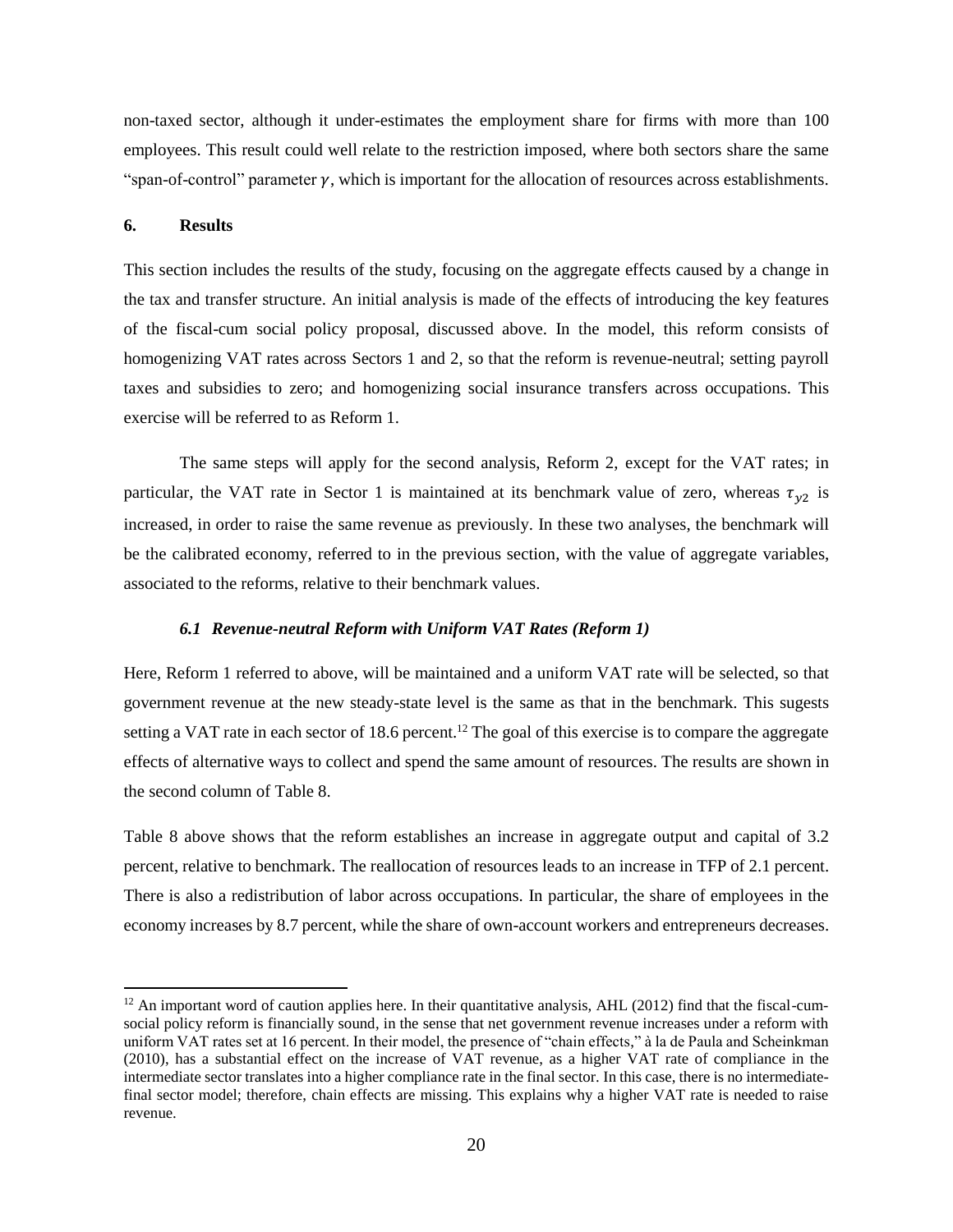The effect on real wages (before transfers) is also important: a 13-percent increase for informal workers and a 19-percent increase for formal workers.

The main driver of these effects is the large reduction in the CSI tax rate (from 0.38 to 0), which creates a substantial effect on the demand for salaried workers. The increase in the demand for employees is partially offset by an increase in the supply of employees; however, wages increase, despite the netting of these effects. On the other hand, however, the large increase in wages in the formal sector suggests that the incidence of CSI tax relies heavily on employees.

Consistent with the change in occupational choice, the thresholds  $\hat{z}_{1i}$  and  $\hat{z}_{2i}$ , je{1,2}, position themselves to the right. Therefore, average earnings for full-time entrepreneurs and own-account workers increase by 12.6 and 13.5 percent, respectively. However, the change in average earnings of full-time entrepreneurs is also affected by the new tax configuration. In fact, the impact differs across sectors, with a fall of 12.4 percent in Sector 1 employer earnings (not shown), as they now have to pay VAT; and an increase of 23 percent in Sector 2 employer earnings (not shown), because VAT is only slightly higher, while labor tax is now zero. In contrast, own-account earnings increase in both sectors because they are not affected by taxes. Nevertheless, those who most benefit from the reform in terms of earnings (before transfers) are the formally salaried workers. In section 6.5 below, we show that this conclusion is sensitive to the worker's valuation of transfers.

## 6.2 TFP Effects

There are several changes in the economy that lead to the gain in TFP. In general, TFP is affected by an improvement in the (i) allocation of resources across plants (due to the elimination of the CSI tax rate); (ii) allocation of resources across sectors (due to the homogenization of the VAT rate); and (iii) the occupational choices.

Regarding the allocation of resources across plants, the positive effects emanate from the elimination of idiosyncratic distortions that are associated with the way labor taxes are enforced. In the benchmark, some firms pay CSI tax, while others evade taxes by hiring informal labor; in contrast, under the reform, every establishment faces the same tax rate (zero). Thus, the allocation of resources improves.

The improved allocation of resources across sectors under the reform is a result of the equalization of VAT rates across sectors. The alignment of incentives is not perfect because, subsequent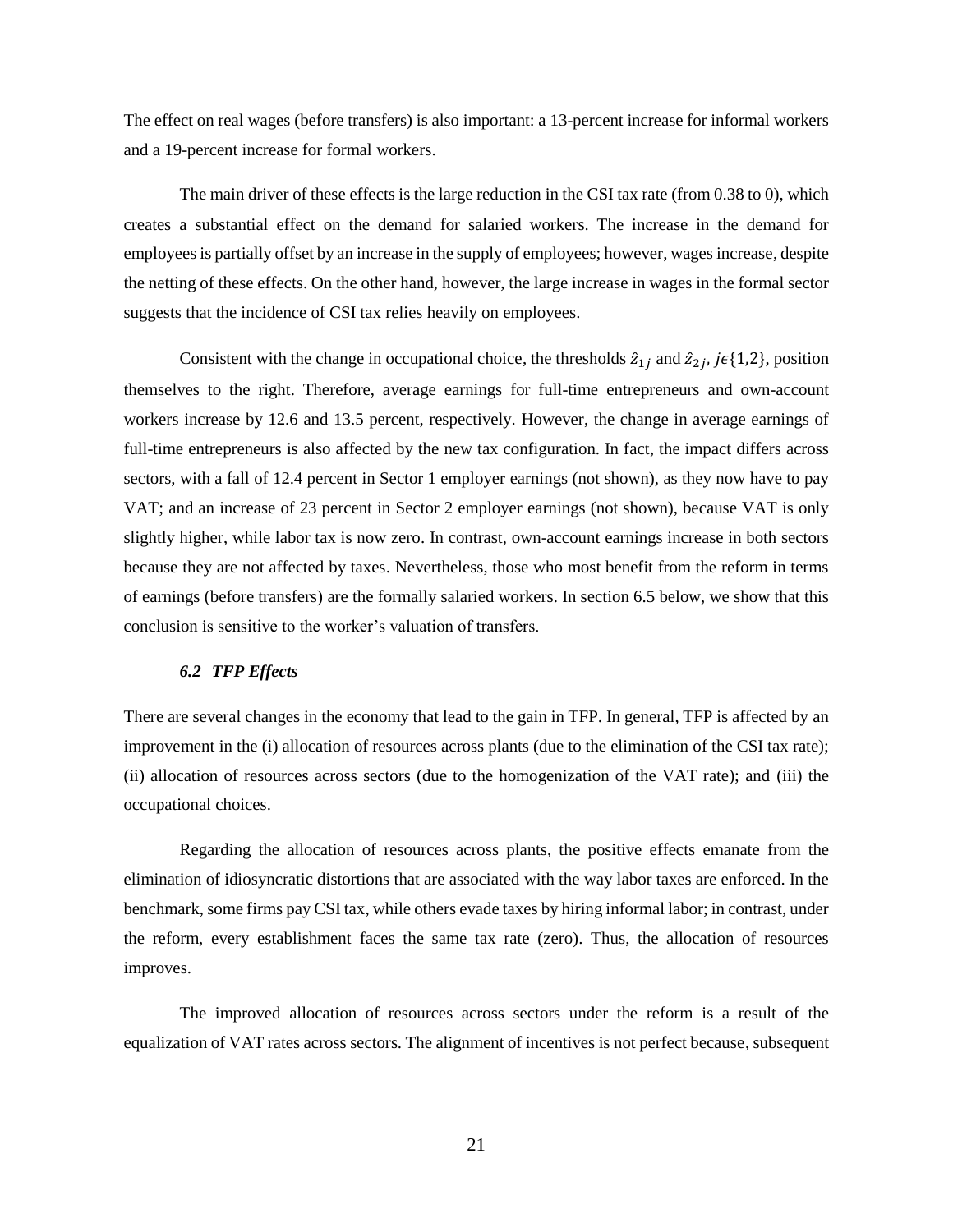to reform, there remains VAT evasion; nonetheless, there is a positive resource reallocation effect that passes from Sector 1 to Sector 2.<sup>13</sup>

Finally, the fact that TFP increases due to an improvement in occupational choice is derived from an increase in the share of employees and a decrease in the share of entrepreneurs, as presented in Table 8. The effects on aggregate output can be better understood, using the following equation:<sup>14</sup>

$$
Y = (Q\mu)^{1-\gamma} K^{\theta_k} L^{\theta_l},
$$

where Q is the mass of firms,  $\mu$  is average entrepreneurial ability, K is aggregate capital, and L is aggregate labor (employees). Changes in occupational choice affect, simultaneously,  $Q$ ,  $\mu$ , and L. In fact, the reform increases labor demand (by reducing labor taxes) and wages, which shifts the equilibrium employee/entrepreneur threshold  $z_1$  to the right. This has the following effects on the above three variables:  $Q$  decreases,  $\mu$  increases, and  $L$  increases. Thus, the change in occupational choice has both positive and negative effects on output and productivity: it increases the average ability and the amount of employees, but it reduces the mass of firms.

These positive and negative effects tend to offset each other and, ultimately, a 2.1 percent increase in TFP is obtained. To illustrate this point, while the average entrepreneurial ability goes up by 17 percent, the mass of firms is reduced to a level that is 84 percent of benchmark. Thus, the value of the product  $Q\mu$  remains at a level that is 2 percent below benchmark.<sup>15</sup>

This insignificant effect in TFP does not mean that the economy will not experience considerable changes under the reform. To put this result into perspective, some alternative measures of productivity are presented in Table 9.

This table illustrates that output per establishment increases by 23 percent, output per establishment managed by own-account workers increases by 13 percent, and output per establishment managed by employer's increases by 31 percent. This provides a clearer idea of the significant reallocation occurring in the economy after the reform. Also noticed is that output per employee is reduced by 6 percent because the mass of employees increases subsequent to the reform.

<sup>&</sup>lt;sup>13</sup> Also note that since the mass of employment is fixed in each sector, only capital is able to flow across sectors. Subsequent to reform, capital in Sector 1 decreases.

 $14$  This expression corresponds to the equilibrium value of aggregate output in a version of the model with only one sector, no own-account workers, and no idiosyncratic distortions.

 $15$  The numbers are only illustrative. A proper decomposition of aggregate output would include two sources of output: own-account and employer output.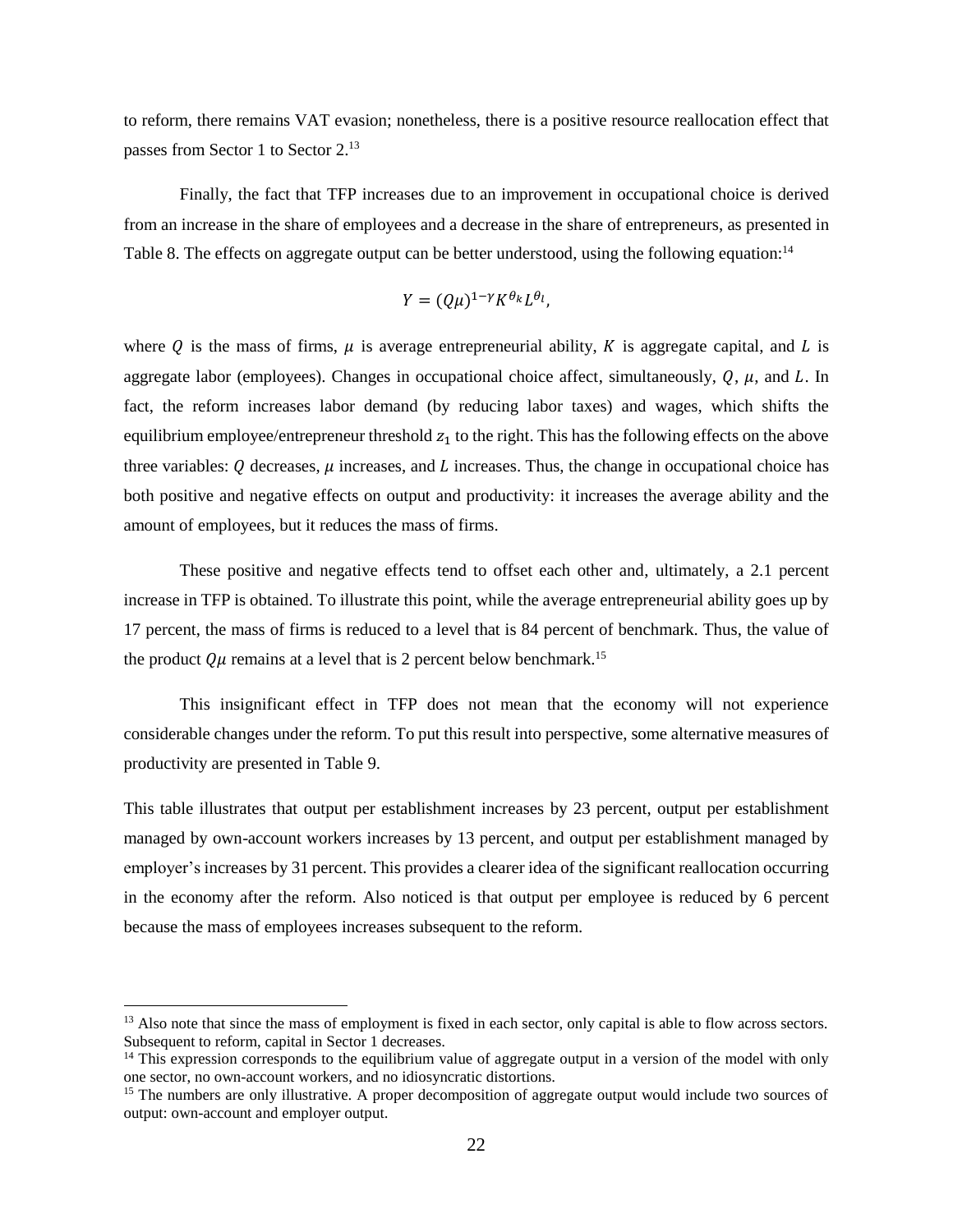### 6.3 Revenue-neutral Reform with Differentiated VAT Rates (Reform 2)

An alternative revenue-neutral analysis consists of the following: to maintain the VAT rate in Sector 1 at zero and raise the VAT rate in Sector 2 to collect all lost revenue from the elimination of CSI tax. For this reform, a VAT rate of 21.8 percent is required. The results are presented in the last column of Table 8. Here, aggregate output and capital increase by 0.6 percent and TFP rises by only 0.4 percent. This suggests a five-fold difference in TFP effects between the previous and current revenue-neutral scenarios. The explanation for this is that under differentiated VAT rates, distortions are exacerbated, and capital optimally reallocates to the non-taxed sector, which is the least productive sector. Under this reform, capital in Sector 2 decreases; in contrast, under a uniform VAT rate scenario (Reform 1), capital in Sector 2 increases relative to benchmark, leading to an improved allocation of resources and, therefore, a higher TFP.

The share of employees increases as previously, although to a larger extent, relative to the uniform VAT rate scenario. This is due to the large redistribution of employees towards Sector 1: even though the CSI tax is eliminated in both sectors, labor demand is higher in Sector 1 for a given ability  $z_i$ , as labor demand depends inversely on the VAT rate. In particular, the share of employees in Sector 1 increases by 18 percent, which is well above the 4.5 percent increase under the uniform VAT rate scenario (not shown). This can also be expressed by stating that Reform 2 generates establishments that are too big in Sector 1, which demand substantial capital and too many employees.

Consistent with the low TFP, the increase in the wage rate for both formal and informal workers is lower, when compared to the previous scenario. The increase in average earnings is also lower for both the own-account workers and full-time entrepreneurs. Finally, the fact that the equilibrium price  $p_1$  falls, relative to its benchmark value, is a natural result of the higher allocation of resources to Sector  $1^{16}$ 

### 6.4 Homogenizing VAT with no Changes in the Dual SI Scheme

In order to isolate the effects of homogenizing VAT, an analysis that consists of setting the VAT rate to 18.6 percent in both sectors is undertaken, while leaving the dual SI scheme in place. The argument is that this a relevant exercise, given the increase in spending by NCSI programs, over time, and the need for a steady source of funding. The exercise is divided into two parts, the first with uniform VAT rates and spending that remains constant on SI programs (Reform 3). This economy faces a higher tax burden

<sup>&</sup>lt;sup>16</sup> Of course, the change in  $p_1$  is associated to the value of the elasticity of substitution between Sectors 1 and 2.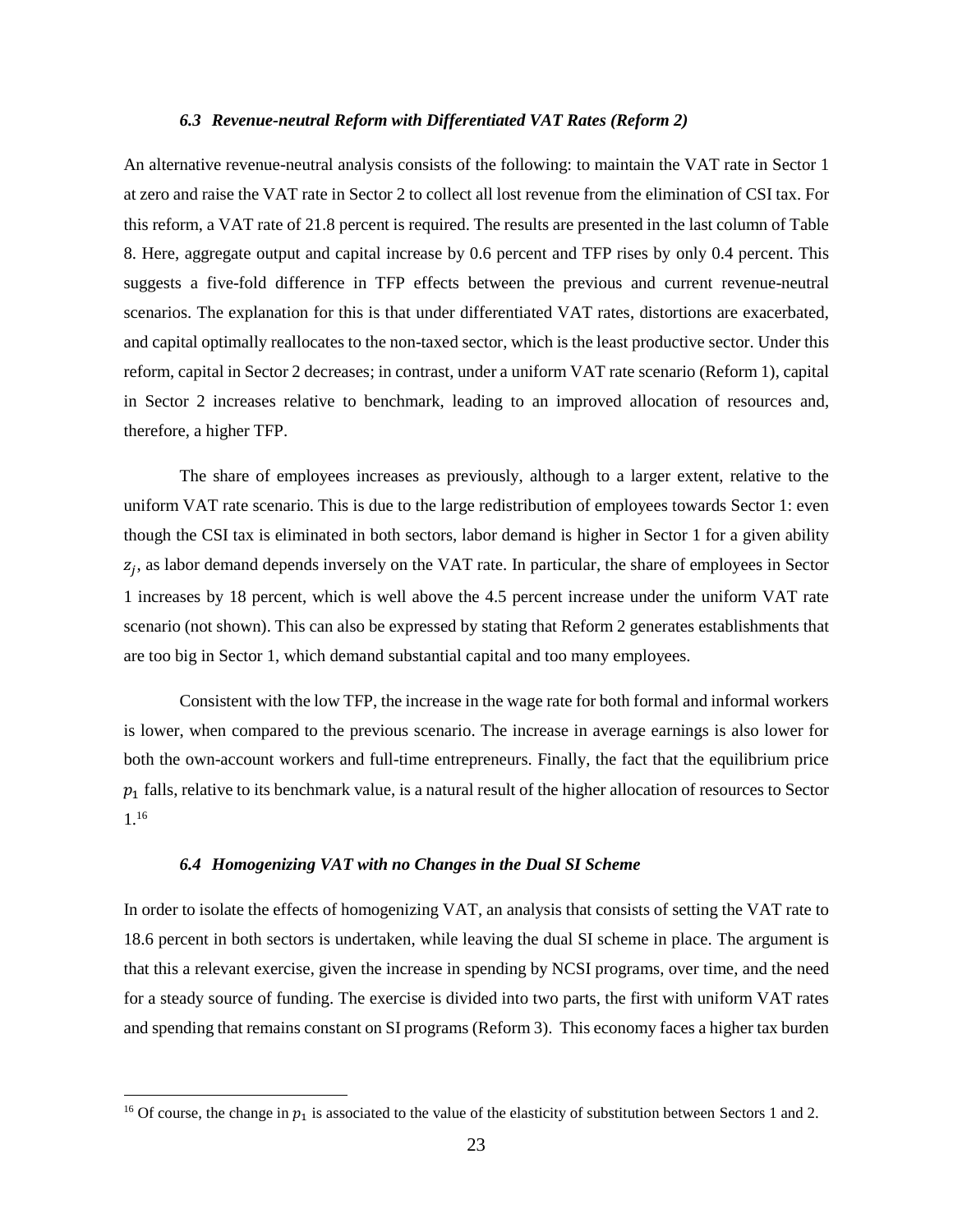by design. The second part assumes that the extra revenue, derived from uniform VAT rates, is expended entirely on non-contributory social programs (Reform 4).

The results are presented in the second and third columns of Table 10. Reform 3 indicates that aggregate output, capital, and TFP drop, relative to benchmark. This result is expected, given that the tax burden is now higher. Interestingly, the fall in output, capital, and TFP is more significant if the extra revenue is allocated to informal workers (Reform 4). This finding reflects the fact that distortions in labor markets are exacerbated by increasing the relative price of formally salaried employees, which would occur under Reform 4. This result also suggests that a fiscal reform that increases VAT rates, but maintains the dual SI structure in place, has a negative effect on output and productivity.

In contrast, there is a large change in occupational choice that moves in a different direction, compared to Reform 1: the share of employees decreases, while the share of own-account and full-time entrepreneurs increase. Interestingly, the segment relating to own-account workers expands significantly as NCSI spending increases (Reform 4) -- and relatively more than full-time entrepreneurs. This suggests a reallocation of resources to the least productive activities, which decreases TFP. By comparing these outcomes to Reform 1, where SI taxes and subsidies are eliminated, results show that it is, in fact, the elimination of the dual SI tax/transfer policy, and its effects on occupational choices, that create a key impact on TFP gains.

Also noted is that a VAT-only reform can decrease wages (before transfers) for both formal and informal employees. To understand this, the demand for salaried workers is inversely dependent on the VAT rate taken into consideration. The increase in this tax lessens the demand for salaried workers, so that wages drop for a given mass of employees. In equilibrium, wages are even lower after taking into account the change in the share of employees. Earnings are also lower for both the own-account workers and entrepreneurs. However, the latter are the most affected, due to the higher VAT rates.

Table 10 also contains important implications for government revenue. The increase in VAT rates reallocates resources towards the own-account sector, which is not taxed by design. As a result, the share of formal employees decreases (not shown), so that CSI revenue falls by 13 percent if social spending is kept constant, and by 21 percent if NCSI spending increases. In net terms, total government revenue increases by 18 and 11 percent only, respectively, once the drop in CSI revenue is taken into account. These outcomes compare to the scenario where the dual SI scheme is replaced by USI (Reform 1) in Table 8. The USI structure generates the own-account sector as smaller, while simultaneously increasing both output and profits for full-time entrepreneurs, on average. These effects increase VAT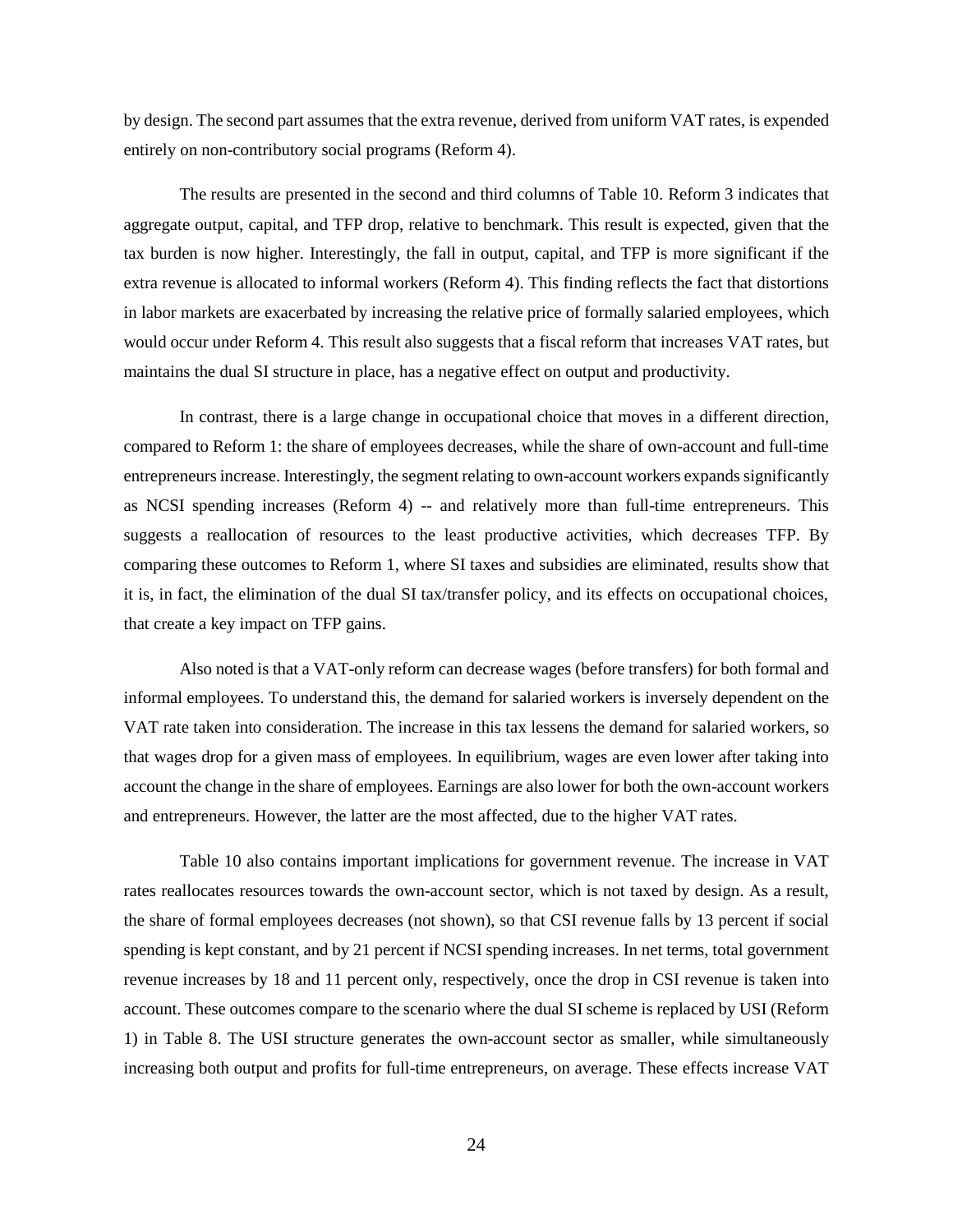revenue even further, from 34 percent in Table 10 to 49 percent in Table 8.<sup>17</sup> However, increasing NCSI transfers (Reform 4) erodes the tax base, so that VAT revenue actually falls relative to Reform 3. Thus, the incentive structure created by USI has a positive impact on VAT revenue, an effect that is missing in simple calculations of additional resources that could be collected under a fiscal reform with uniform VAT rates.

### **6.5 Assessing Distributional Effects**

As already mentioned in the Introduction, a major concern of fiscal-cum-social reform policy is the negative impact that it may have on the poor, as they allocate a larger fraction of their income to food, medicine, and other items not currently taxed. On this issue, it should be kept in mind that the model does not explicitly include spending heterogeneity. Therefore, any effect on the poor, associated to a price increase in food, cannot be analyzed appropriately in this context. Nonetheless, this section provides an assessment of the potential distributional effects of reform.

The model provides some references on the effect of reform on the earnings of a representative employee. From the uniform VAT-rate scenario relating to Table 8, it is observed that real wage would increase between 13 and 19 percent after implementation of the reform. On the other hand, the same table shows that the price of Sector 1 goods will increase by 5 percent, given the reallocation of resources to Sector 2. With the representative employee receiving the informal wage rate and, at the same time, spending all his/her income on food (after taking into account the rise in prices, as a result of VAT), this worker would be left with an 8 percent rise in purchasing power. A formal employee, however, is shown to experience a higher increase in purchasing power.

Nonetheless, the discussion above excludes the change in SI transfers after reform, as well as the fact that workers may, indeed, have different valuations (namely, different values for  $\beta_F$  and  $\beta_I$ ) of the SI services they receive. At the same time, the share of expenditures on goods not currently taxed varies widely across workers, in practice. Therefore, an analysis of how the purchasing power of workers may change along these three dimensions is required to better illustrate the potential distributional effects of reform.

To evaluate how the purchasing power of employees could be affected under alternative values of  $\beta_F$  and  $\beta_I$ , an examination is made on how formal and informal after-tax-and-transfer wage rates change, subsequent to the implementation of USI. These wage rates are denoted, respectively, by

 $17$  A qualitatively similar result is reported in AHL (2012).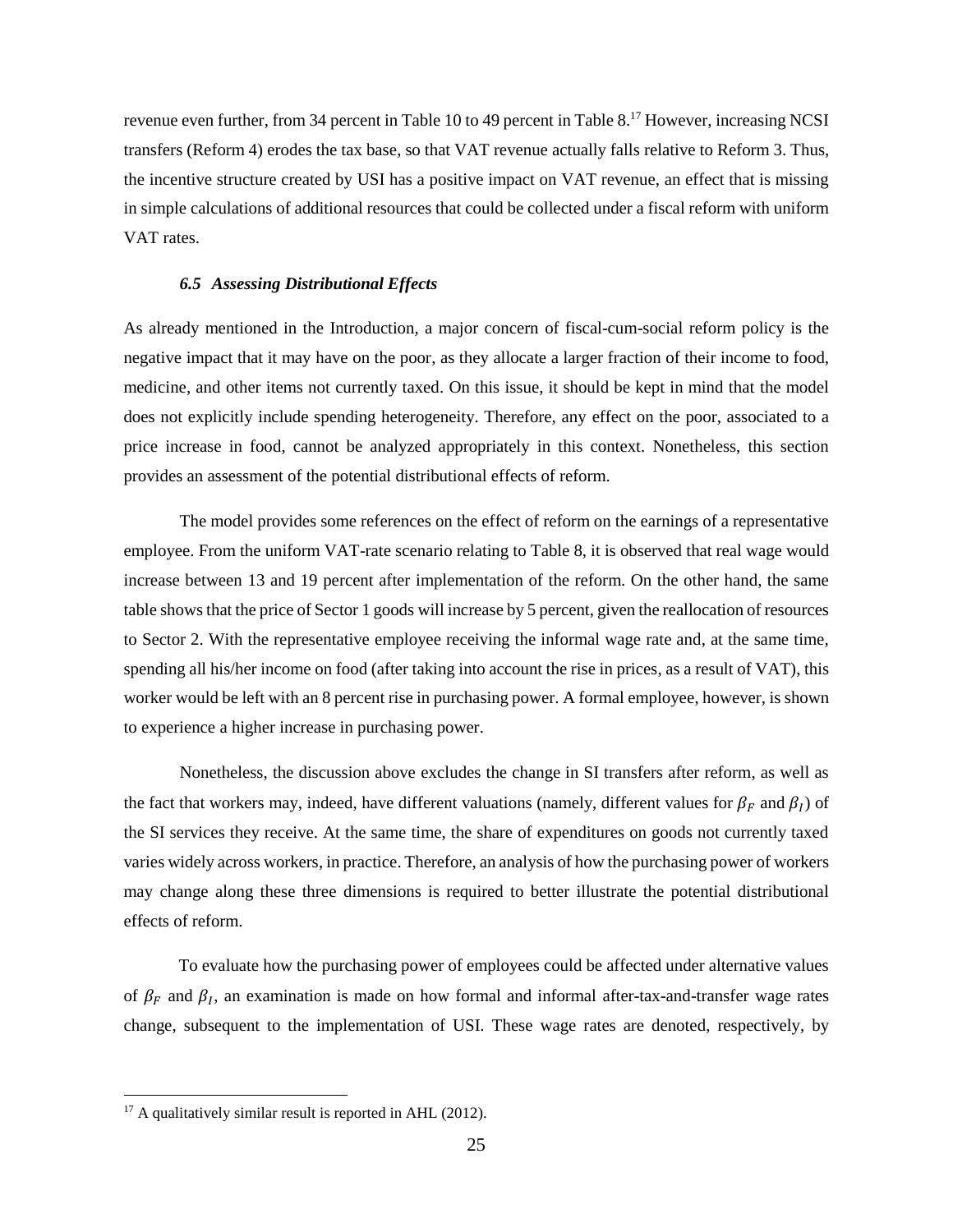$w_F(1 + \beta_F \tilde{\tau}_l)$  and  $w_I + \beta_I \tau_{NCSI}$ .<sup>18</sup> To account for heterogeneity, let  $\beta_{F,n}$  denote the valuation of CSI programs by a formal employee, labeled by  $n$  (a similar notation applies to informal employees). Also, let  $w_{USI}$  represent the equilibrium wage rate under USI.<sup>19</sup> For a formal employee with valuation  $\beta_{F,n}$  of SI services, the change in after-tax-and-transfer wage rates under USI is given by the ratio

$$
\frac{w_{USI} + \beta_{USI,n} \tau_{USI}}{w_F(1 + \beta_{F,n} \tilde{\tau}_l)}
$$

where  $\beta_{USI,n}$  is the valuation of USI services by individual n. For the exercises below,  $\beta_{USI,n} \equiv \beta_{F,n}$  is assumed, so that any change in after-tax-and-transfer wage rates arises from either equilibrium wages, or SI taxes/transfers (or both), and not from differences in the valuation of SI services.

Applying the same criteria to informal employees, the change in after-tax-and-transfer wage rates under USI is measured by

# $\frac{w_{USI} + \beta_{USI,n} \tau_{USI}}{w_I + \beta_{I,n} \tau_{NCSI}},$

with the restriction  $\beta_{USI,n} \equiv \beta_{I,n}$ .

To measure the rise of Sector 1's VAT rate on purchasing power, the increase in prices due to the higher VAT in Sector 1 is subtracted from the change in after-tax-and-transfer wage rates, estimated above. Such increase is estimated as the VAT rate in Sector 1 times the fraction of Sector 1 goods in the consumption basket of the  $n$ -th employee. This number is what shall be known as the change in purchasing power after USI.

Results for the exercise described above are presented in Table 11, with Panel A evaluating the hypothetical effects of VAT, plus USI reform on purchasing power for formal employees, while Panel B examines the same issue for informal workers. The exercise considers the revenue-neutral reform with a uniform VAT rate, and results are measured relative to the benchmark economy. The first column in Panel A considers alternative valuations of CSI services, rising from 0 to 1. Alternative values for the share of Sector 1 goods in the consumer basket are presented along the remaining columns.

With regard to the first entry in Panel A, there is a gain in purchasing power solely from wages, which corresponds to the change in the formal wage rate, already reported in Table 8. As  $\beta_F$  is increased, the change in purchasing power becomes lower; that is, the more valuable the SI programs for a formal

<sup>&</sup>lt;sup>18</sup> Given that the government subsidizes a fraction of the CSI tax in Mexico, the valuation of SI services for formal workers is based on the gross (i.e., before-subsidy) CSI tax rate  $\tilde{\tau}_l$ , rather than on the CSI tax, net of subsidies.

 $19$  It should be remembered that formal and informal wage rates are equalized under USI.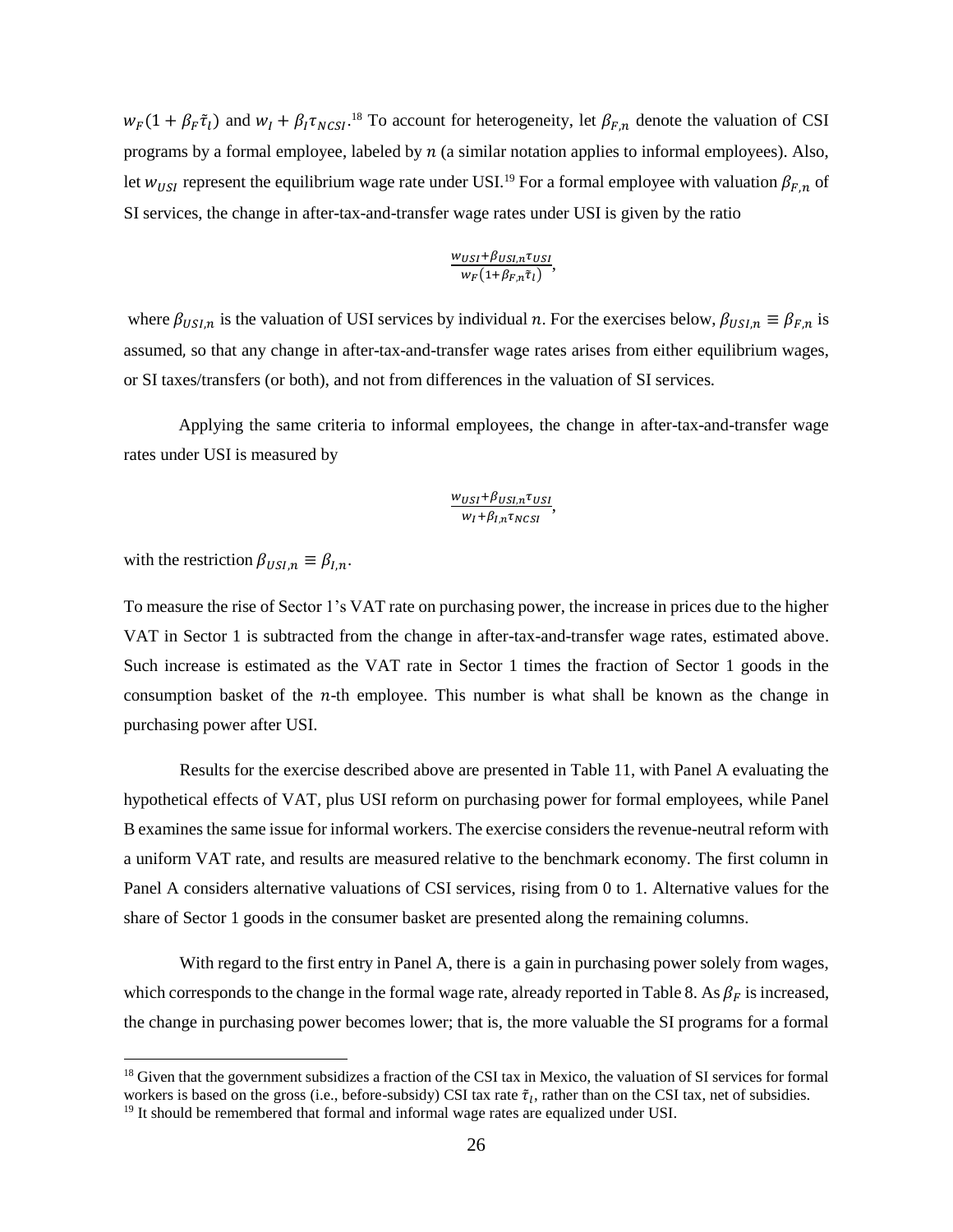employee, the lower the net gain in adopting USI. Naturally, as the share of Sector 1 goods in the consumer basket is increased, the lower the gain in purchasing power for a given  $\beta_F$ . A worst-case scenario is an employee, who fully values SI and consumes only goods from Sector 1. Under such a scenario, there is a loss of 18.2 percent in purchasing power.

The corresponding changes for informal employees are presented in Panel B of Table 11. Again, a higher share of Sector 1 goods leads to a lower net gain for a given value of  $\beta_I$ . However, the higher the valuation of SI programs, the higher the change in purchasing power for a given share of expenditures in Sector 1. This result reflects the fact that informal workers would benefit the most from the adoption of USI. These workers would receive larger transfers relative to the benchmark case. Accordingly, the most benefited worker would be the one who fully values SI and would not spend on Sector 1 goods, so that the purchasing power increases by 23.3 percent. The least favored worker shows an opposite scenario, with purchasing power falling by 5.6 percent.

We emphasize that the numbers provided in Table 11 are only illustrative, given that our model does not include spending heterogeneity. In particular, in a model with spending heterogeneity, the increase in the price of food as a result of the increase in the VAT rate might be higher than in our current calibration. This would affect negatively the purchasing power gains in Table 11, and eventually, optimal choices. However, Table 11 does provide a valuable insight when we also look at the data. For example, the information from the Household Income and Expenditure Survey indicates that, on average the poorest decile roughly spends about 63 percent of income on goods not currently taxed.<sup>20</sup> This spending share decreases along the income distribution. In contrast, the wealthiest decile spends only 45 percent of income on the same goods. This suggests that even the poorest households do not spend all of their income on non-taxed goods, so the estimations provided in the last column of Table 11 would be hardly observed, in practice.

With reference to the valuation of SI programs, there is some evidence that, on average, workers in Mexico do not fully value SI services. For example, Cazorla and Madero (2007) report that contributions towards SI, perceived by formal workers as valuable, are approximately 58 percent. For this calculation, the authors used data on household surveys to estimate a wage equation through a threestage least-squares technique. Similarly, Garro et al. (2005) report that only 73 percent of SI contributions are valued by formal workers. Finally, the document, *Informe sobre la Seguridad Social* en América (2003), puts this number between 35 and 70 percent, even after taking into account the

<sup>&</sup>lt;sup>20</sup> These goods include the following: food, beverages, and tobacco; health; and transportation. In practice, most beverages, as well as tobacco, are subject to VAT, so the spending share on non-taxed goods provided above is, in fact, lower.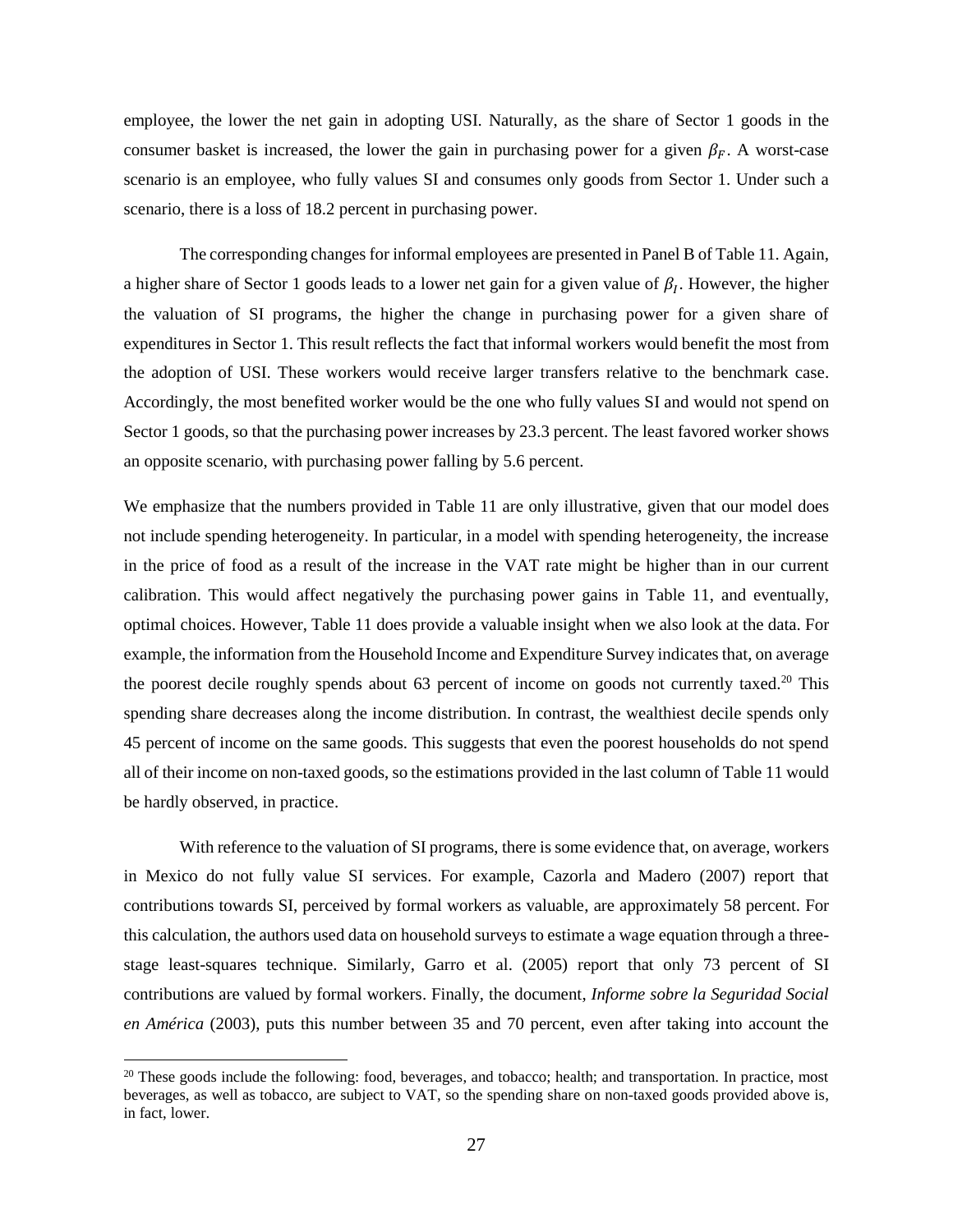reform to the Mexican pension system in 1997. Overall, the evidence supports values for  $\beta_F$  between 0.35 and 73 percent. No empirical evidence appears to be available for the valuation of non-contributory social insurance programs in Mexico.

Based on the discussion above, the analysis can be narrowed to establish the potential effect of the reform on employee purchasing power. If the household spending share of Sector 1 goods is considered to be somewhere between 50 and 75 percent, and the valuation of CSI programs is between 0.3 and 0.75, Table 11 would suggest that the effects of reform for formal workers would be between 3.0 and -9.9 percent. Without further information on parameter  $\beta_I$ , the change in purchasing power for informal employees would be somewhere between 14 and -0.9 percent. In this regard, it is important to note that the fiscal-cum social reform, detailed in AHL (2012), contemplates a lump-sum, cash transfer to the two poorest deciles of the population to compensate for the increase in VAT. The analysis provided illustrates the relevance of such transfer, in practice. However, it must be noted that additional sources of revenue must be provided to fund such transfers since these are not available in our revenueneutral exercises. The equilibrium distributional effects of these conditional transfers can be better studied in a model with income and expenditure heterogeneity, which is beyond the scope of this paper.

### 6. **Conclusions**

This Working Paper has evaluated aggregate, efficiency, and inequality effects of the fiscal-cum-social policy, originally proposed by Levy (2008) and quantitatively examined by AHL (2012). For that purpose, a dynamic, two-sector model with tax evasion and occupational choice was designed, in order to capture the dual VAT rate structure currently in place in Mexico. What has been established is that a revenue-neutral reform, with uniform VAT rates, increases output by 3.2 percent and total factor productivity by 2.1 percent. To put this result into perspective, a similar exercise was effected -- by only increasing the VAT rate in the sector currently taxed. This showed that aggregate output and TFP increase by only 0.6 and 0.4 percent. In terms of productivity, this suggests a five-fold difference.

Also included was an analysis, where VAT rates were set uniformly to their revenue-neutral values, but where the dual SI scheme remained. With no change in social spending, output and TFP fell by 1.1 and 0.4 percent, relative to the benchmark economy. This was an expected result, given that the economy faces a higher tax burden. However, it was found that, if the extra revenue were spent exclusively on transfers to informal workers, the fall in output and TFP would be 3 and 4.5 times larger, respectively.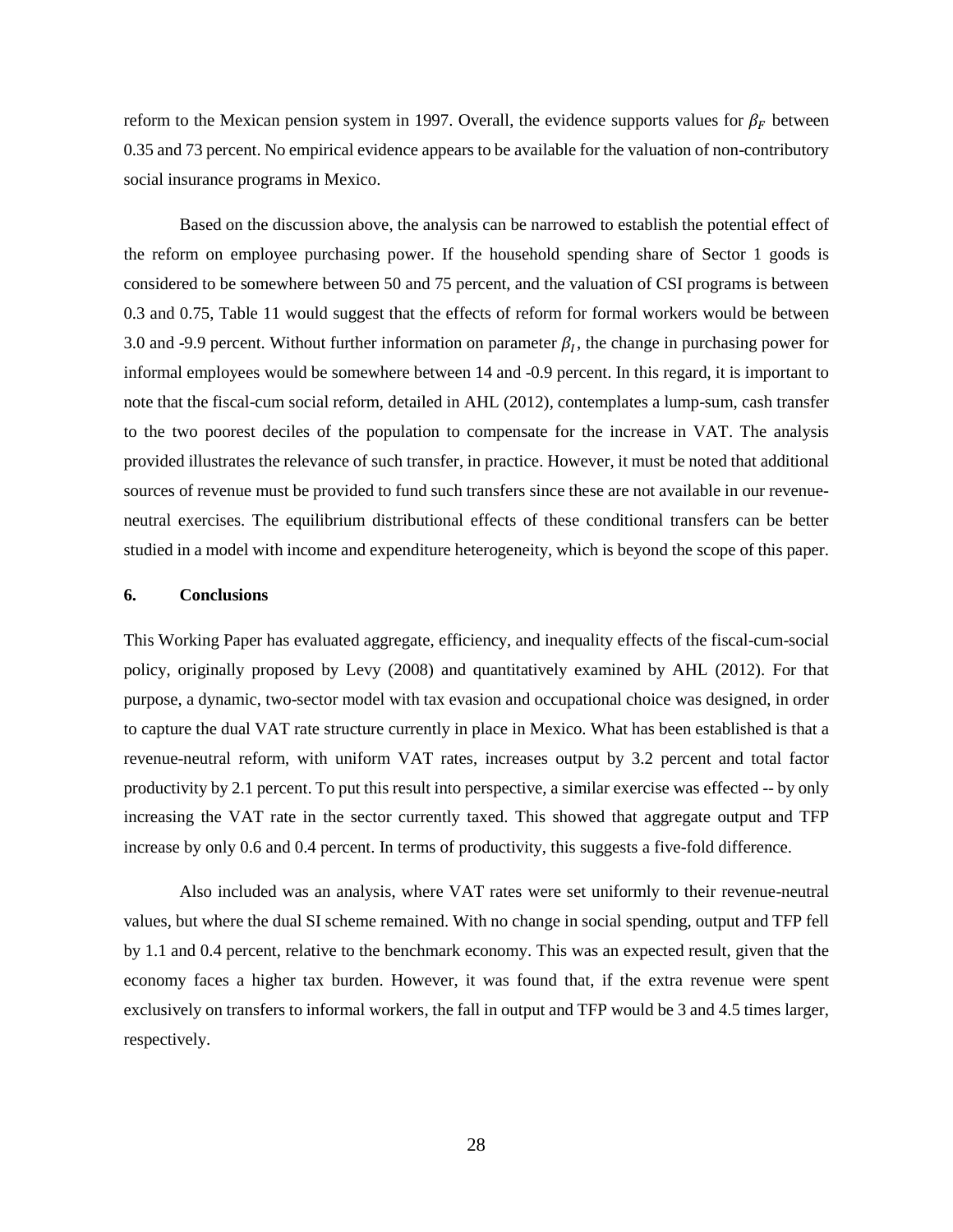These analyses illustrate that a fiscal-cum-social policy reform that sets uniform VAT rates and, simultaneously, eliminates the dual SI scheme is the one that yields the largest positive effects on both aggregate output and productivity. Perhaps not surprisingly, it also provides the highest increase in aftertax wages, since such a reform would be the most prudent to abate current distortions. As the paper also suggests, the reform could affect some groups in the population, given the regressive nature of VAT and the differences in valuation of transfers across workers. All this can be addressed in models that include spending and income heterogeneity. We believe that more research on this direction is in order. On the other hand, a policy that increases revenue to finance higher spending on NCSI programs, without eliminating the dual SI scheme, or without increasing the transfers to formal workers could, in fact, have a negative effect on fiscal accounts, aggregate output, and productivity. This last result suggests the importance of designing social policy incentives appropriately.

### **Acknowledgements**

We thank the Inter-American Development Bank for its financial support, as well as Fausto Hernández, Gonzalo Castañeda, Ana Corbacho, Emilio Espino, Rodrigo Fuentes, Gustavo García, Martín González-Rozada, Santiago Levy, Eduardo Lora, Angel Melguizo, Teresa Ter-Minassian, and participants at the Seminars on Fiscal Policy for Sustainable and More Equitable Growth in Latin America and the Caribbean (LAC), Arizona State University and Banco de México for their comments and suggestions. We also thank Oscar Palacios and Alejandra Pérez for outstanding research assistance. The usual disclaimer applies.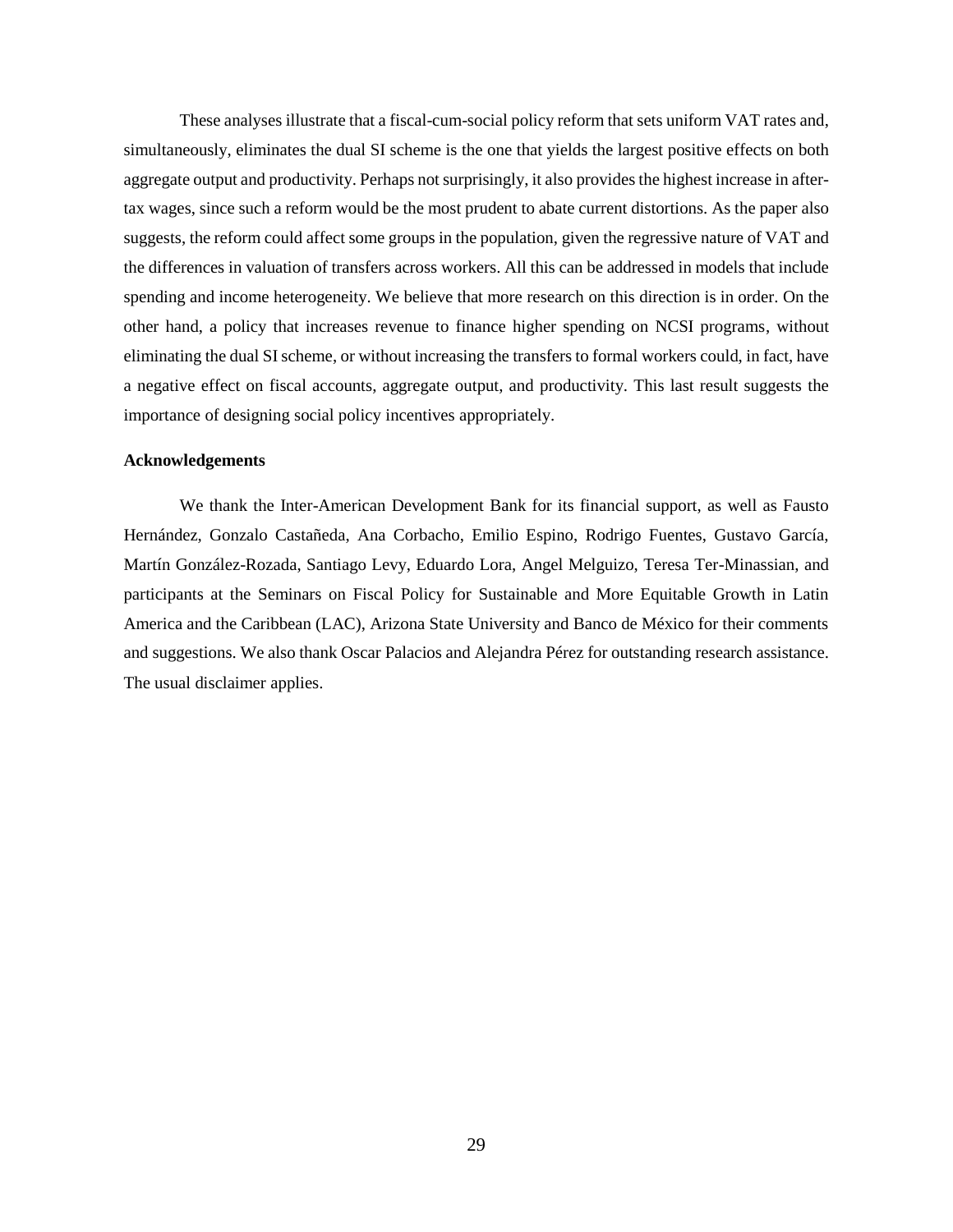### **References**

- Alonso-Ortiz, J. and J. Leal. 2012. "The Elasticity of the Informal Sector to Taxes and Transfers." Unpublished manuscript.
- Antón, A., F. Hernández, and S. Levy. 2012. The End of Informality in Mexico? Fiscal Reform for Universal Social Insurance, Inter-American Development Bank.
- Auerbach, A. and L. Kotlikoff. 1987. Dynamic Fiscal Policy, Cambridge University Press.
- Bosch, M. and R. Campos. 2010. "The Trade-offs of Social Assistance Programs in the Labor Market: The Case of Seguro Popular Program in Mexico." Working Paper 12, El Colegio de Mexico.
- Caselli, F. 2005. "Accounting for Income Differences Across Countries." In *Handbook of Economic* Growth Volume 1A, ed. by P. Aghion and S. Durlauf. New York: North-Holland.
- Cavalcanti, T. V. de V. and A. R. Antunes. 2007. "Start Up Costs, Limited Enforcement, and the Hidden Economy," European Economic Review 51, 203-224.
- Cazorla, S. I. and D. Madero. 2007. "Efectos de la Reforma al Sistema de Pensiones sobre el Mercado Laboral en México," Working Paper 2007-01, Comisión Nacional del Sistema de Ahorro para el Retiro.
- de Paula, A. and J. A. Sheinkman. 2010. "Value Added Taxes, Chain Effects and Informality," American Economic Journal: Macroeconomics 2 (4), 195-221.
- Farrel, D. 2004. "The Hidden Dangers of the Informal Economy," McKinsey Quarterly, 26–37.
- Feldstein, M. and A. Samwick. 1998. "The Transition Path in Privatizing Social Security," in M. Feldstein (ed.), Privatizing Social Security, University of Chicago Press.
- García-Verdú, R. 2005. "Factor Shares From Household Survey Data," Working Paper 2005-05, Banco de Mexico.
- Garro, N., J. Meléndez, and E. Rodríguez-Oreggia. 2005. "Un Modelo del Mercado Laboral Mexicano con Trabajo con o sin Seguro Social (IMSS)." Working Paper, Universidad Iberoamericana.
- Gasparini, L., and L. Tornarolli. 2009. "Labor Informality in Latin America and the Caribbean: Pattern and Trends from Household Survey Microdata." Revista Desarrollo y Sociedad 63, 13-80, Universidad de los Andes – CEDE.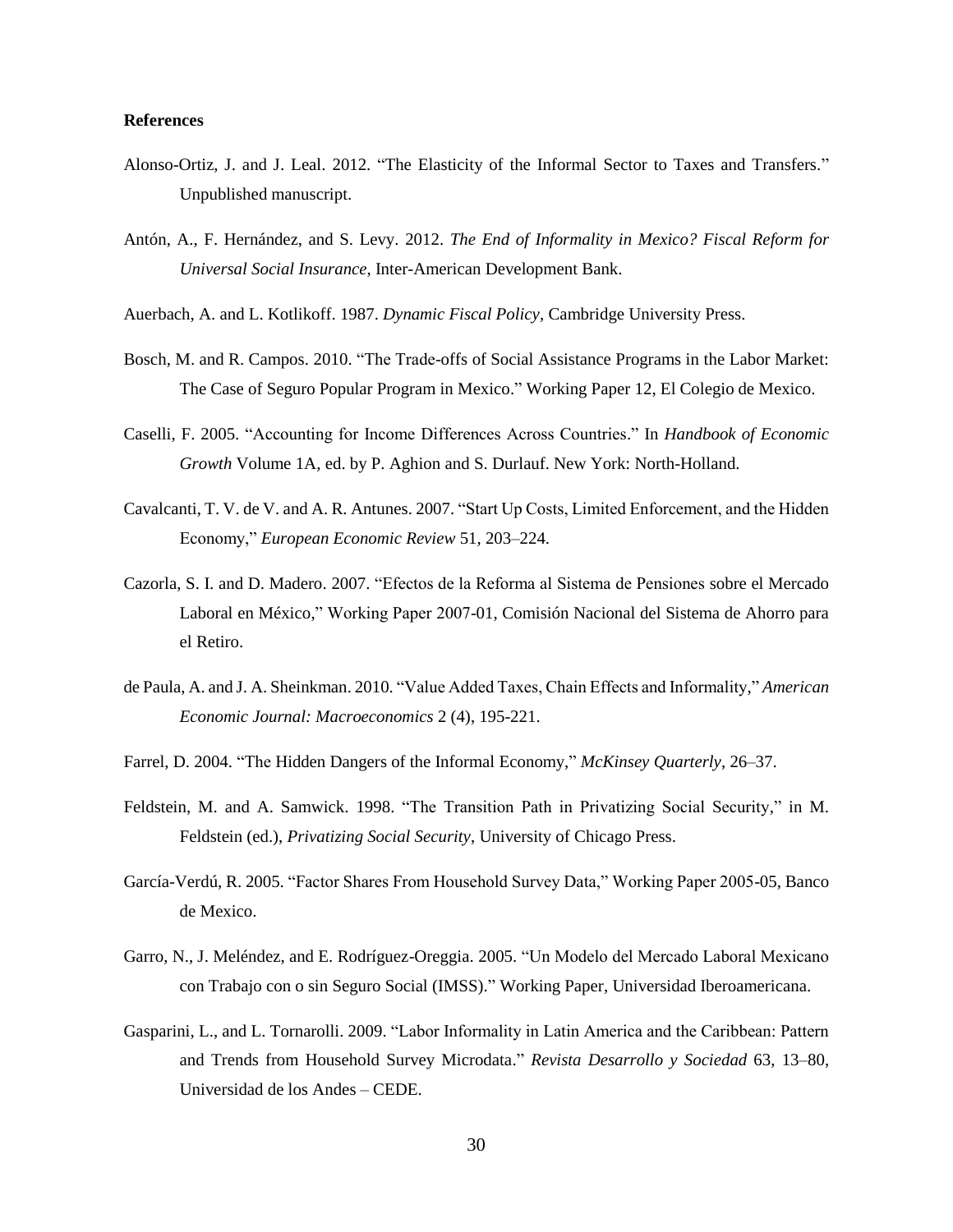- Gollin, D. 2008. "Nobody's Business but my Own: Self-employment and Small Enterprise in Economic Development." Journal of Monetary Economics 55(2), 219-33.
- Guner, N., G. Ventura, and Y. Xu. 2008. "Macroeconomic Implications of Size-Dependent Policies," Review of Economic Dynamics 11, 721-744.
- Hall, R. E., and C. I. Jones. 1999. "Why Do Some Countries Produce So Much More Output Per Worker Than Others?" Quarterly Journal of Economics 114: 83-116.
- Hallward-Driemeier M., A. Reyes and C. Pagés. 2011. "Does Expanding Health Insurance Beyond Formal-Sector Workers Encourage Informality? Measuring the Impact of Mexico's Seguro Popular," 6<sup>th</sup> IZA/World Bank Conference on Development and Employment, Mexico City.
- Hanson, G. H. 2010. "Why Isn't Mexico Rich?" Journal of Economic Literature, Volume 48, number 4, 987-1004.
- Hsieh, C. T. and P. J. Klenow. 2010. "Development Accounting," American Economic Journal: Macroeconomics 2(1): 207-23.
- Informe sobre la Seguridad Social en América. 2003. Una Evaluación de las Reformas, Conferencia Interamericana de Seguridad Social.
- Kanbur, R. 2009. "Conceptualising Informality: Regulation and Enforcement," V. V. Giri Memorial Lecture in Indian Journal of Labour Economics.
- Klenow P. and A. Rodríguez-Clare. 1997. "The Neoclassical Revival in Growth Economics: Has It Gone Too Far?," NBER Macroeconomics Annual 1997, Volume 12, 73-114.
- Leal, J. 2010. "Informal Sector, Productivity and Tax Collection," Working Paper 491, CIDE.
- Levy, S. 2008. Good Intentions, Bad Outcomes: Social Policy, Informality and Economic Growth in Mexico, Brookings Institution Press.
- Lewis, W. W. 2004. The Power of Productivity: Wealth, Poverty, and the Threat to Global Stability. Chicago, IL: University Of Chicago Press.
- Lora, E., and J. Fajardo. 2012. "Employment and Taxes in Latin America: An Empirical Study of the Effects of Payroll, Corporate Income and Value-Added Taxes on Labor Outcomes," IDB *Working Paper Series No. 334.*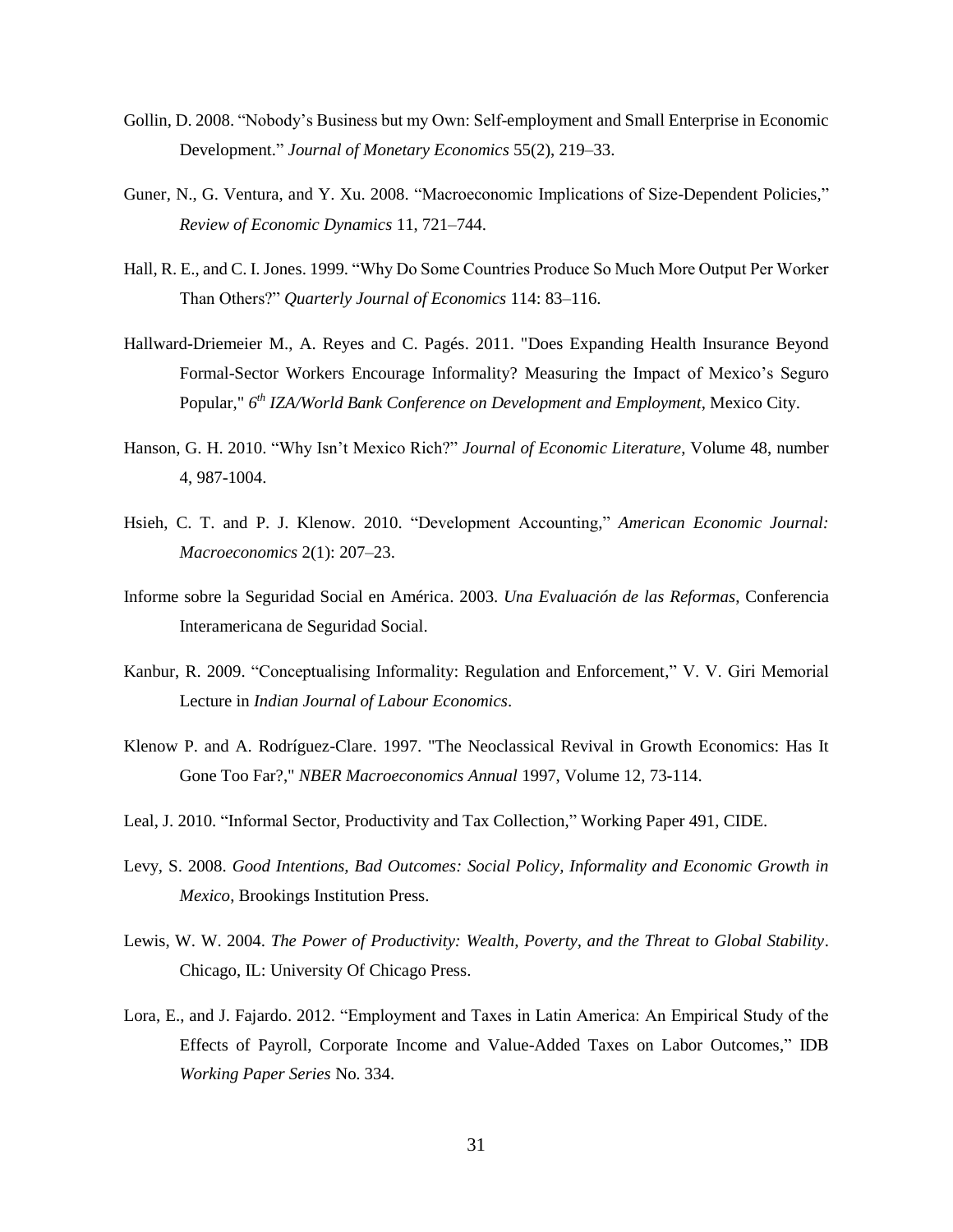- Lucas, R. E. 1978. "On the Size Distribution of Business Firms," Bell Journal of Economics 9 (2), 508-523.
- Mendoza, E., and K. A. Smith. 2006. "Quantitative Implications of a Debt-Deflation Theory of Sudden Stops and Asset Prices," Journal of International Economics 70 (1), 82-114.
- Pagés-Serra, C. 2010. The Age of Productivity: Transforming Economies from the Bottom Up, IDB -Palgrave Macmillan.
- Prado, M. 2011. "Government Policy in the Formal and Informal Sectors," European Economic Review, Volume 55, Issue 8, 1120-1136.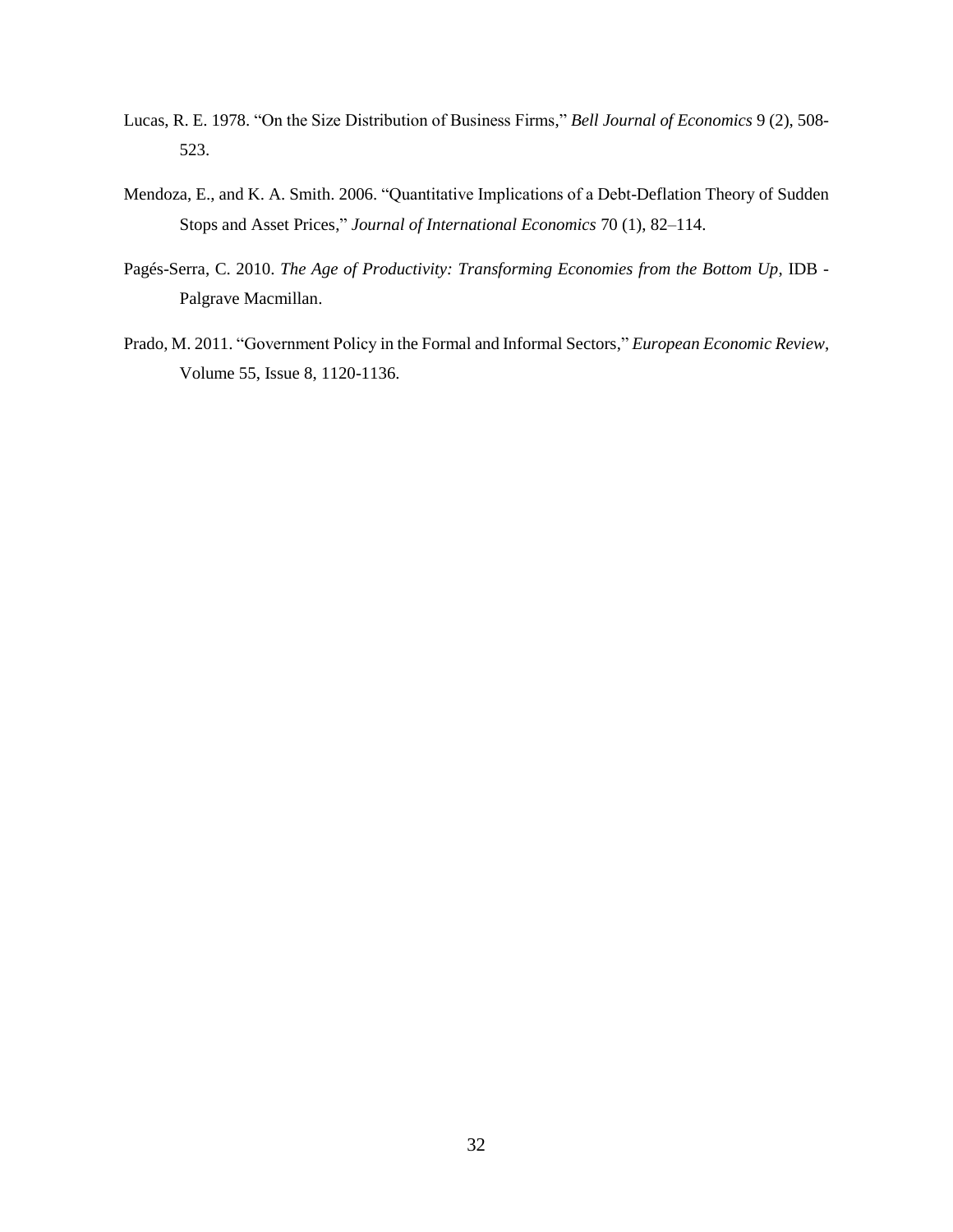# Figure 1. Earnings Per Type of Worker in Sector j

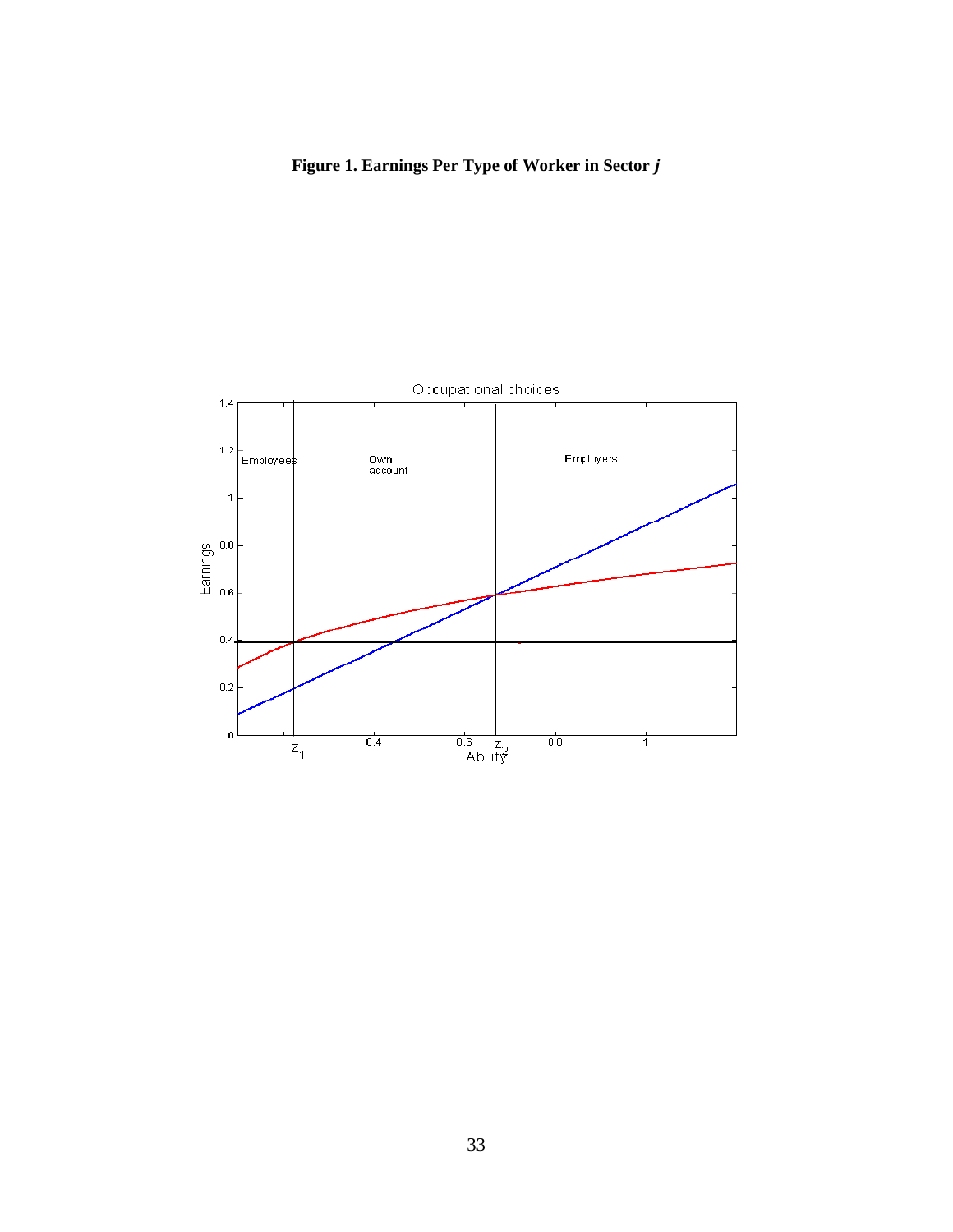

Figure 2. Employment Shares in Taxed and Non-Taxed Sectors

A. Taxed Sector



**B. Non-Taxed Sector**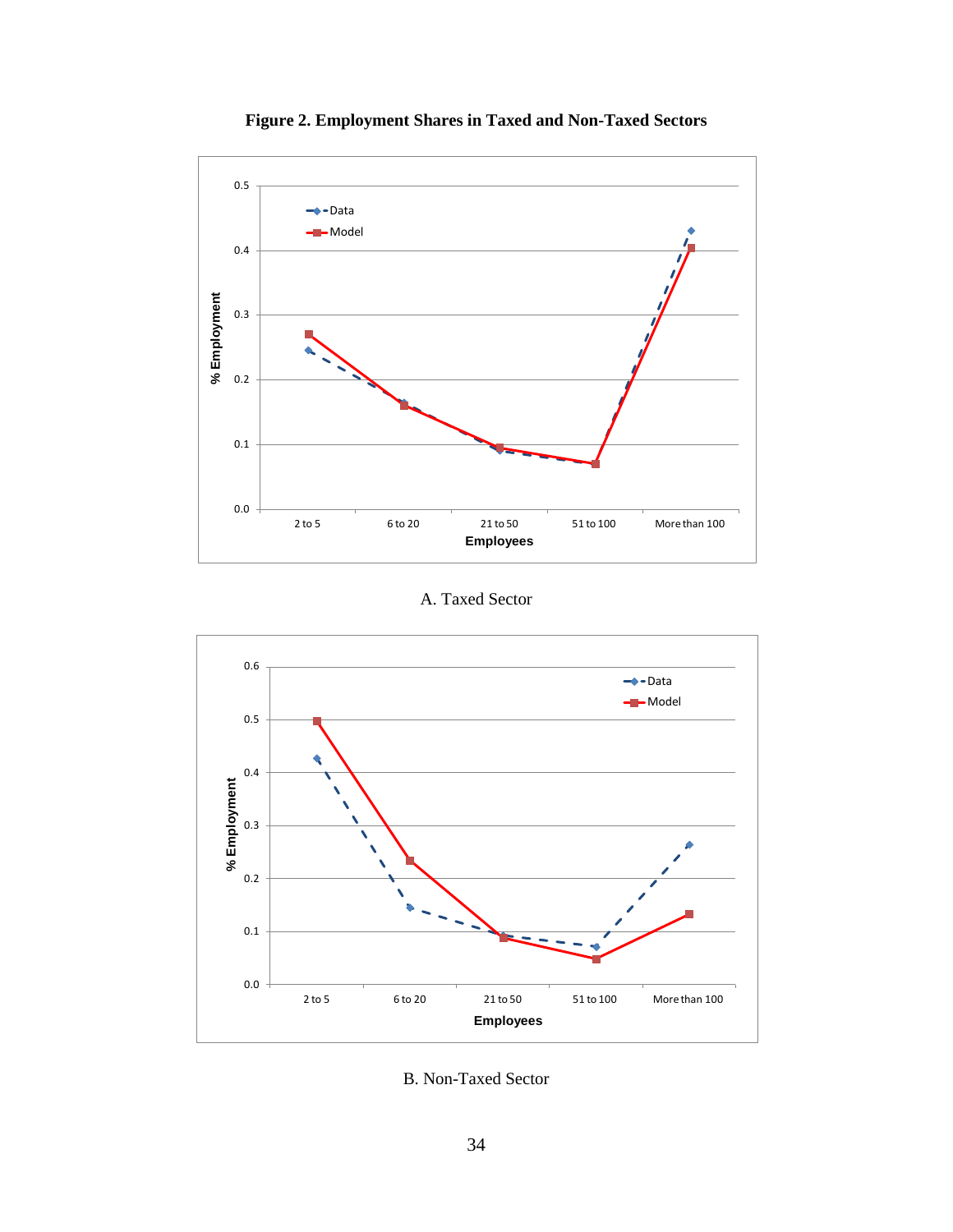| <b>Total Employees by Sector (2008)</b> |            |              |              |  |  |
|-----------------------------------------|------------|--------------|--------------|--|--|
| Quarter                                 | Formal     | Informal     | Total        |  |  |
|                                         | $N/$ %     | N / %        | $N/$ %       |  |  |
| Q1                                      | 11,615,717 | 27,005,989   | 38,621,706   |  |  |
|                                         | 30.08      | 69.92        | 100.00       |  |  |
| Q <sub>2</sub>                          | 11,593,387 | 27, 575, 275 | 39,168,662   |  |  |
|                                         | 29.60      | 70.40        | 100.00       |  |  |
| Q <sub>3</sub>                          | 11,637,246 | 27,345,633   | 38,982,879   |  |  |
|                                         | 29.85      | 70.15        | 100.00       |  |  |
| Q4                                      | 11,565,441 | 26,776,285   | 38, 341, 726 |  |  |
|                                         | 30.16      | 69.84        | 100.00       |  |  |

Source: National Survey of Occupation and Employment (Encuesta Nacional de Ocupación y Empleo, ENOE) (2008).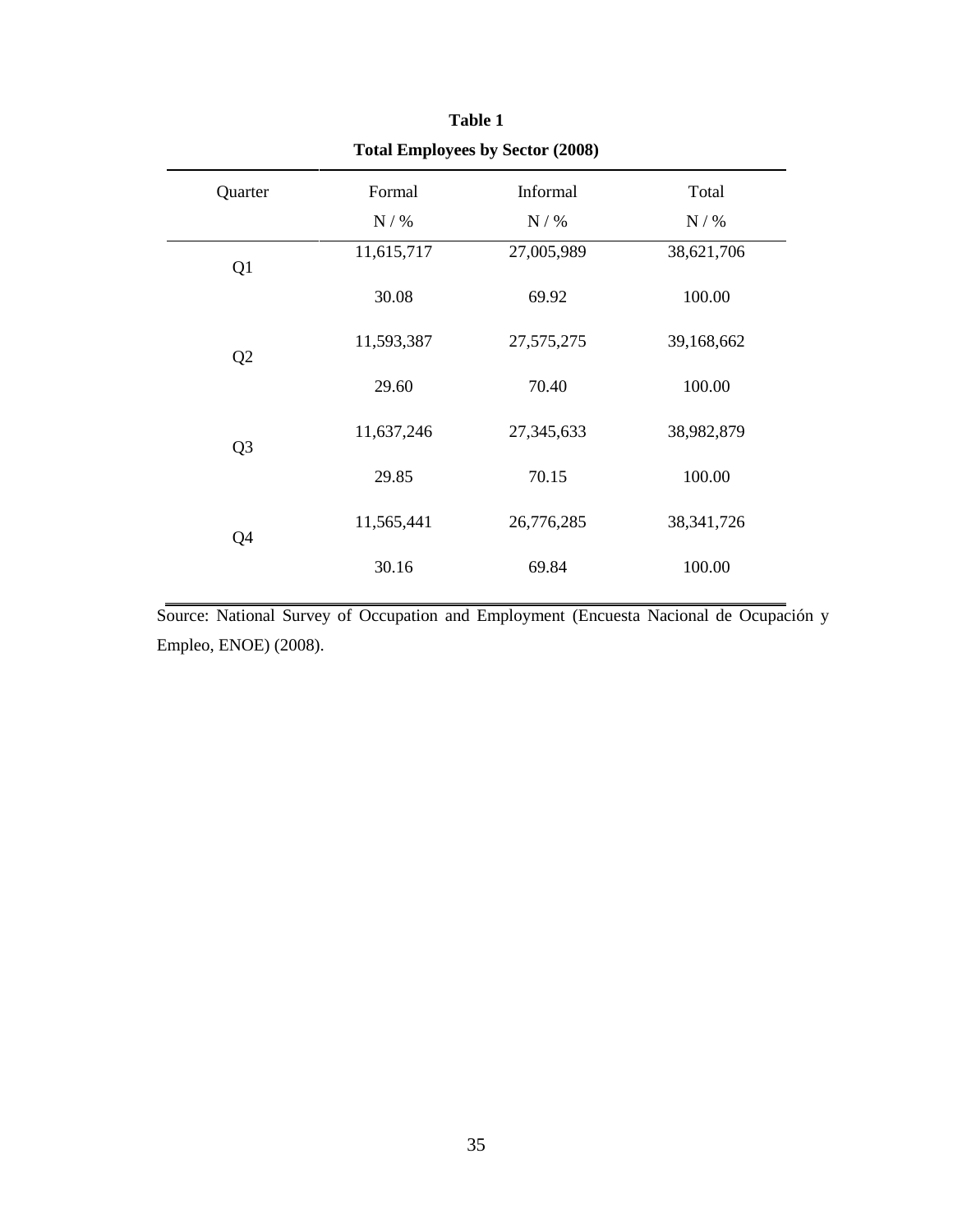|                             | <b>Formal Sector</b> | <b>Informal Sector</b> |              |
|-----------------------------|----------------------|------------------------|--------------|
| Level of Education          | $N\%$ row/% column   | $N\%$ row/% column     | Total        |
|                             | 5,644,592            | 20,516,603             | 26, 161, 195 |
| Secondary education or less | 22                   | 78                     | 100          |
|                             | 50                   | 76                     | 68           |
|                             | 3,207,822            | 4,185,016              | 7,392,838    |
| High school or less         | 43                   | 57                     | 100          |
|                             | 29                   | 15                     | 19           |
|                             | 2,372,835            | 2,439,905              | 4,812,740    |
| College                     | 49                   | 51                     | 100          |
|                             | 21                   | 9                      | 13           |
|                             | 11,225,249           | 27, 141, 524           | 38,366,773   |
| Total                       | 29                   | 71                     | 100          |
|                             | 100                  | 100                    | 100          |
|                             |                      |                        |              |

## Formal and Informal Workers by Level of Education; Average 2008 (Q1-Q4)

Source: National Survey of Occupation and Employment ENOE, 2008.

### Table 3

## Monthly Average Revenue by Sector and Level of Education (2008 pesos)

|                             |        |                 |                     | Formal/         |
|-----------------------------|--------|-----------------|---------------------|-----------------|
| Level of Education          | Formal | <i>Informal</i> | <b>Both Sectors</b> | <i>Informal</i> |
| Secondary education or less | 4,523  | 3,298           | 3,639               | 1.37            |
| High school or less         | 5,387  | 4,547           | 5,032               | 1.18            |
| College                     | 9,462  | 8,414           | 8,869               | 1.12            |
| Average                     | 5,740  | 4,007           |                     | 1.43            |

Source: National Survey of Occupation and Employment ENOE, 2008.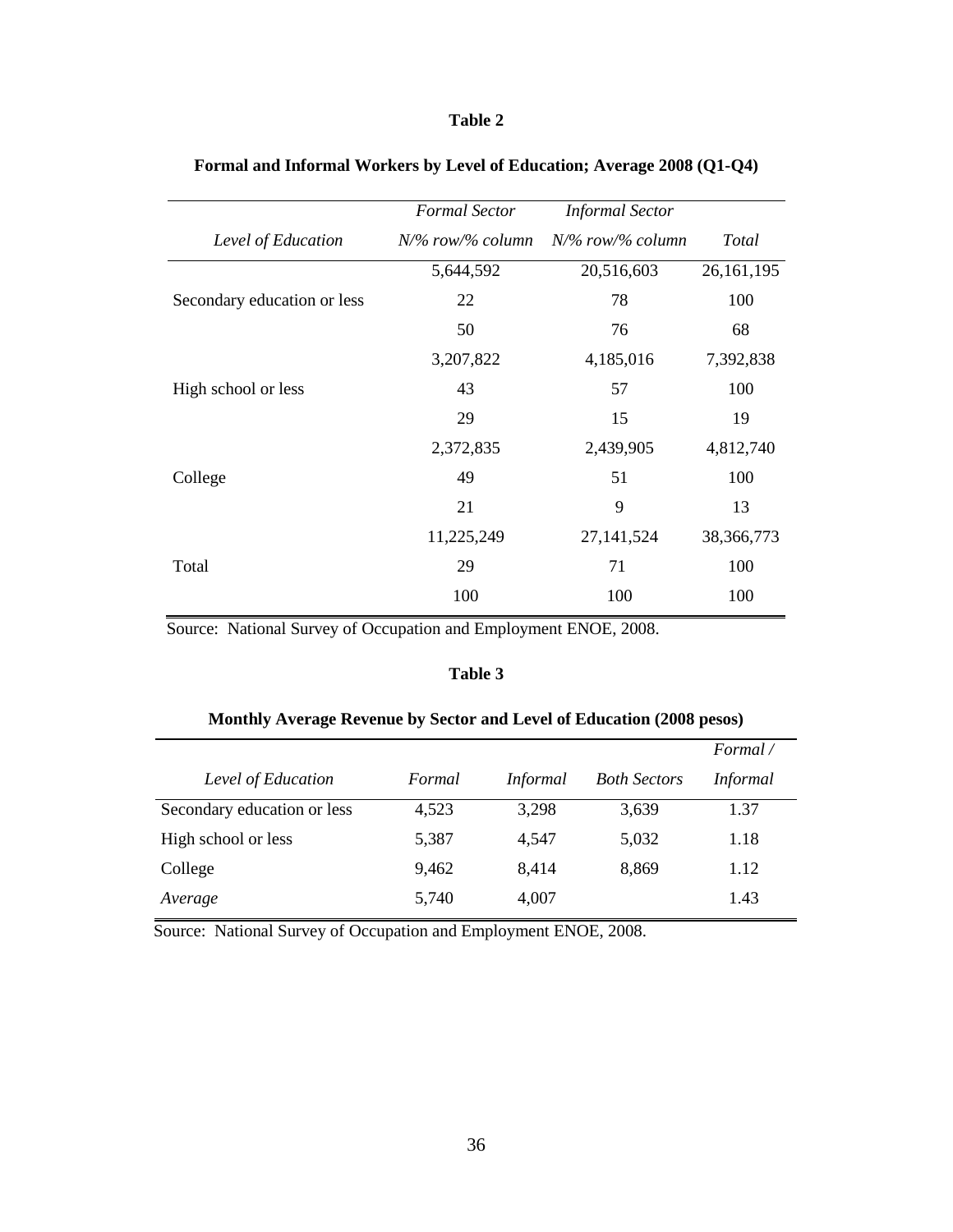| Workers per<br>Establishment | Total      | Sector 1  | Sector 2   |
|------------------------------|------------|-----------|------------|
| 1 to 5                       | 11,912,179 | 3,717,851 | 8,194,328  |
| 6 to 20                      | 3,007,458  | 695,037   | 2,312,421  |
| $21$ to 50                   | 1,714,635  | 443,016   | 1,271,619  |
| 51 to 100                    | 1,312,888  | 339,381   | 973,507    |
| $100+$                       | 7,310,837  | 1,264,621 | 6,046,216  |
| Total                        | 25,257,997 | 6,459,906 | 18,798,091 |

# Table 4 **Our Data: Census + ENOE Own-Account**

**Employment, 2008** 

### Table 5

## **Moments to Match**

- 1. Mean size of establishments in each sector
- 2. Fraction of employment in establishments with more than 100 workers in sector 2
- 3. Mean size of establishments in firms with more than 100 workers in each sector
- 4. Share of own-account workers in each sector
- 5. Share of informal salaried workers
- 6. VAT revenue as a fraction of value added in our data
- 7. Potential VAT revenue in terms of GDP\*
- 8. Relative NCSI to CSI transfer per worker

\*Potential VAT revenue assumes that all establishments (including own-account workers) in Sector 2 pay full VAT.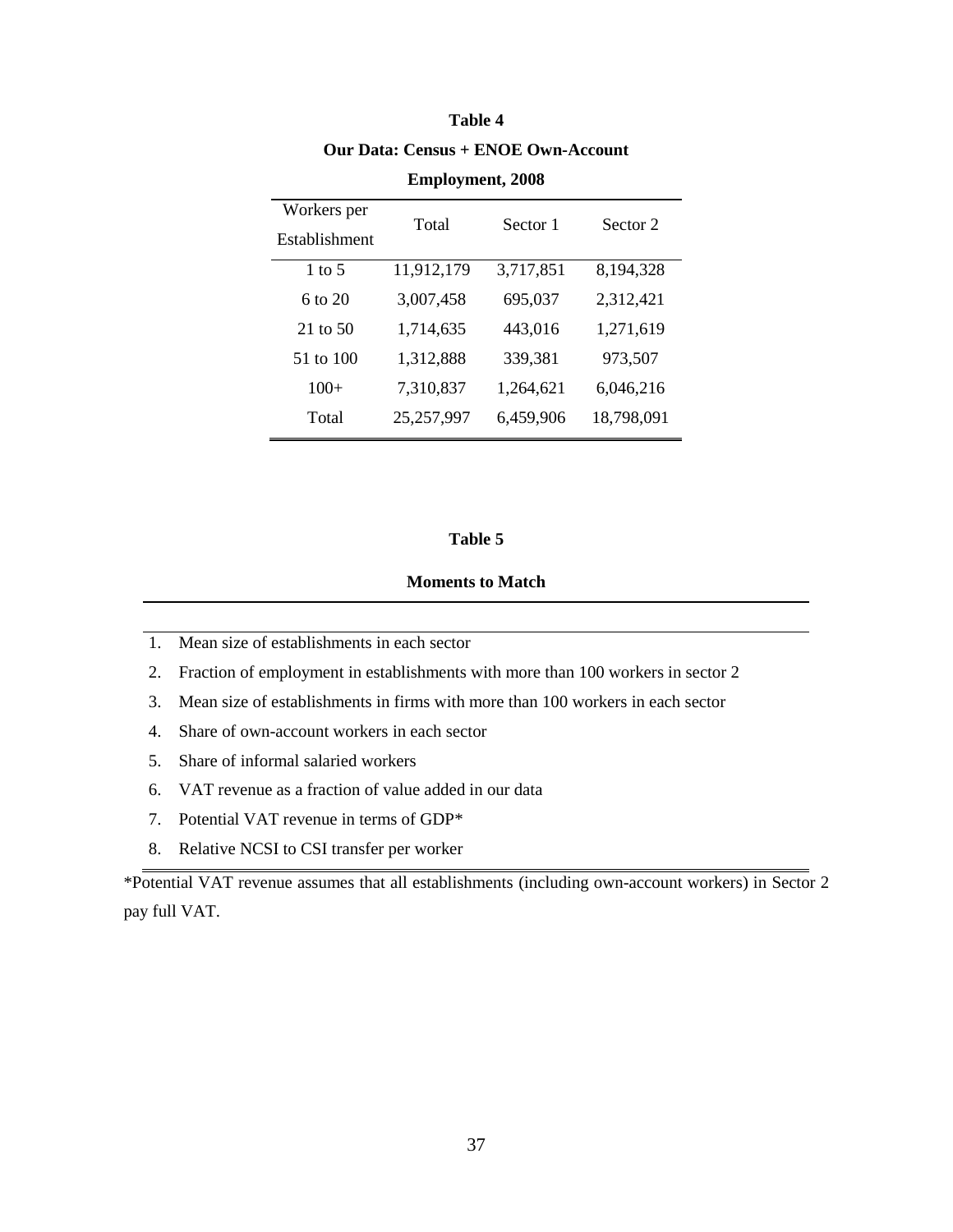### **Comparing Moments in the Model and the Data**

| <b>Moment</b>                                  | Data   | <b>Model</b> |  |  |  |
|------------------------------------------------|--------|--------------|--|--|--|
|                                                |        |              |  |  |  |
| Establishment size and Employment Distribution |        |              |  |  |  |
| Mean size sector 1                             | 5.39   | 5.09         |  |  |  |
| Mean size sector 2                             | 9.01   | 9.56         |  |  |  |
| Employment share 100+ in sector 2              | 0.43   | 0.40         |  |  |  |
| Mean size $100+$ sector 1                      | 301.39 | 308.41       |  |  |  |
| Mean size $100+$ sector 2                      | 410.86 | 409.87       |  |  |  |
| Informality                                    |        |              |  |  |  |
| Share of own-account workers in                |        |              |  |  |  |
| sector 1                                       | 0.26   | 0.26         |  |  |  |
| Share of own-account workers in                |        |              |  |  |  |
| sector 2                                       | 0.25   | 0.25         |  |  |  |
| Share of informal salaried workers             | 0.39   | 0.39         |  |  |  |
| Other Aggregates                               |        |              |  |  |  |
| VAT Revenue / Y                                | 0.087  | 0.087        |  |  |  |
| Potential VAT Revenue/Y                        | 0.103  | 0.103        |  |  |  |
| Ratio of NCSI/CSI subsidies per                |        |              |  |  |  |
| worker                                         | 1.12   | 1.12         |  |  |  |

Notes: Mean size is the average number of workers per establishment; employment share 100+ in Sector 2 is the fraction of workers in that sector performing activities in establishments with more than 100 workers; the share of own-account workers in sector  $j$  is the fraction of own-account workers in that sector; Y is aggregate output. Potential VAT revenue assumes that all establishments (including the own-account) in Sector 2 pay full VAT.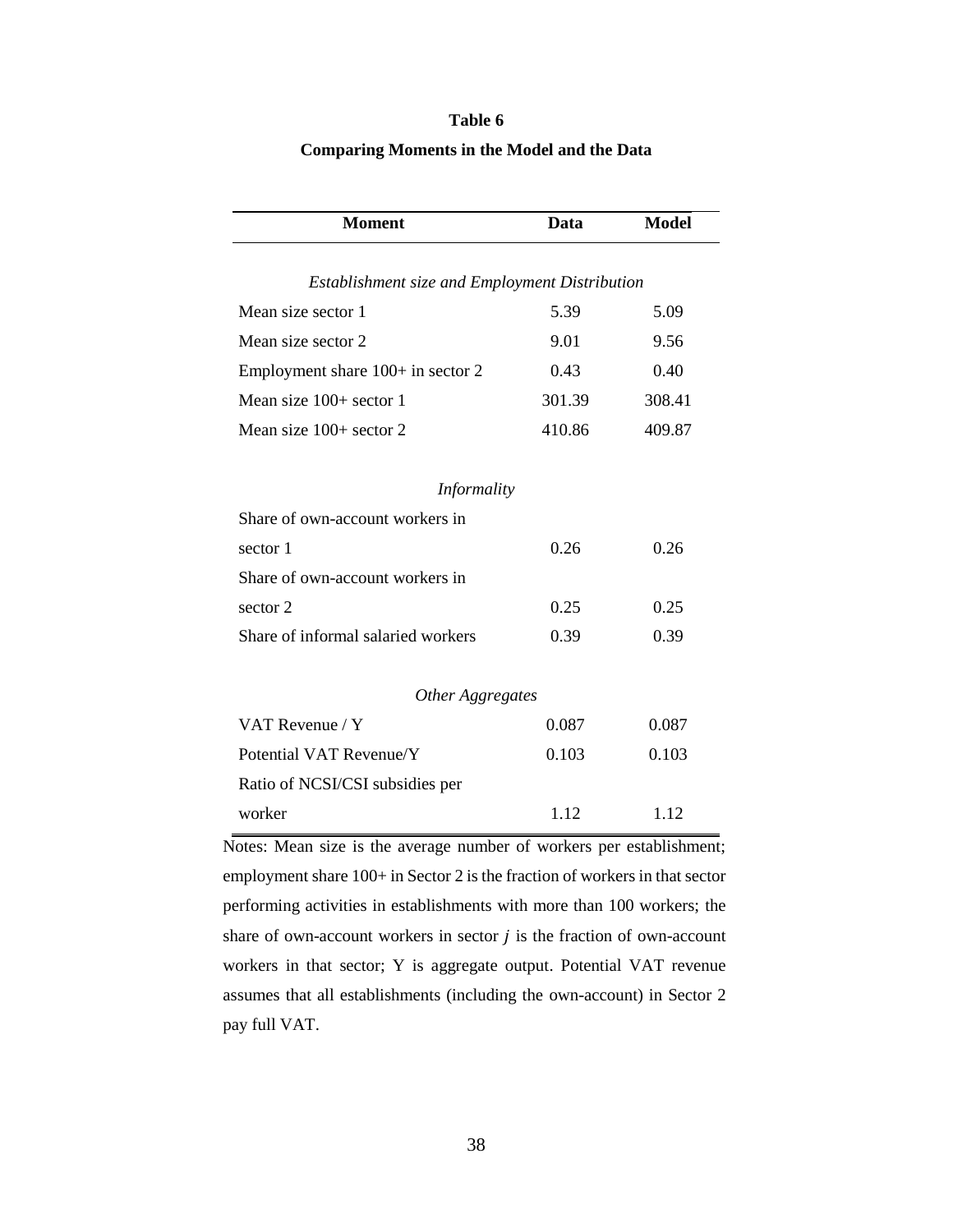# Table 7 **Parameter Calibration**

|                              | <b>Parameter</b> Calibrated Value |
|------------------------------|-----------------------------------|
| γ                            | 0.71                              |
| ν                            | 0.207                             |
| $\overline{\lambda}_1^{VAT}$ | 0.16                              |
| $\overline{\lambda}_1^{CSI}$ | 0.0035                            |
| $\tau^{NCSI}$                | 0.03                              |
| $A_{o,1}$                    | 1.04                              |
| $A_{0,2}$                    | 1.10                              |
| $\bar{z}_1$                  | 5143                              |
| $\bar{z}_2$                  | 7215                              |
| $S_1$                        | 1.37                              |
| S <sub>2</sub>               | 0.995                             |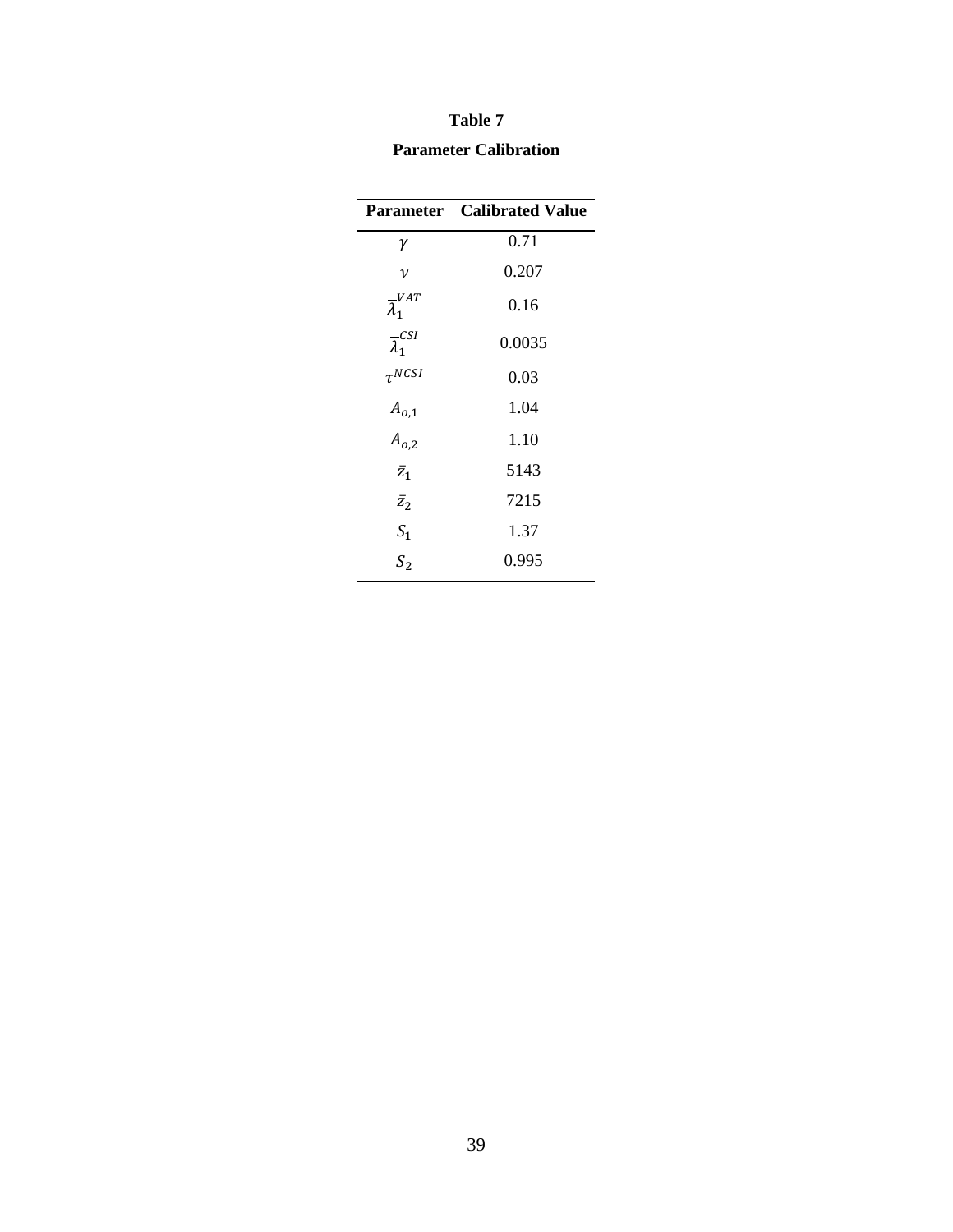# **Aggregate Effects of Alternative Revenue-Neutral** VAT Reforms (relative to benchmark)

|                                 | <b>Uniform VAT Rates</b>        | Zero VAT Rate in  |  |
|---------------------------------|---------------------------------|-------------------|--|
| Variable                        | plus USI                        | Sector 1 plus USI |  |
|                                 | Main Aggregates                 |                   |  |
| Y                               | 1.032                           | 1.006             |  |
| $\bf K$                         | 1.032                           | 1.006             |  |
| Total factor productivity (TFP) | 1.021                           | 1.004             |  |
|                                 | Occupational choices            |                   |  |
| Employee share                  | 1.087                           | 1.095             |  |
| Own-account worker share        | 0.850                           | 0.836             |  |
| Full-time entrepreneur share    | 0.795                           | 0.780             |  |
|                                 | Earnings                        |                   |  |
| Informal wage rate $(w_I)$      | 1.130                           | 1.092             |  |
| Formal wage rate $(w_F)$        | 1.193                           | 1.153             |  |
| Avg. earnings own-account       | 1.135                           | 1.108             |  |
| workers                         |                                 |                   |  |
| Avg. earnings entrepreneurs     | 1.126                           | 1.117             |  |
|                                 | Revenue                         |                   |  |
| VAT revenue                     | 1.49                            | 1.49              |  |
| CSI revenue                     | $\overline{0}$                  | $\boldsymbol{0}$  |  |
| Total revenue                   | 1.0                             | 1.0               |  |
|                                 | VAT Rates and Price of Sector 1 |                   |  |
| $\tau_{y1}$                     | 0.186                           | $\overline{0}$    |  |
| $\tau_{y2}$                     | 0.186                           | 0.218             |  |
| $p_{1}$                         | 1.051                           | 0.970             |  |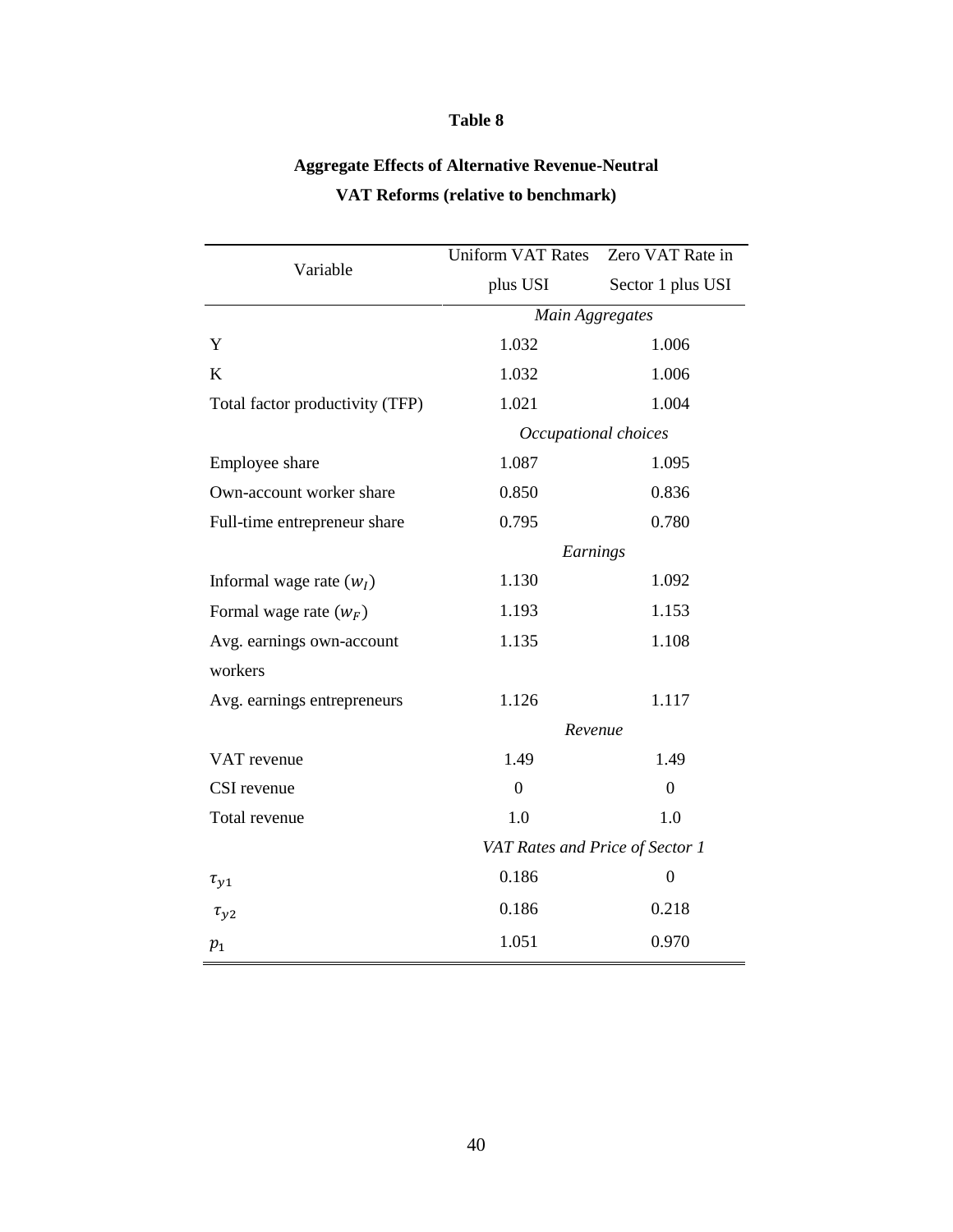| Variable                     | Value (relative to benchmark) |
|------------------------------|-------------------------------|
| <b>Measured TFP</b>          | 1.02                          |
| Y per establishment          | 1.23                          |
| Y per own-account worker     | 1.13                          |
| Y per employer               | 1.31                          |
| Y per employee               | 0.95                          |
| Avg. entrepreneurial ability | 1.17                          |
| Avg. managerial ability      | 1.26                          |

## **TFP and Productivity Measures**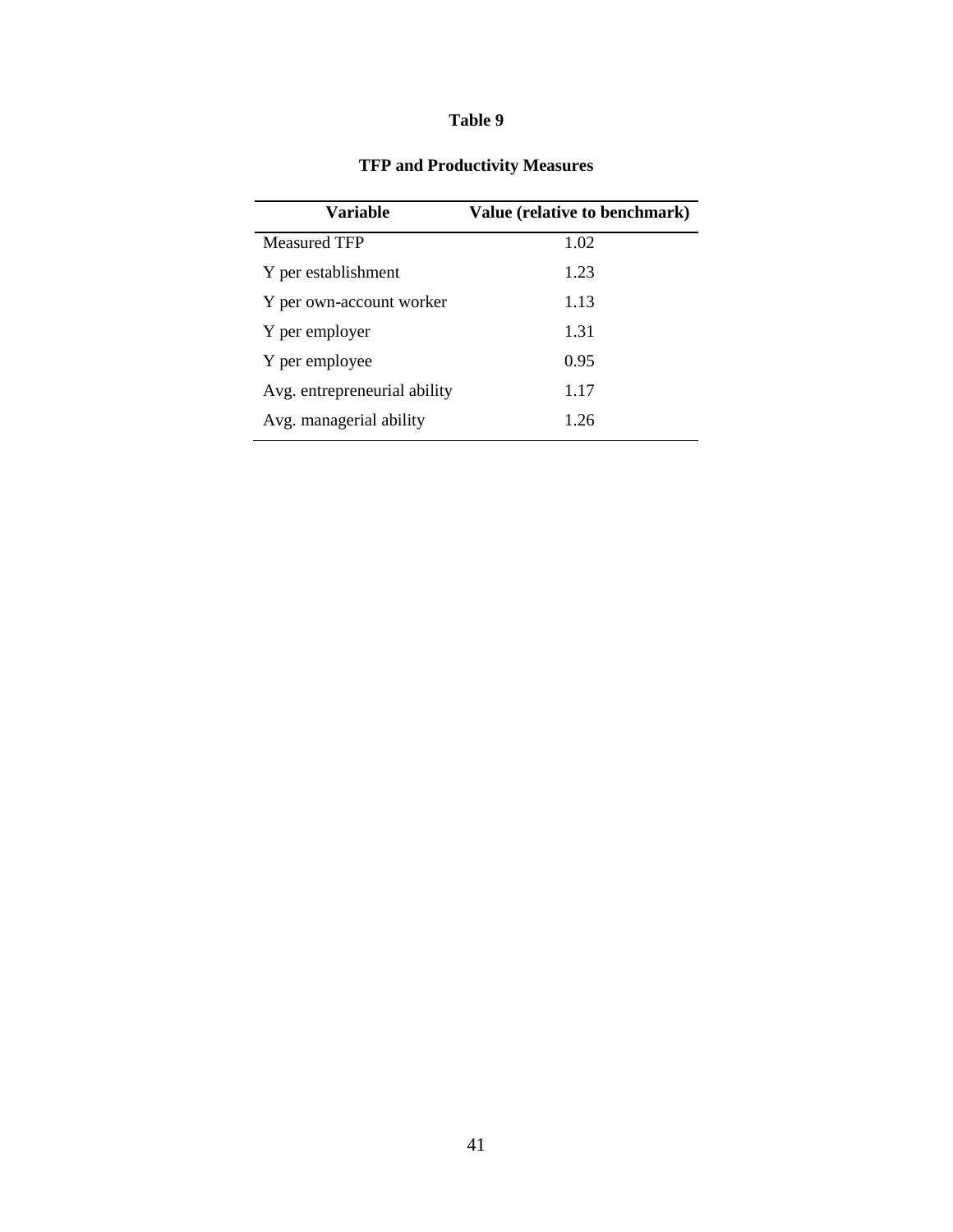# Aggregate Effects of a VAT-Reform with No Change in the Dual Social Insurance Scheme (relative to benchmark)

|                                   | <b>Uniform VAT Rates</b>        | Uniform VAT Rates, Dual |  |
|-----------------------------------|---------------------------------|-------------------------|--|
| Variable                          | and Dual SI                     | SI and Higher NCSI      |  |
|                                   |                                 | Spending                |  |
|                                   | Main Aggregates                 |                         |  |
| Y                                 | 0.989                           | 0.964                   |  |
| $\bf K$                           | 0.977                           | 0.943                   |  |
| Total factor productivity (TFP)   | 0.996                           | 0.982                   |  |
|                                   | <b>Occupational Choices</b>     |                         |  |
| Employee share                    | 0.929                           | 0.850                   |  |
| Own-account worker share          | 1.161                           | 1.346                   |  |
| Full-time entrepreneur share      | 1.061                           | 1.110                   |  |
|                                   | Earnings                        |                         |  |
| Informal wage rate $(wI)$         | 0.983                           | 0.930                   |  |
| Formal wage rate $(w_F)$          | 0.984                           | 1.023                   |  |
| Avg. earnings own-account workers | 0.989                           | 0.942                   |  |
| Avg. earnings entrepreneurs       | 0.868                           | 0.822                   |  |
|                                   | Revenue                         |                         |  |
| VAT revenue                       | 1.34                            | 1.26                    |  |
| CSI revenue                       | 0.87                            | 0.79                    |  |
| Total revenue                     | 1.18                            | 1.11                    |  |
|                                   | VAT Rates and Price of Sector 1 |                         |  |
| $\tau_{y1}$                       | 0.186                           | 0.186                   |  |
| $\tau_{y2}$                       | 0.186                           | 0.186                   |  |
| $p_1$                             | 1.028                           | 1.020                   |  |